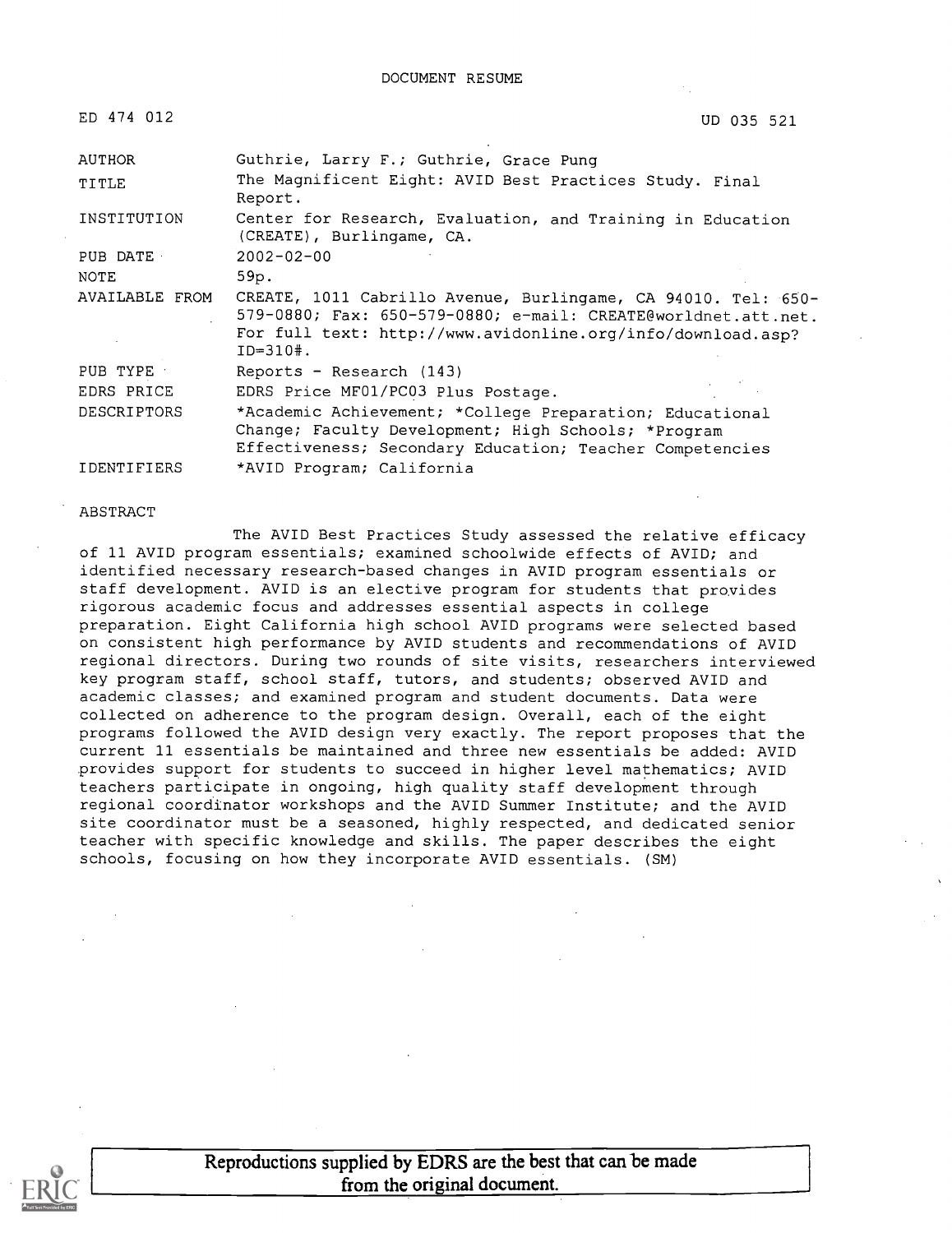# CREATE

Center for Research, Evaluation, And Training in Education

# The Magnificent Eight: AVID Best Practices Study

### FINAL REPORT

Larry F. Guthrie, Ph.D. Grace Pung Guthrie, Ph.D.

February, 2002

CREATE 1011 Cabrillo Avenue Burlingame, CA 94010 Phone/FAX: 650-579-0880 E-mail: CREATE@worldnet.att.net U.S. DEPARTMENT OF EDUCATION Office of Educational Research and Improvement EDUCATIONAL RESOURCES INFORMATION

CENTER (ERIC) 61 This document has been reproduced as received from the person or organization originating it.

Minor changes have been made to improve reproduction quality.

Points of view or opinions stated in this document do not necessarily represent official OERI position or policy.

PERMISSION TO REPRODUCE AND DISSEMINATE THIS MATERIAL HAS BEEN GRANTED BY

F. Guthrie <u>CREATE</u>

TO THE EDUCATIONAL RESOURCES INFORMATION CENTER (ERIC)

1

 $0355521$ 

BEST COPY AVAILABLE  $\sim$  2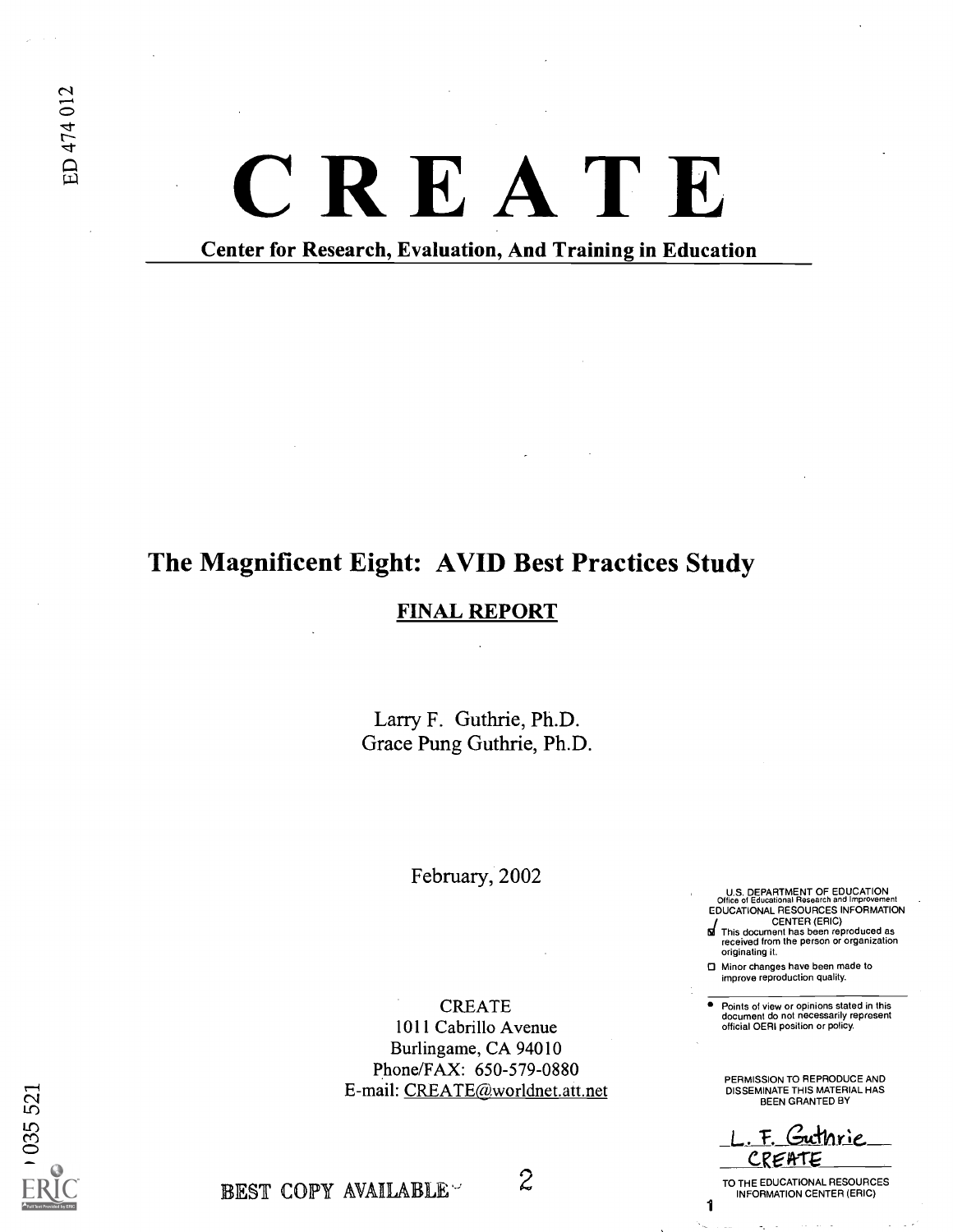REATE was funded by the AVID Center in 2001 to conduct the AVID Best Practices Study. The purposes of the study were to assess the relative efficacy of the 11 AVID Program Essentials and explore whether other program features are also critical to program goals; examine schoolwide effects of AVID; and identify and recommend changes in AVID program essentials or staff development that AVID Center might make based on research findings.

The concept of "best practices" research implies that, through the careful study of successful programs in a small number of school sites, the specific features of the programs that account for their success can be identified. In this study, eight high school AVID programs in California were selected based on existing records of consistent high performance by AVID students (such as academic achievement, college acceptance and attendance rates) as well as the recommendations of AVID regional directors. CREATE conducted two rounds of site visits to each site, interviewing key program and school staff, tutors, and students; observing a number of AVID and academic classes; and examining program and student documents. Table 1 presents basic information about the eight AVID programs: their location, school and AVID program enrollment, number of AVID sections and teachers, and college applications and acceptances for seniors.

This report is divided into two parts. In Part One, we report the findings by describing the eight programs in terms of their implementation of and fidelity to the existing 11 AVID program essentials as well as three additional essentials that we recommend the AVID Center to adopt. Next, we present our findings on the schoolwide impact of AVID. In Part Two, we describe each of the Magnificent Eight in more detail, with special attention to how AVID essentials are incorporated into their programs.

### PART ONE: AVID PROGRAM ESSENTIALS

key finding—and one that we did not necessarily expect—was that each of the eight programs followed the AVID design almost to the letter. Their adherence to AVID program design was perhaps most evident in the way AVID tutorials operated—exactly as described in AVID documents. Students completed tutorial sheets prior to the class and organized themselves into groups with the help of tutors. The tutorials were exemplars of inquiry learning; we rarely saw students doing homework. This fidelity to the AVID model extended to other aspects of the program as well: recruitment, participation, scheduling, curriculum, and organization.

Based on the study, we propose that the current  $11$  essentials be maintained—there was no indication that any of these was unnecessary—and that three new essentials be added. The first and third of these we see as clear additions to the current list; the second is currently embedded in the essential concerning resources. The three added essentials address the issues of mathematics, staff development, and the AVID coordinator. The essentials will be most effective if they are kept clear and concise so that all practitioners can internalize and remember all 14 with ease. In short, we recommend a baker's dozenplus-one essentials. The final essential is the lynchpin of a truly successful AVID program.

 $\overline{\phantom{a}}$ 



3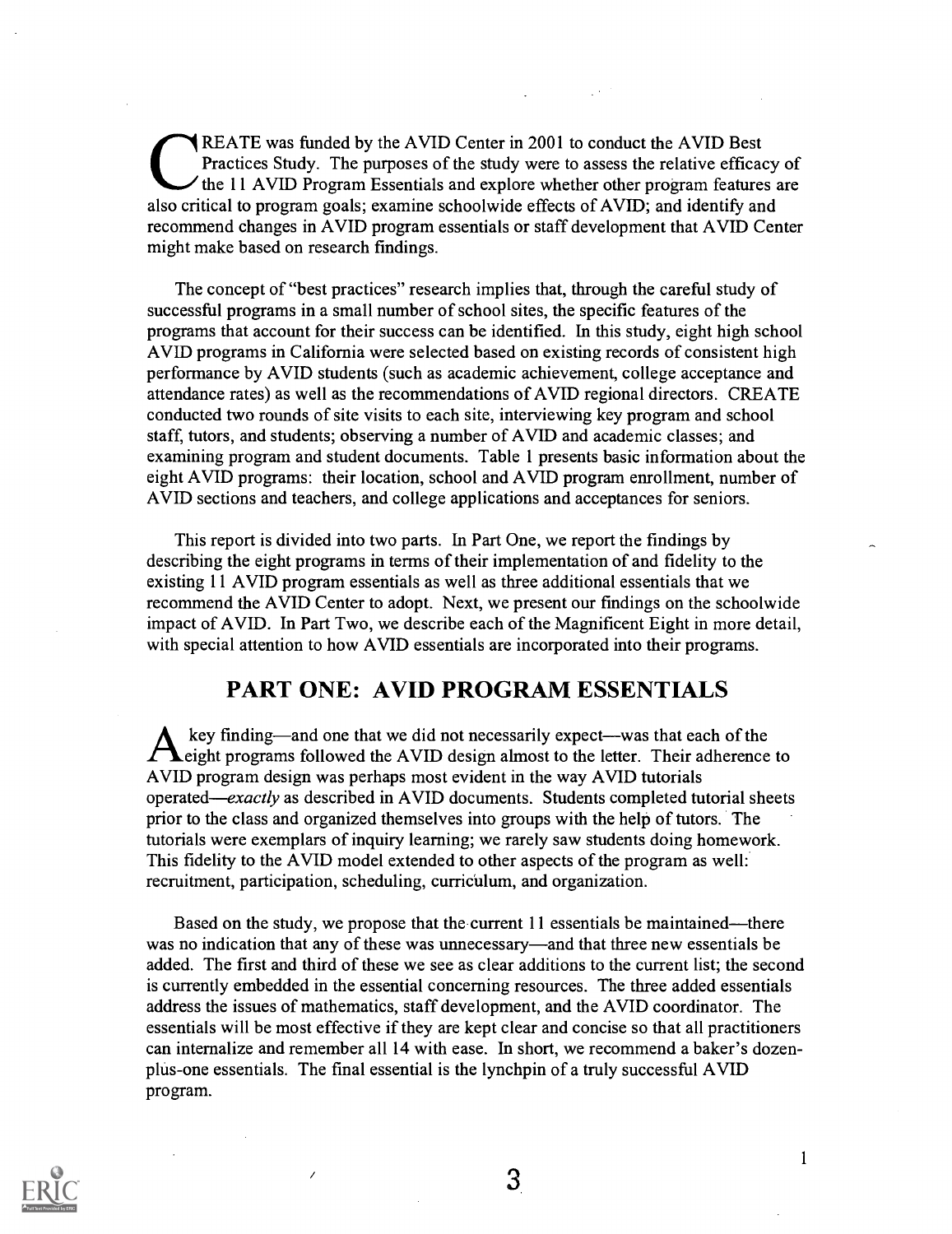$\mathop{\mathrm{\mathbf{FRUC}}}\limits_{\mathop{\mathsf{Perulbert}\, \mathsf{Provided}\, \mathsf{by} \, \mathsf{EHC}}}$ 

 $\overline{\phantom{0}}$ 

| Table, | $\overline{a}$<br>omano<br>⇁<br>.<br>م<br>רוף היה |
|--------|---------------------------------------------------|
|        | ŧ                                                 |

| 4-Year College                                         |             | Applied Accepted   | 27                             | 22                   | $\frac{1}{3}$ | 29                           | $\overline{0}$  | $\frac{8}{2}$  | $\overline{2}$      | 23            |  |
|--------------------------------------------------------|-------------|--------------------|--------------------------------|----------------------|---------------|------------------------------|-----------------|----------------|---------------------|---------------|--|
|                                                        |             |                    | 32                             | $\overline{24}$      | 35            | 29                           | $\overline{20}$ | 78             | 23                  | 23            |  |
|                                                        |             | <b>Seniors</b>     | 36                             | $\overline{24}$      | 36            | 29                           | $\overline{20}$ | 78             | $\overline{24}$     | 26            |  |
|                                                        | AVID        | Teachers           | $\mathbf{\hat{z}}$             | $\mathbf{\tilde{c}}$ | 3             | 3                            |                 | $\bullet$      | ო                   | ო             |  |
|                                                        | <b>AVID</b> | Sections           | ∞                              | ∘                    | $\Box$        | ∘                            | 4               | $\overline{2}$ | G                   | $\bullet$     |  |
|                                                        |             | $\%$ AVID          | 13%                            | 5%                   | 9%            | 7%                           | 6%              | 20%            | 8%                  | 5%            |  |
| The Magnificent 8 AVID Programs at a Glance<br>Table 1 |             | AVID               | 209                            | 159                  | 262           | 186                          | 132             | 398            | 177                 | $\frac{1}{2}$ |  |
|                                                        | Enrollment  | School             | 1637                           | 2959                 | 2848          | 2740                         | 2108            | 1986           | 2100                | 2281          |  |
|                                                        |             | Ğ                  | <b>Centro</b><br>$\frac{1}{2}$ | Thermal              | Colton        | Fallbrook                    | Anaheim         | Riverside      | San Diego           | Grove<br>Elk  |  |
|                                                        |             | <b>High School</b> | Central Union                  | Coachella Valley     |               | Colton<br>Fallbrook<br>Loara |                 |                | Ramona<br>Southwest | Valley        |  |

 $\overline{4}$ 

 $\overline{a}$ 

 $\overline{c}$ 

 $\ddot{\phantom{0}}$  $\ddot{\phantom{a}}$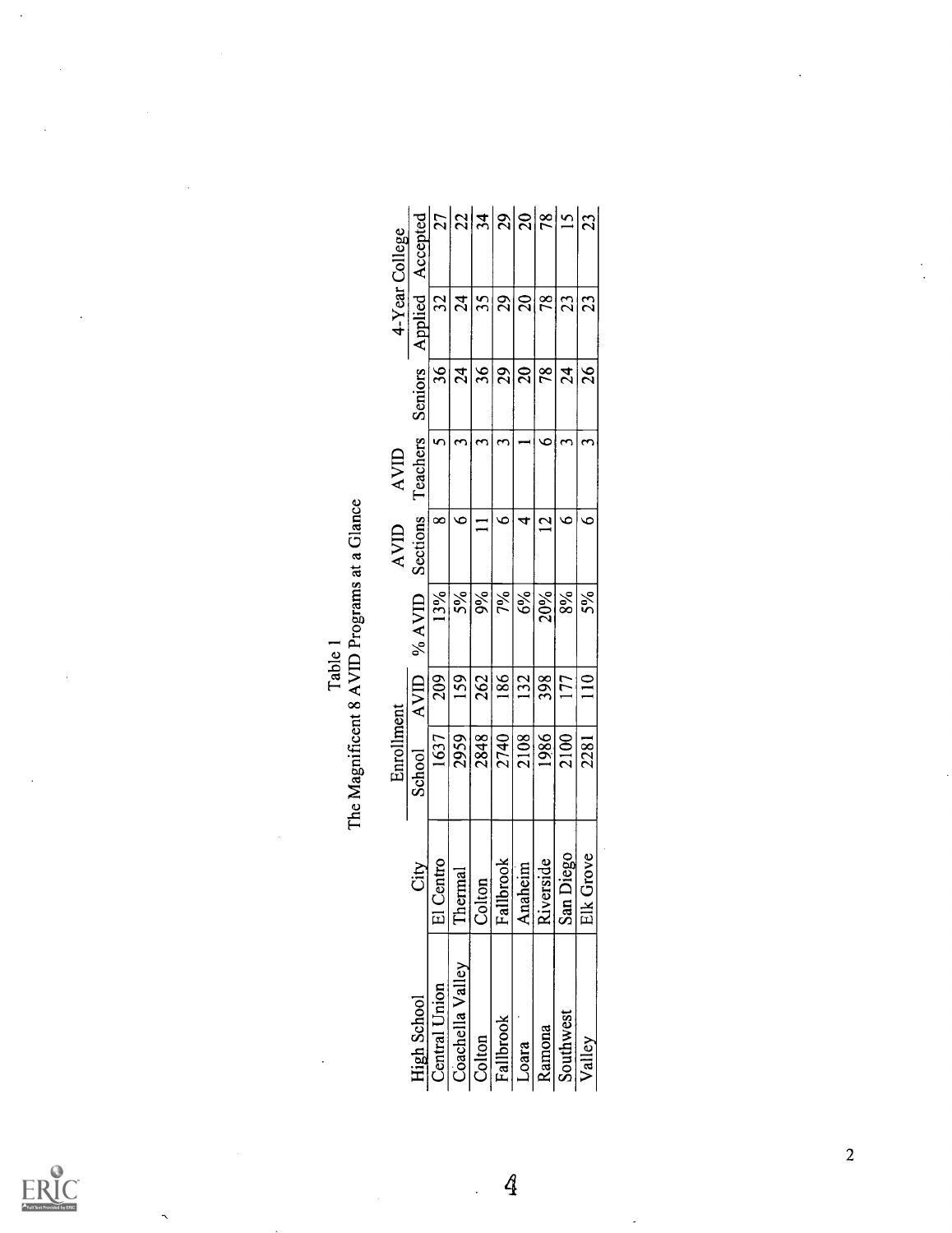### 1. AVID Student selection focuses on students in the middle (2.0-3.5 GPA's as one indicator) with academic potential, who would benefit from AVID support to improve their academic record and begin college preparation.

All eight programs give this essential a high priority. AVID coordinators are emphatic in their support of this essential and see it as the key to program success. If the right students aren't admitted, the program won't succeed. Each spring, AVID teams begin the student identification and selection process, visiting feeder schools and assessing currently enrolled freshmen. Despite the temptation to admit students outside the specified "middle" range, and some pressure from administrators to select lower-performing students, the AVID programs religiously adhere to the specific guidelines, because they have found—through trial and error—that they work. Several coordinators admitted having adjusted the GPA criteria on occasion to admit higher- or lower-performing students. Invariably, however, they concluded that the AVID guidelines were correct: students above the range will soon decide they don't need the extra work and support that AVID provides, and students below the range will find the work and requirements too demanding.

The teachers' belief in the validity of the selection process is also seen in their commitment to AVID students. Convinced that students have been correctly identified, the teachers do all within their power to keep students in the program, providing them with additional support and counseling. Both teachers and students are aware that in the sophomore year, when the demands increase, the goals of the program may seem too distant for some students, and they may contemplate dropping AVID. At this crucial juncture, we found AVID teachers step up their efforts to motivate students to stay with the program. Seniors we talked to described how from the junior year on, the purpose was clear and they didn't need any extra incentives to stay committed to the program.

### 2. AVID program participants, both students and staff, must choose to participate.

All the programs reported this essential was indispensable; teachers and students must volunteer for the program. All but two of the eight AVID coordinators started AVID on their campus many years ago, and the motivation that led them to AVID remains strong. The two exceptions were teachers who volunteered to take over the program when the original coordinator left, but each has managed to maintain a close working relationship with the original coordinator. In one school, after the first coordinator left for personal reasons, the school administrator assigned AVID to another teacher; and it turned out to be a mistake. The new coordinator asked to be reassigned after one year and even left the teaching profession entirely shortly afterwards. The other AVID teachers must choose to be a part of AVID also. At one school, the coordinator invited two prospective AVID teachers to the AVID Summer Institute; when they failed to attend, she said their message to her was clear—they didn't really want to teach AVID. Wisely, she began to search for other candidates immediately.



5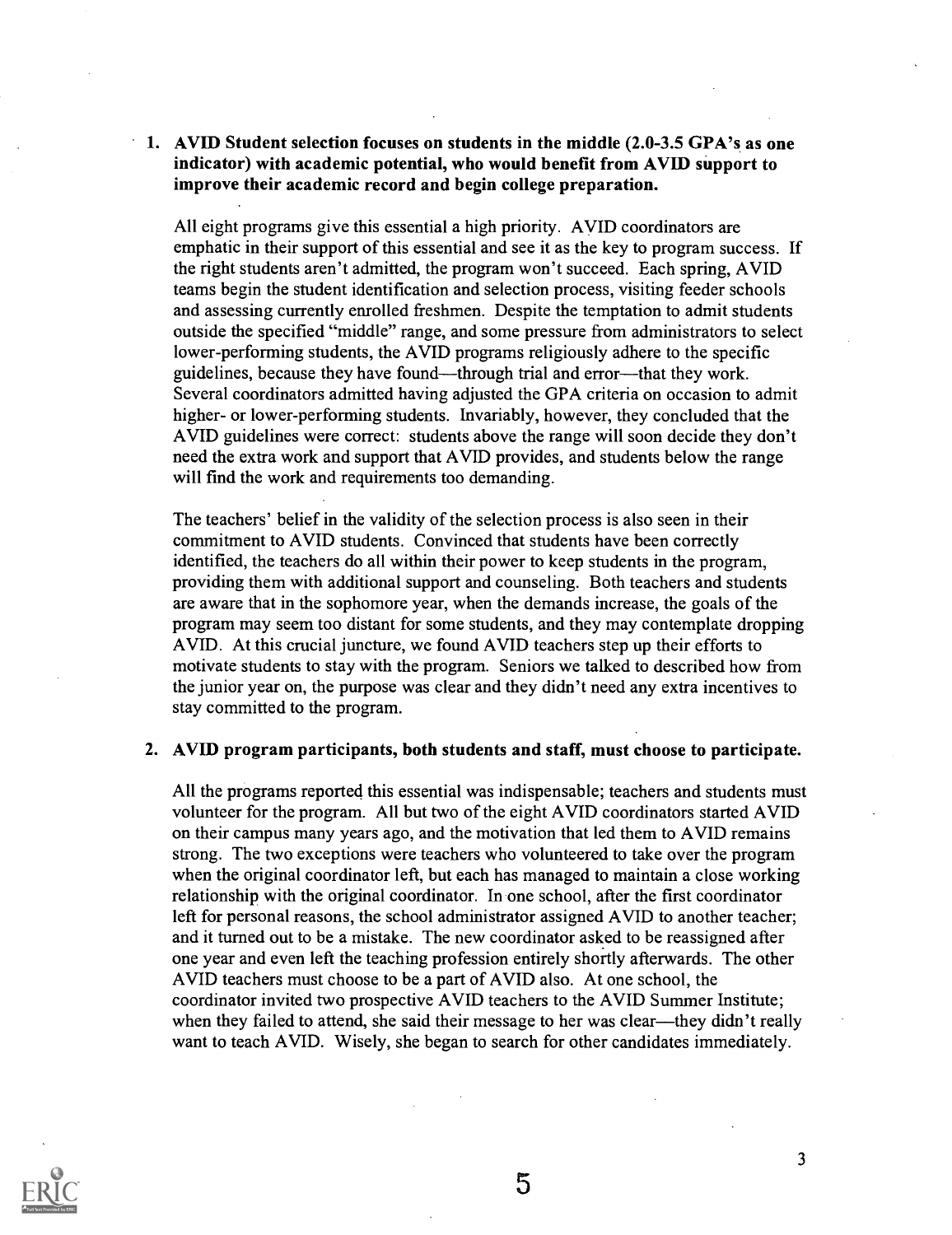With regard to students, both teachers and students in the schools agree that a commitment and willingness to take part and to do the hard work is necessary. Some teachers insist that the interview is a critical component in the student selection process—that is when you can really tell if the student wants to participate. And they never sugar-coat AVID requirements in the interview. It's important to be up-front with students when describing the program. To maintain the discipline and work load that AVID requires, students have to be motivated from within.

### 3. The school must be committed to full implementation of the AVID program, with the AVID elective class available within the regular academic school day.

School and district administrators provided necessary support for all eight programs to function fully. In most cases, tutors were funded directly from the district; in others, the school site team allocated the resources to AVID as a matter of routine. When budget reductions or other competing programs threatened AVID, the strength of the program and its reputation prevailed. In one case, after news of districtwide funding cuts that would affect AVID reached the school, a few carefully chosen phone calls managed to get the bulk of the money restored in the budget. In another, a competing campus program sought to siphon off AVID students, but the AVID coordinator put her foot down and the plan was scuttled. As one coordinator said, "if you have a program that works, they tend to give you what you want."

AVID classes were scheduled within the school day, with one exception. At one school, the AVID senior seminar met at "0" period, partly to accommodate seniors' schedules, but did not affect the overall implementation of the AVID program. All other AVID classes at that school met within the regular school day.

The eight programs "work" for many reasons; one of them is that the implementation of the program is complete. From the binder checks to the tutorials, these programs are doing "AVID." Teachers have internalized the AVID essentials to the extent that fidelity to the AVID program design is not something they have to think about. This is not to say that they have not made certain adjustments to match the conditions of their school and students. But the changes were at the level of dialing the minimum GPA up two-tenths of a point form 2.0 to 2.2, or giving seniors a slight break on the required Cornell Notes each week. The AVID teachers occasionally engaged in a process of fine-tuning as they sought ways to make their program as good as it could be. "I've tried tweaking this program every way you can tweak it," one teacher said, but admitted that she almost always came back to the AVID guidelines. "Seleci students with a little higher profile, and they're here for one year and out."

### 4. AVID students must be enrolled in a rigorous course of study that will enable them to meet requirements for university enrollment.

AVID's expanded emphasis on AP and honors courses was clearly evident in the eight schools. AP has been opened up, with admissions criteria largely eliminated in the schools. As a result, at one school, the number of students enrolled in AP courses

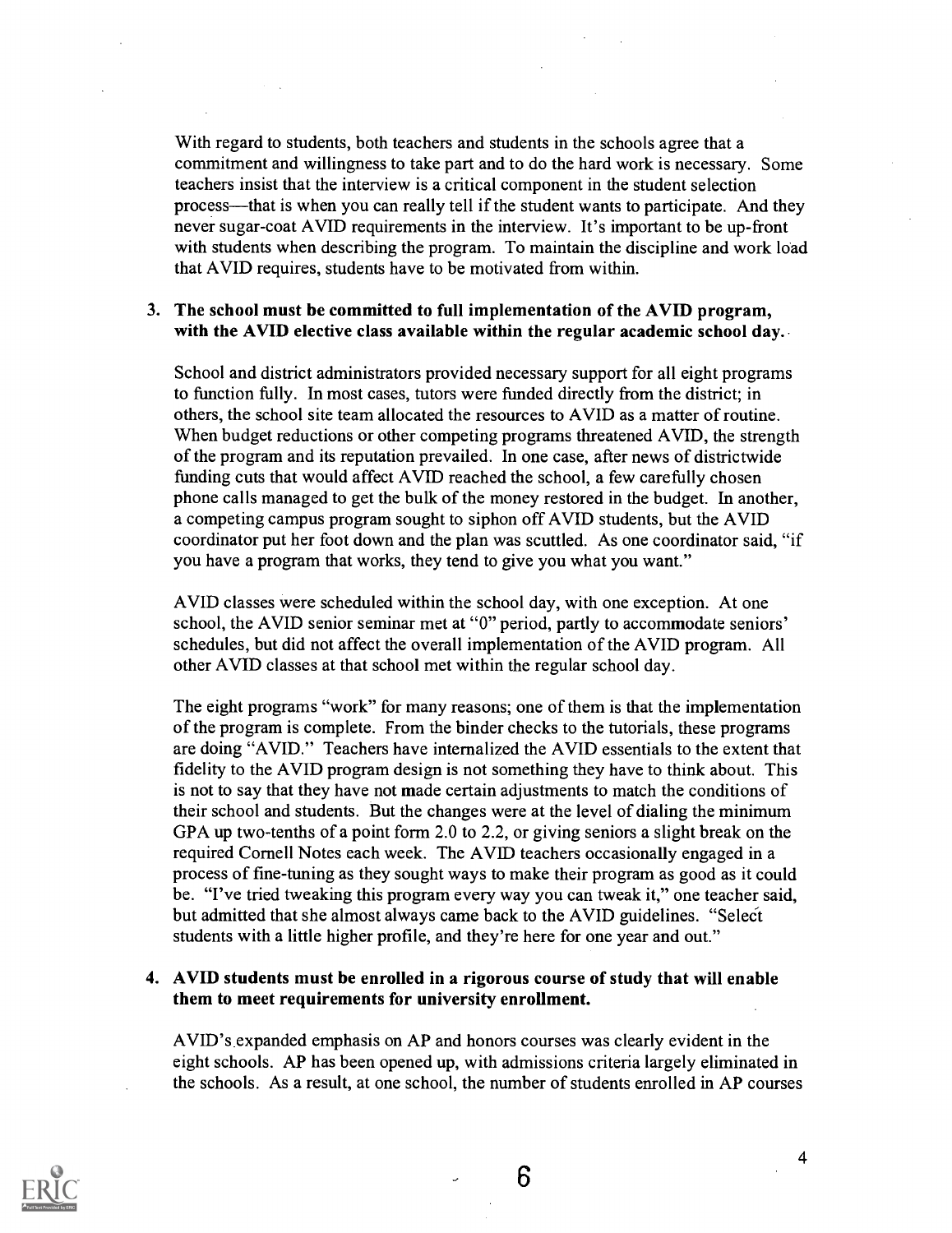doubled in the last three years, and the number of AP sections increased by one-third. The number of students taking AP exams at Southwest went from less than 300 to over 700 in four years. AVID students make up nearly 50% of the students in AP at Ramona, even though they represent only 20% of the total student population; at Coachella, they account for 30% of AP, but only 6% of the school enrollment.

AVID programs now require all AVID students to enroll in at least one AP course in their four years. All AP math students at Southwest must enroll in AVID to provide them with the additional support they may need; otherwise, alternative support such as tutoring is provided. The Ramona principal reflected the view of other administrators: "You won't walk into an AP class and not see AVID students."

The strategies for enrolling students in a rigorous course of study varied across the schools. At some schools, the AVID coordinators have managed to gain control over student scheduling by assigning AVID students to a select group of teachers and their courses. At other schools, a single counselor is responsible for all the AVID students' schedules. At Ramona, for example, AVID has developed a close relationship with that counselor and thus has considerable influence over the placement of its students. In still other schools, AVID receives practically no special treatment in scheduling.

The AVID classroom also plays an important role in providing students skills and information they need for college admission, from college applications and testtaking strategies, to writing essays. In fact, a hallmark of these programs is that they never lose sight of the objective, i.e., enrolling their students in a four-year university. Virtually every activity is tied to college entrance. In Central Union's senior seminar, for example, students don't write an essay that isn't related to college entrance.

### 5. A strong, relevant writing curriculum provides the basis for instruction in the AVID elective class.

Writing is the core of the AVID curriculum from freshman to senior year in all eight schools. One reason the programs are strong is that they are built upon a foundation of writing. The AVID curriculum works, according to the coordinator at Fallbrook, because it gives students the tools they need for college: writing, time management, tutorials, and how to get help when you need it.

While AVID teachers have traditionally come from the discipline of English, several of the study schools have managed to create truly multidisciplinary teams, enlisting AVID teachers from math, social studies, business, physical education, and history. All recognize the central importance of writing, however. A former physical education teacher overcame self-doubts about her capabilities as a writing teacher by carefully reviewing the AVID curriculum libraries with her team over a 3-month period. She finally realized that, as an AVID teacher, she could also apply her coaching skills to writing and academics. Similarly, the math teachers found ways to become better writing teachers. A veteran AVID and math teacher at Ramona said he learned a lot about teaching writing and developed a unique way to teach his class.

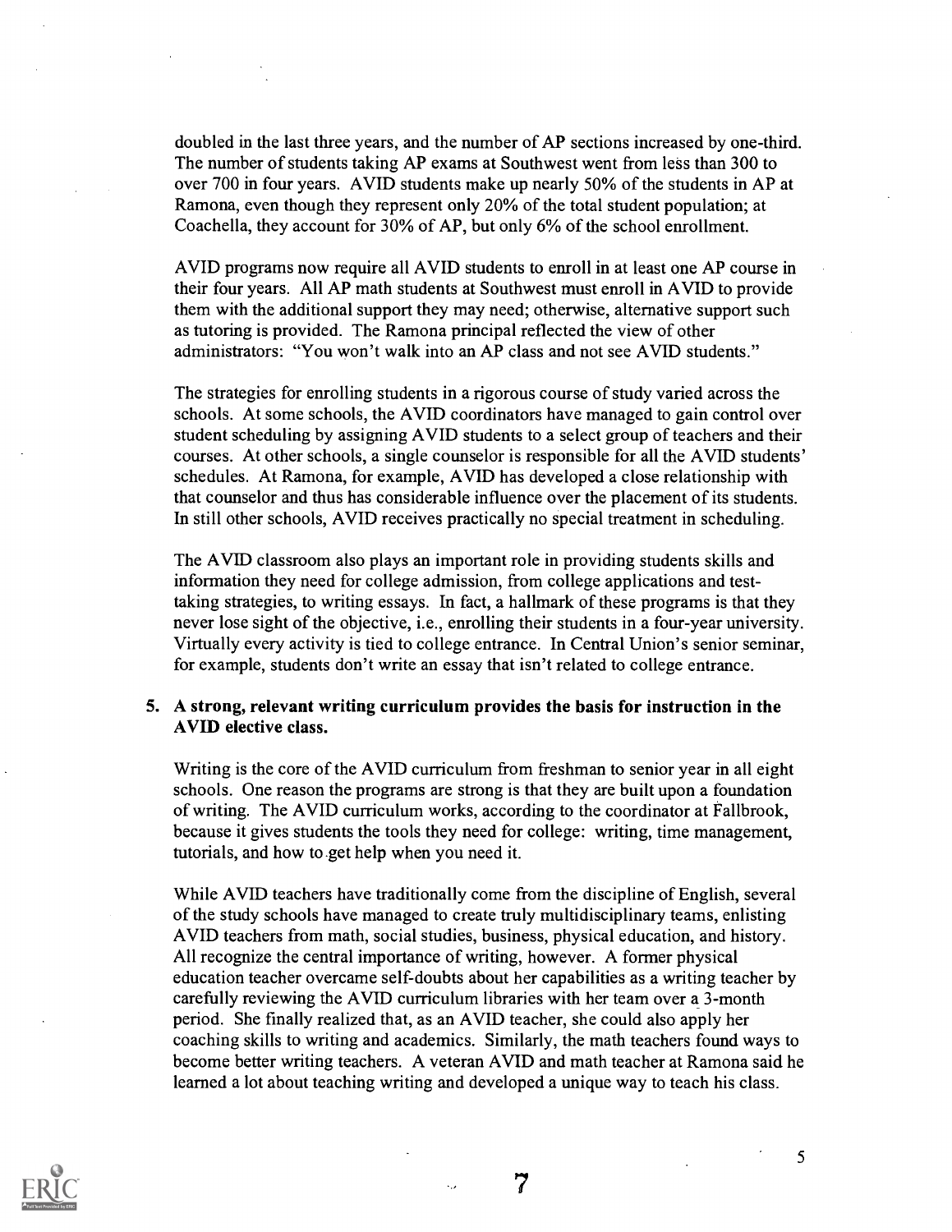### 6. Inquiry is used as a basis for instruction in the AVID elective.

AVID teachers in the eight programs invariably listed tutors and the tutorial as the centerpiece of the program, the key ingredient to success. "Without tutors, you don't have an AVID program," they said. The strength of AVID, one said, lies in putting writing as the foundation, and providing students access to trained college tutors who guide students toward critical thinking. Indeed, the tutorials we observed focused on learning through inquiry rather than test preparation and homework completion. In contrast, at other AVID programs we have visited, the tutorial often has the flavor of a study hall, with students preparing their homework or chatting among themselves.

One teacher contrasted her tutorial groups with those at the feeder school where students were only required to come with a single question, and once it was answered, they could turn to their homework. At the high school, on the other hand, tutors run the groups by the book, with inquiry as the vehicle for learning. The tutors in each of the programs were adamant about how the tutorials were conducted. One tutor made it clear to us that he didn't give students the answers but guided them toward a solution.

As described above, tutorial days were routinized: Students arrived at the class with their tutorial sheet completed and questions prepared; then they organized themselves into groups with the help of tutors. The classrooms had specific areas designated for different content areas, so there was no confusion about where to form the groups, and we did not see teachers trying to figure out which students went with which group. In fact, the teachers relied on the students and tutors to organize themselves. In the groups, we saw students unafraid to ask questions or to question others; they were learning to assess their own understanding, developing an awareness of what they knew, not only in their reflection at the end of the period, but throughout.

### 7. Collaboration is used as a basis for instruction in the AVID classroom.

In the AVID classrooms of the eight schools, students worked in small groups, and tutors were trained to encourage collaboration. The students we interviewed talked about how they learned to help and learn from each other, relying on themselves for answers. Teachers also modeled this behavior and culture of collaboration in their interactions with each other. Several commented, in fact, that the close proximity of their classrooms was a key ingredient to the success of their program, allowing them to work closely as a team. At Loara, where there is only one AVID teacher, the spirit of collaboration and camaraderie is evident in the tutorial groups and throughout the day in the AVID classroom.

### 8. A sufficient number of tutors are available in the AVID class to facilitate student access to rigorous curriculum.

All the AVID teachers readily admitted that the tutors make AVID work. Three of the eight programs are located far from a four-year college campuses, and have some

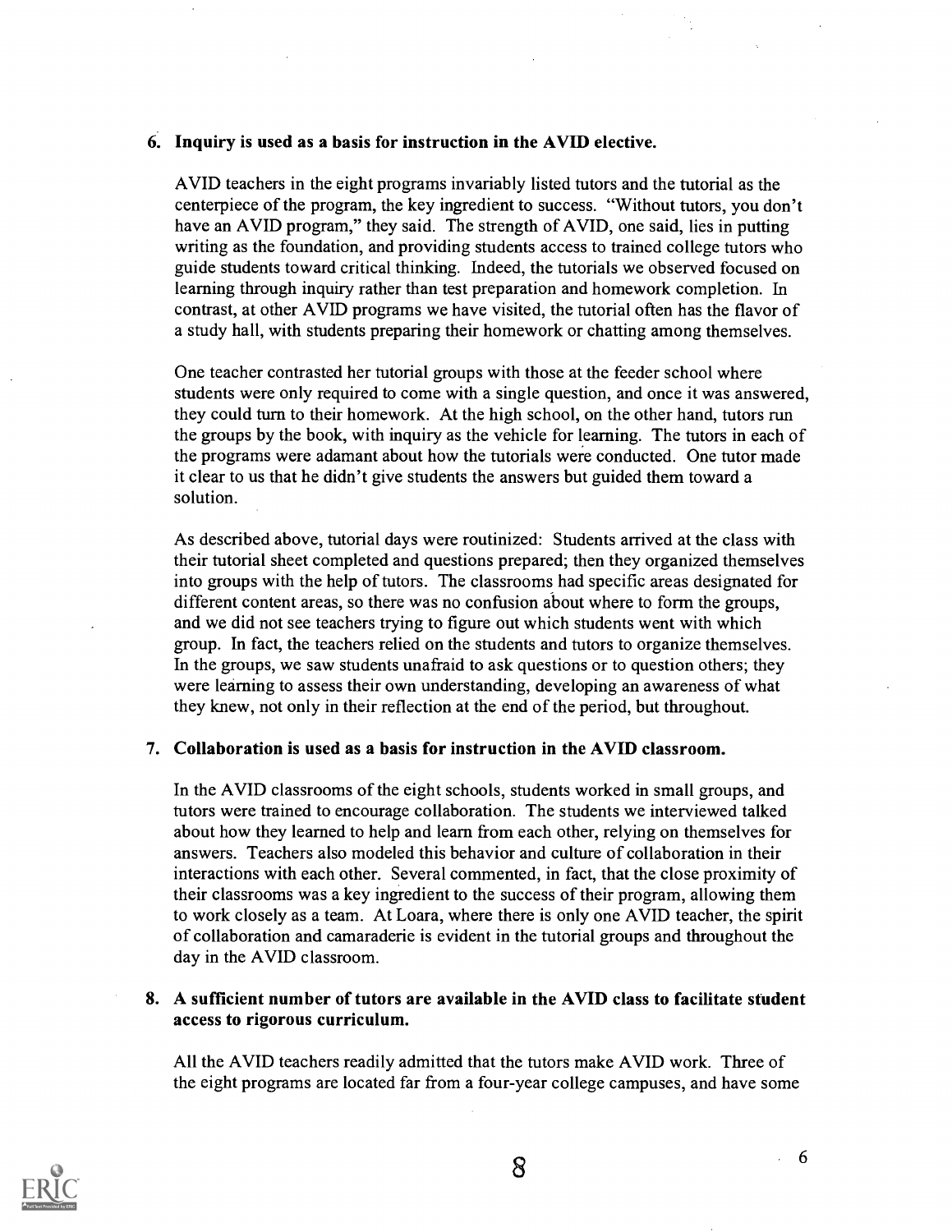difficulty in attracting tutors because they are unable to provide college students with enough hours of work to justify driving half an hour each way. To make it more attractive, several schools provide tutoring before/after school and at lunch, both to AVID students and others; and at least one school, Coachella, has increased the hourly pay rate. Central Union, in El Centro, has come to rely on community college students in the valley because of the city's isolation. Some of the programs have also begun to train advanced seniors to serve as AVID tutors. At Loara, for instance, senior AVID students tutor in  $9<sup>th</sup>$  and  $10<sup>th</sup>$  grade AVID classes. All the programs insist that tutors complete the AVID tutor training.

Tutors are recruited largely from within the AVID program. They have experienced the tutorial process as a student, and they also understand the kind of guidance AVID students need. "The best tutors come from my program," the Loara coordinator observed. The coordinator at Southwest said she only recruited her former students. Not only do they know the program and the needs of the students, but they often live in the same apartments as the AVID students and see each other in the community.

Math skills have also become an important criterion in selecting tutors, because that is the area where the majority of students in each tutorial seek assistance. In several of the tutorials we observed, as many as two-thirds of the students were working on math, with groups divided by course. For the five programs without an AVID teacher from the math department, identifying tutors who can help students with advanced math is doubly important.

### 9. AVID program implementation and student progress are monitored through the AVID Data System, and results are analyzed to ensure success.

Data occupy a central position in the eight AVID programs. They use it to measure their own progress, direct program planning, and publicize program successes within and outside the school. As one administrator put it, "data validate the program to outside agencies, the school board, and in the trenches—with other teachers." The principal at Fallbrook echoed this sentiment: "The success of the program proves its worth for the school board—AVID gets results." These and other administrators have come to appreciate the fact that AVID is accountable and shares its findings. As there is more and more demand for evidence of program success, AVID is a leader in these schools, setting an example for other programs. Other teachers also find AVID's approach more convincing because they know it is data-driven.

The AVID coordinators routinely report to the school, district administrators, school board, and others. At Valley, the coordinator has ensured the continuity of her program and fostered AVID expansion throughout the district by periodically presenting data on program outcomes. In her capacity as district AVID coordinator, she models the use of data for other AVID teachers. In the classroom, she coaches students on how to read transcripts, figure class rank, and interpret data on college going rates.

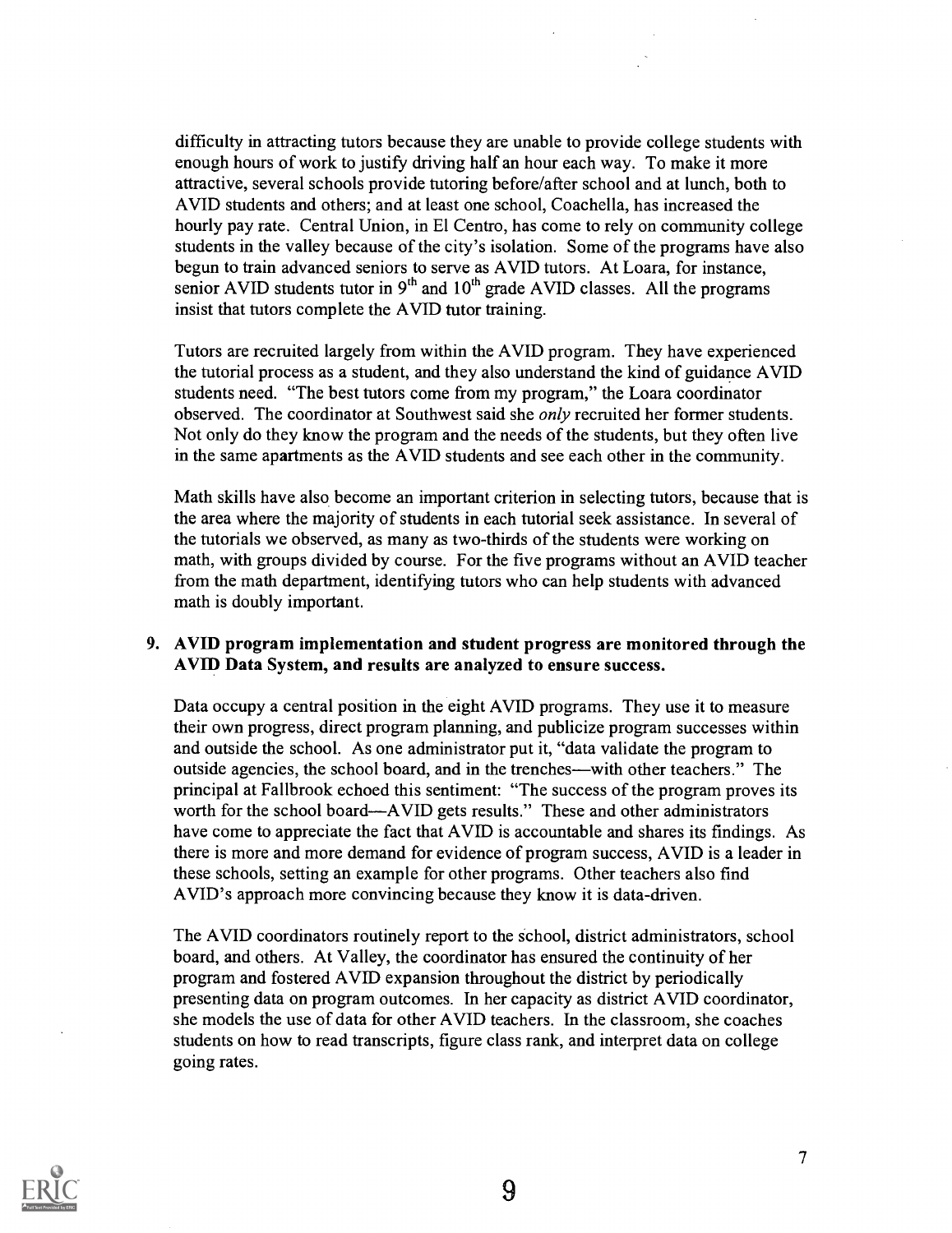At Southwest, the principal has taken AVID's emphasis on data schoolwide; teachers are coached in ways to use and reflect on data. The principal periodically shares data on student progress and has teachers reflect on what the data show and what they might do differently in their classrooms. In addition, just as the AVID site team is accountable collectively, each department is now responsible for student progress.

### 10. The school or district has identified resources for program costs, has agreed to implement AVID Program Implementation Essentials and to participate in AVID Certification, and has committed to ongoing participation in AVID staff development.

All eight programs enjoy the support of the district and school administration, even though some have had to fight on occasion for continued or increased levels of support along the way. In times of financial constraints, or because of administrative personnel changes, AVID becomes vulnerable along with other programs. All the coordinators recognize that they cannot thrive without the resources provided by the district or school. In most cases, tutors and other budget items are paid directly by the district, and, for the most part, AVID coordinators consider their programs to be wellfunded.

They are also aware that they must remain vigilant. One program weathered a recent budget storm successfully because of its size and record of success. Another fought to survive by creating an academy-like auxiliary program that expanded its size without diluting the core AVID program. A third coordinator has learned to stay under the radar in order not to attract too much attention and limit interference from the current administrator who has his own idea about who AVID should serve.

### 11. An active interdisciplinary site team collaborates on issues of student access to and success in rigorous college preparatory classes.

This may be the one essential most difficult for some of the programs to live up to, because of the tension between fostering a close-knit AVID family and having an impact schoolwide. At a school where the site team plays a prominent role, the AVID teachers used the AVID Summer Institute as a launching pad for the site team and to grow the program. They started by training the Honors and AP teachers, and once trained, these teachers not only welcomed AVID students in their classes, but became members of the AVID site team. Once this group of AVID-trained teachers grew too large, a subset of the trained teachers began meeting regularly as the site team. At another school, the AVID teachers, principal, counselors, and several other teachers meet bi-weekly at 7 a.m. to discuss recruitment, testing, and other issues. Even here, though, the principal and the other teachers acknowledge that the AVID coordinator was the driving force behind the program.

At the other extreme are the coordinators who keep their program fairly small and close-knit; while they maintain good relations with other teachers and regularly seek their help, decision-making is not shared. Their priority is on maintaining a family-

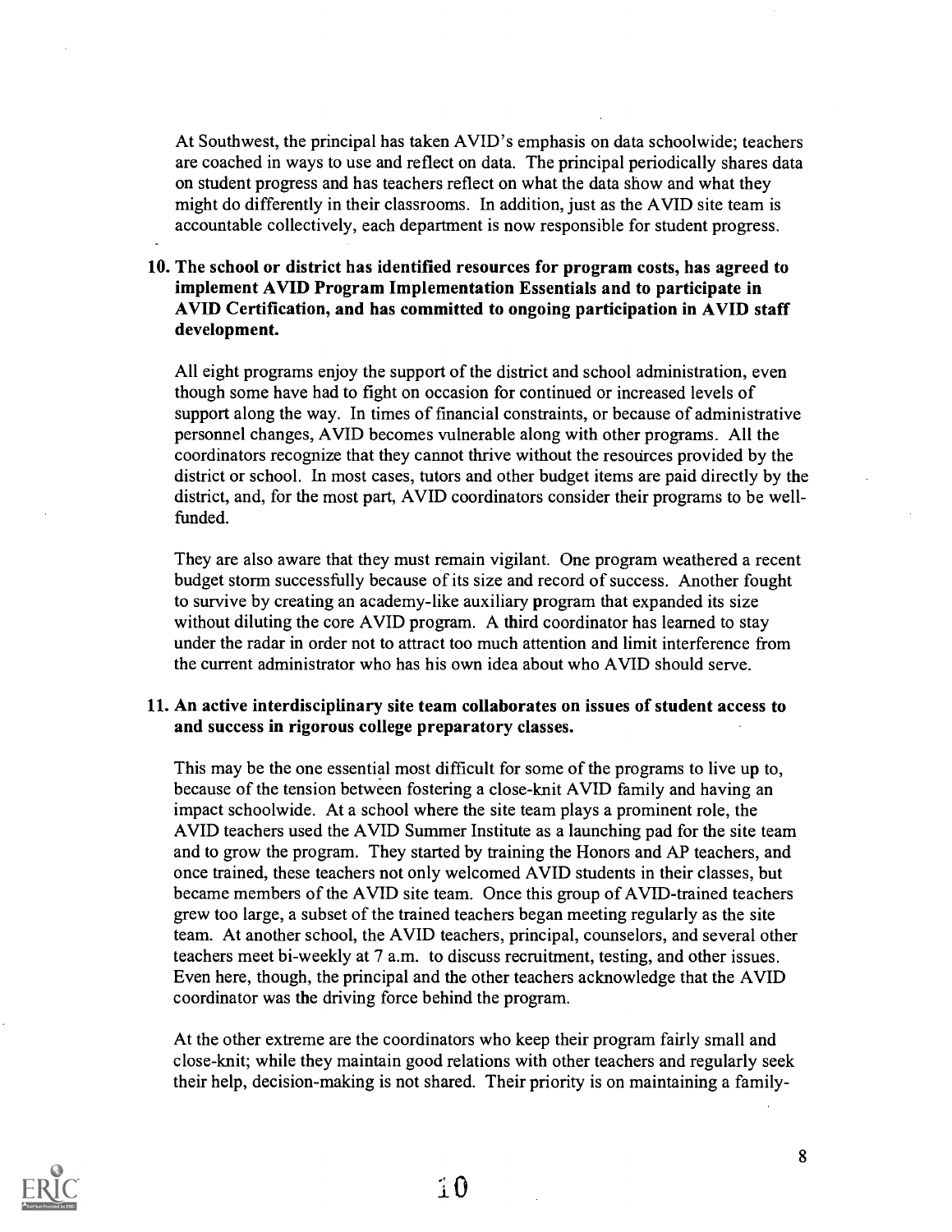like atmosphere, rather than having an effect schoolwide. An informal site team of four or five teachers meets, but the other members are largely on the receiving end of communication about the program. Without an active site team, a program risks becoming isolated from the rest of the school or too much identified with only one person. One coordinator believes that a new AVID program should start small, enlisting friends from the faculty for the team; then after a few years, when the school is grounded in AVID, there is room for some flexibility. An established AVID coordinator, for example, can enlist support from any number of teachers, not just those on the formal site team.

### Proposed Additional Essentials

### 12. AVID provides support for students to succeed in higher level mathematics.

Math has become the primary gatekeeper for admission to college. As one of the AVID teachers in the study observed, "Math gets you into college, and writing keeps you there." The best AVID programs have found ways to ensure that their students are wellprepared in math, but those strategies need to be part of every program. First, AVID must see that students are enrolled in a sequence of mathematics courses necessary for university admission, beginning with algebra in the  $9<sup>th</sup>$  grade at the latest. Second, AVID needs to provide support for students to succeed in rigorous math courses, either through the identification of skilled tutors or through the math department. Finally, the AVID program might recruit new AVID teachers from the math department to solidify the program's emphasis on math. Our research showed that with training and support, especially from the other AVID teachers, math teachers can effectively develop students' writing skills as mandated for the AVID elective.

### 13. AVID teachers participate in on-going, high quality staff development through the regional coordinator workshops and the AVID Summer Institute.

Attendance at the monthly AVID coordinator workshops and the AVID Summer Institute are critical resources for the AVID coordinators. Even though veterans of many years, the AVID coordinators in the Best Practices Study are religious in their participation in the monthly meetings and full of praise for the resources and ideas they access there, as well as the AVID Summer Institute. One of the teachers said once she joined AVID, she embraced the idea of personal development for herself and had taken advantage of the many opportunities to increase her skills and knowledge, both at the County Office of Education and the AVID Summer Institute. "I saw it as adding to the tools in my basket," she said. As described below, they also are careful to educate themselves about the particulars of college admissions counseling.

14. The AVID site coordinator must be a seasoned, highly-respected, and dedicated senior teacher with specific knowledge and skills. The AVID coordinator must be an expert in college admissions, public relations, and other special areas.

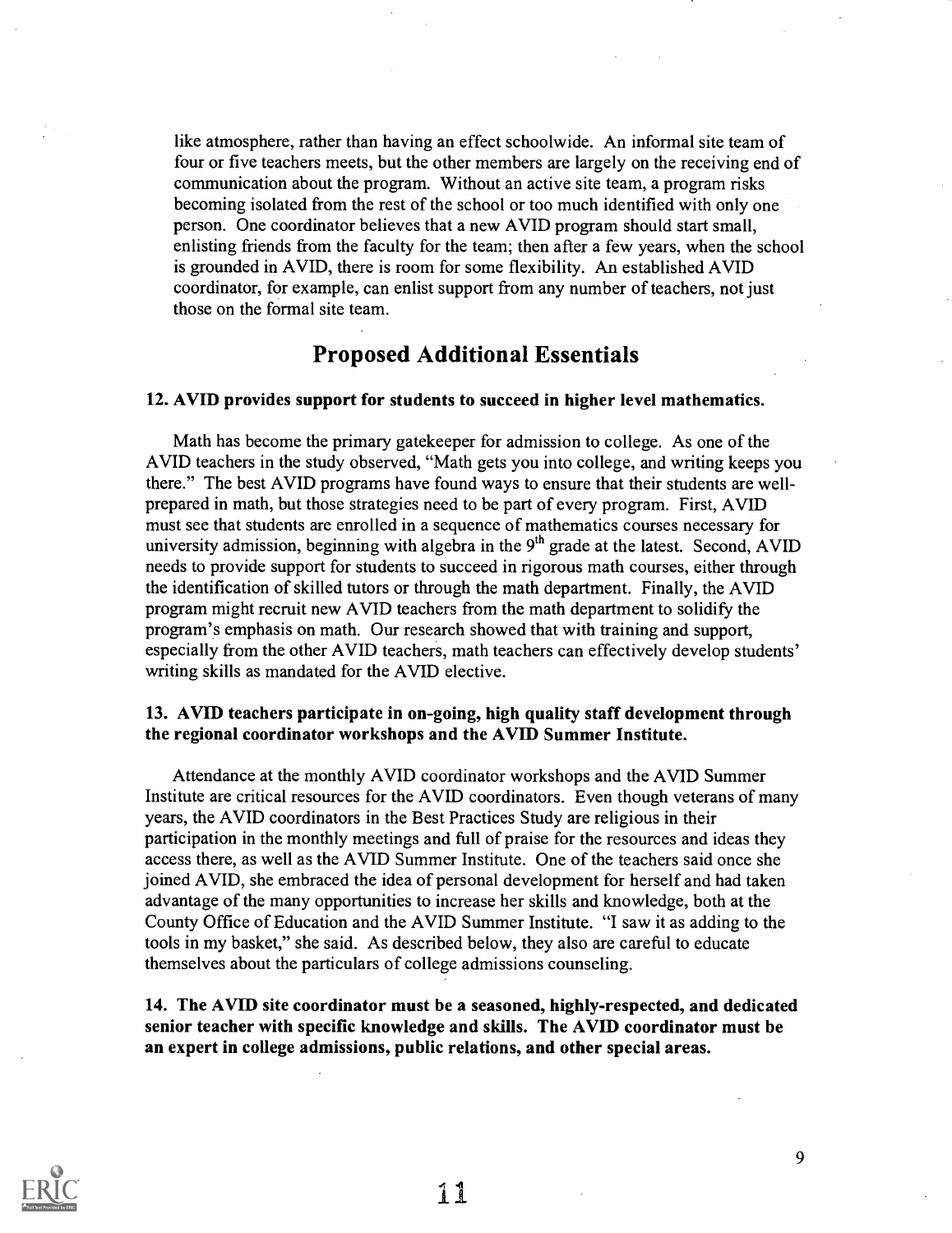As competition for admission to four-year universities increases, the demands on the AVID coordinator to provide more specialized guidance to seniors is increasing. It is no longer enough for the AVID coordinator to walk students through the UC college application process; he or she must be an expert college admissions counselor who is knowledgeable about effective applications, financial aid and scholarship opportunities, and writing winning personal statements. AVID programs cannot afford to rely on the school counselors who usually are only able to provide basic information. Several of the coordinators in the study regularly attend conferences for college admissions counselors. Other coordinators at those schools recognize the specialized knowledge required to teach the senior class and are reluctant to assume that responsibility without specific, targeted training in the college admissions process. In at least one school, the prospective replacement has been auditing the senior seminar to learn the ropes.

The role of the AVID coordinator should also incorporate political and affective skills—aspects of the role of site coordinator that are evident in all eight sites. The eight programs are led by experienced, highly-respected, and energetic professionals who are totally committed to the AVID essentials. Almost all are blessed with natural political savoir-faire and motivational skills, like AVID's founder Mary Catherine Swanson. They recognize the public relations and political skills necessary to run a successful AVID program, presenting the public face of the program through presentations to the school board and other bodies, including the school staff, and working effectively with department chairs and other teachers to extend the reach of the program in terms of rigorous course enrollment and adoption of AVID methodologies.

Finally, the AVID coordinator must be able to develop the family atmosphere that is a hallmark of the AVID program. This does not mean mothering the students—some of the most effective AVID teachers in the study were tough task-masters—but that students feel a sense of membership and belonging in relation to the AVID classroom and the other AVID students.

### Beyond Essentials: Schoolwide Effects of AVID

Over the past several years, AVID educators have come to recognize the critical impact AVID can have on schoolwide reform. For AVID teachers, however, impacting policies and practices of the entire school presents special challenges, and it seems beyond the scope of their program for some. Our research, for example, has shown that in self-assessments, many AVID teachers considered the least successful aspect of their program to be serving as a catalyst for schoolwide change.

Many AVID schools have adopted certain AVID practices throughout the school, such as student binders or Cornell Notes—the tools of AVID. At others schools, administrators talk of enrolling all students in AVID, but AVID is not designed to serve every student. Neither of these approaches to extending AVID captures entirely our conception of schoolwide effects. Spreading AVID methodologies to other classrooms certainly affects instruction in the school, and offering greater numbers of students AVID-like support broadens the impact of the program. But AVID can transform the

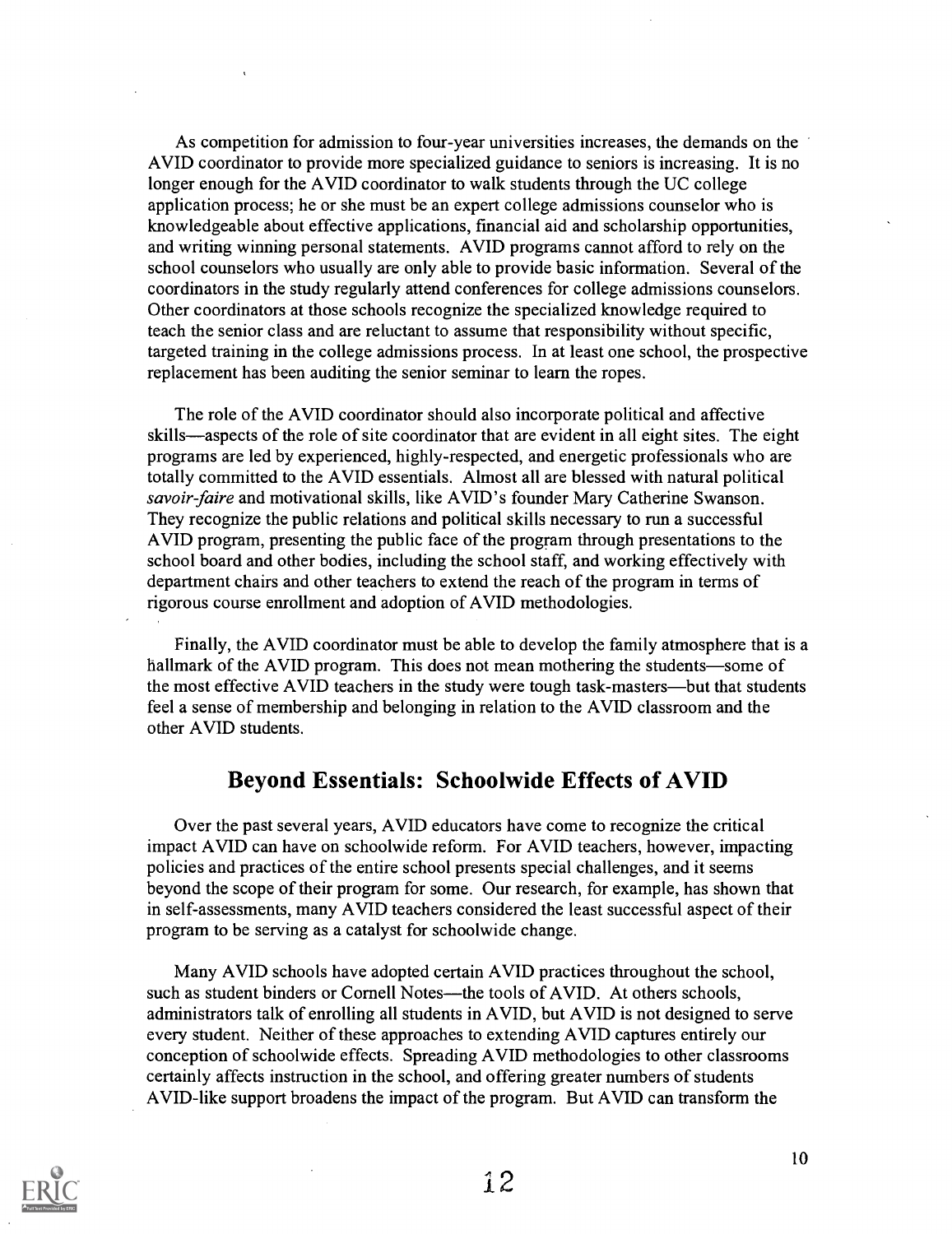school in other meaningful ways, and we have looked more deeply to see if the philosophy and procedures of AVID have made their way into the organization, curriculum, instruction, and consciousness of the school, its personnel, and students. In the AVID Best Practices Study, we examine what aspects of schooling, including student outcomes, have changed since the introduction of AVID in each of the eight schools.

We found the effects of AVID at several levels within the school. These included the adoption of AVID methodologies, such as student binders, Cornell Notes, and AVID-like tutoring; raised expectations and improved outcomes for students schoolwide; schoolwide reform and use of data; involvement in school-level decision-making; and a positive influence on the school and student culture for learning and college-going. In each of the eight schools, AVID was an essential element in the school's overall program. The administration and faculty were informed about AVID and respected its work. One teacher, for instance, called AVID a "pocket of excellence." At another school, AVID had become integral to the school's core academic activities and part of a comprehensive school plan. At a third, the AVID approach to literacy across the curriculum was the driving force behind schoolwide reform. We describe our findings in each area below.

### Adoption of AVID Methodologies

To varying degrees, AVID methods were employed by other teachers in the schools. The schools did not *require* teachers to adopt AVID methods, but strongly encouraged their use. At Central Union, for instance, the principal estimates that 95 percent of the teachers employ Cornell Notes in their classes. At Valley, many teachers require students to keep binders or expect students to keep Cornell Notes. The science department, for example, requires all students to take Cornell'Notes and keep an agenda.

Given the success of AVID in the schools, school leaders recognized the power of AVID tutoring as well. Several schools had instituted before- and after-school, and lunchtime drop-in tutoring for all students, and other programs have borrowed the approach as well. For example, Ramona offers four hours of tutoring before/after school and at lunch by AVID tutors. With funding from Title VII, ESL teachers at Central Union received training in AVID strategies and employ AVID-trained tutors in their classrooms. In addition, the school's Legal Services/Law Enforcement Academy uses AVID-like tutoring. In 2002, tutors will be deployed in regular math classes as well. Southwest already requires low-performing freshmen and sophomores to enroll in math support classes for algebra, that operate just like AVID tutorials, two days a week.

In some cases, schools have implemented (or are planning) AVID-like programs. Fallbrook's AVID-Plus is perhaps the best example, where students enroll in the same content area classes as AVID students and receive some support, but without taking the AVID elective class. To serve its many English learners, Coachella Valley will implement an AVID-like program in 2002 that includes tutoring two days a week and uses AVID's College Success Path materials, which are already being used in the school's two academies. Finally, at Ramona, the principal will implement a required freshman study skills class based on AVID methodologies in 2002.

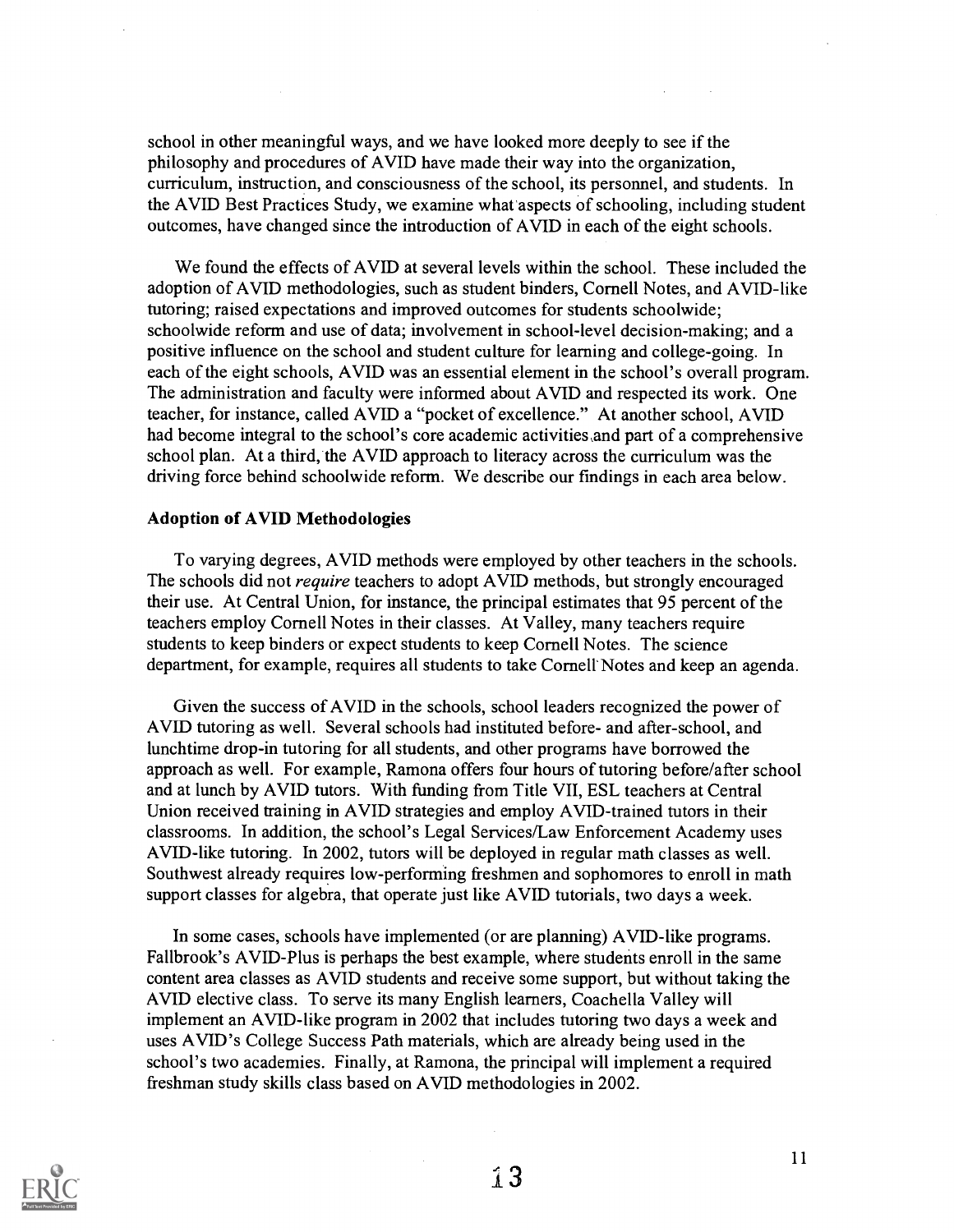### Improved Outcomes and Raised Expectations for Students Schoolwide

In several schools, AVID has helped improve schoolwide student outcomes and raise expectations for all students. Partly as a result of AVID students' successful performance in Advanced Placement and honors classes, access to those courses has opened up for non-traditional students, and the number of courses and sections has increased.

At Ramona, in the 1980s there were no AP courses; now there are 12 courses serving almost 300 students—nearly half are from AVID. AP classes at Valley that used to have six students now enroll 30. Whereas a writing test, grades, and teacher recommendations used to be required for enrollment in some AP courses, the AVID coordinator is now able to schedule her students directly into AP because of AVID's record of success. At Southwest, the number of students enrolled in AP doubled in three years; AP sections went from 16 to 24; and students taking the AP test went from less than 250 to 720 in four years. At Colton, the number of students taking AP exams has grown from five to over 30 since the new AVID coordinator took over in 1998, and in the 10 years since AVID has been on campus, the number taking SATs has more than doubled. AVID students make up 30 percent of the students enrolled in AP courses at Coachella Valley, even though they represent only 5 percent of the total school population.

Higher expectations for all students are evident across the eight schools as well. At Fallbrook, where Hispanics make up 80% of AVID enrollment, but only about one-third of the school, expectations and attitudes toward minority students have changed radically. Hispanic students are now well-represented and welcome in advanced classes, and the number of minority students completing the University of California course requirements and applying to college has increased annually. Across the campus and in the community, AVID has helped create a college-going culture in the Latino community.

Prior to AVID at Ramona, few expected students to go to a four-year college, and counselors directed them toward community colleges. Once AVID students began to be admitted to four-year universities—with financial support—the whole school turned around. Now all Ramona students are encouraged to join the college-bound.

### Involvement in School-Level Decision-Making

AVID programs at the eight schools have varying degrees of access to and influence upon school decision-making. All enjoy good administrative support, but the extent to which AVID is involved in decision making depends on the school. At Southwest, because of the extensive reforms underway that draw heavily upon AVID methods and philosophy, the program is having an effect on the school's direction. At Fallbrook, the AVID coordinator represents the AVID/AVID-Plus Academy as a Team Leader by virtue of the program's departmental status; therefore, she is part of the school leadership team. Colton AVID is also seeking departmental status and expects to achieve it in 2002.

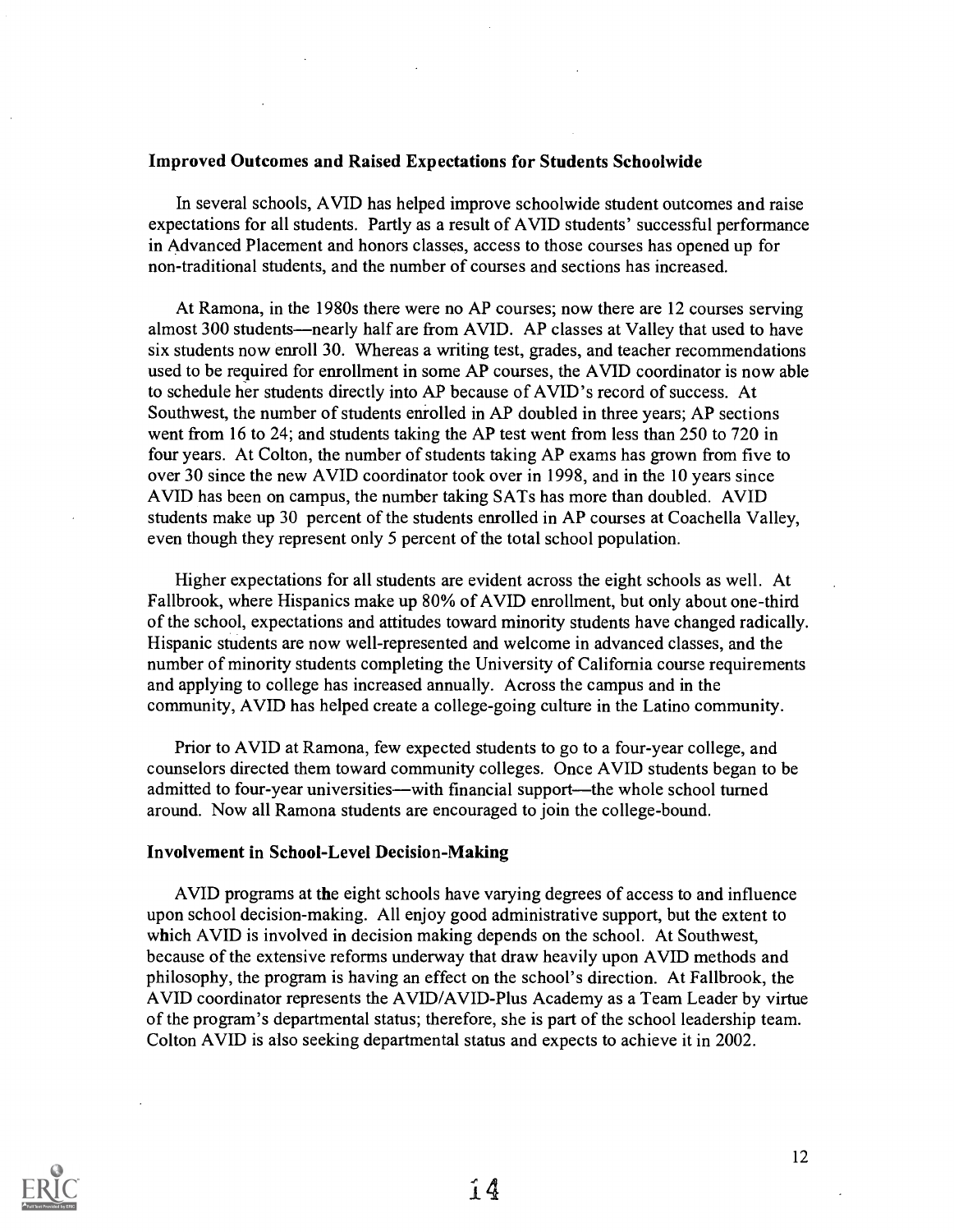In other ways, AVID can have an impact on schoolwide decisions through its status as a research-based, successful program. For example, in the case of the program that was positioned to compete for AVID students and resources, the AVID coordinator held firm and the new program was eventually dropped.

### Schoolwide Reform and Use of Data

All principals in the eight Best Practices schools understand that to "AVID-ize" a school does not mean that every student is enrolled AVID, but that AVID methods and philosophy, including the use of program data, can be used as a lever for wider change. Perhaps the most extensive adoption of AVID ideas for schoolwide reform is occurring at Southwest, where the principal and school site council identified AVID's approach to writing across the curriculum as the vehicle for transforming the paradigm for the faculty. Each teacher, from history to physics, is now expected to teach writing through content. Intensive professional development and use of student data are major components of the reform. Every six weeks, teachers are expected to review and reflect on student progress data and assess how they might need to adjust their own teaching.

At Colton, the principal plans to inaugurate an on-campus AVID self-study institute for teachers in which a small group of volunteer teachers will adopt AVID strategies (Cornell Notes, binders, parent involvement, grade checks) and then study the effects on students in a sample of their classes.

### Transforming the School and Student Culture

The eight successful AVID programs have a ripple effect on the school and student culture within their respective schools. Success breeds more success, and AVID's visible, data-driven success has helped foster a culture of academic excellence, high expectations, and going-to-college within the schools. The culture of the AVID classroom is the scaffolding upon which students develop life-long habits of mind, such as responsibility, accountability, discipline, collaboration, continuous inquiry, and determination. The school's college-going rates grow not just because of AVID students, but because other students in the school have come to see college in their future as well. AVID students' friends and classmates come to rely on them to keep up-to-date about requirements and deadlines for college applications.

AVID teachers' belief in their students' potential is infectious. Not only the AVID students, but the other teachers and students in the school sense the total commitment of the AVID teachers to see their students realize their dreams of going to college. The effect AVID has on the attitudes and beliefs of others in the school is done more by example than by deliberate persuasion.

Non-traditional students now see college as a viable option. More enroll in AP because they've seen their AVID classmates successfully complete rigorous courses; and the prospect of entering college, completely remote only a few years ago, is now part of the school culture and within reach of many more students.

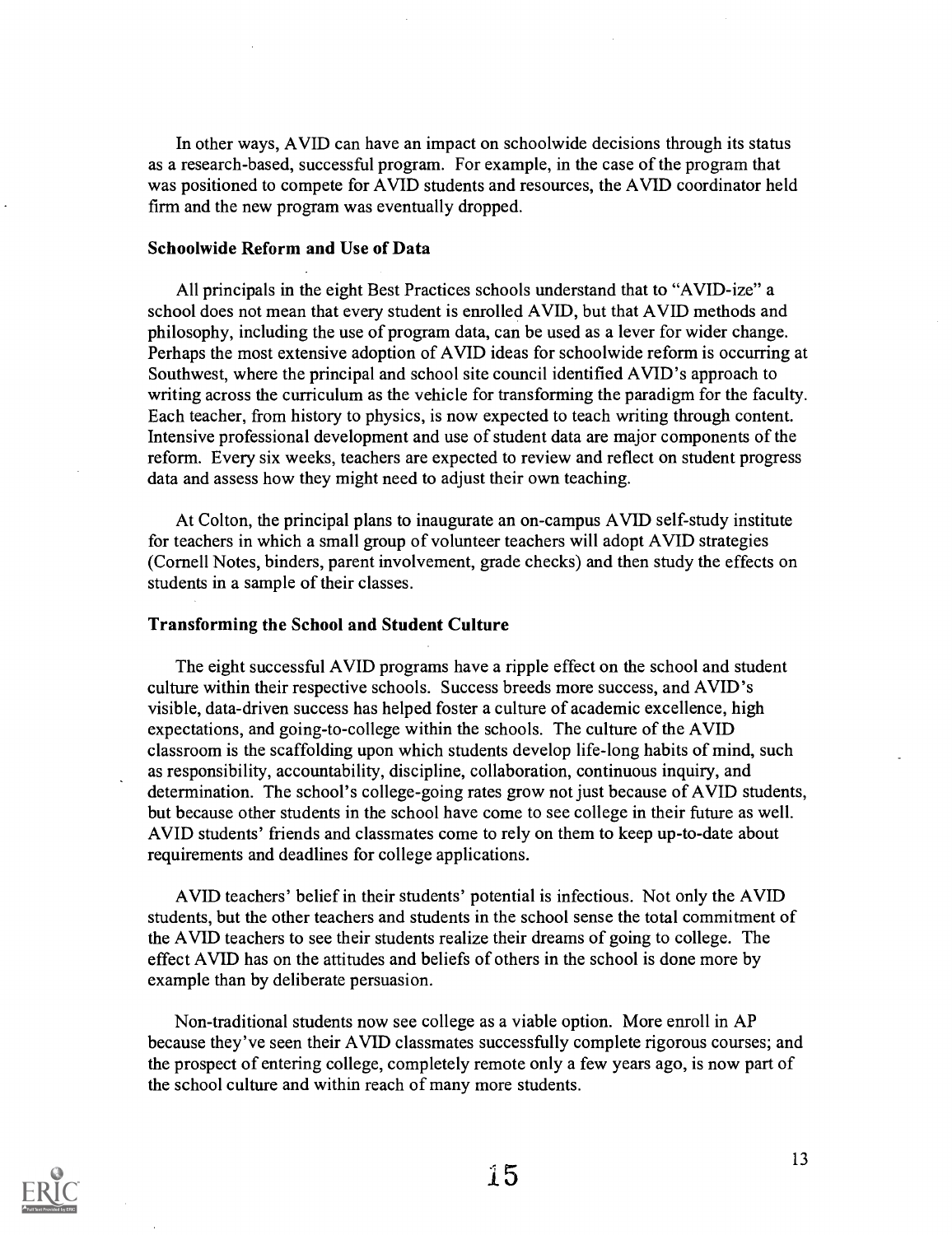### Part TWO: THE MAGNIFICENT EIGHT

# Central Union High School

El Centro, California

"The key to AVID success? Martha Hoopes. You can have a good team, but if you don't have a good leader, that team isn't going to be able to play the game. She is the team leader, the driving force of that program."

Emma Jones, Principal

ocated in El Centro, in the Imperial Valley and on the border with Mexico, Central LUnion High School enrolls more than 1600 students, over 80% of them Hispanic. Unemployment in the area is high, and over half of the students are eligible for the free/reduced price lunch program. There is no strong college-going culture, and fewer than 20% of graduates meet the University of California entrance requirements; nursing and legal/law enforcement careers are the choice for about one-fourth of the graduates.

Central Union High School has traditionally been a low-performing school, but in recent years, test scores and college-going rates are up, thanks in large measure to the AVID program. About 70% stay in the Imperial Valley and attend community college; very few opt for four-year colleges. In 2000, for example, only 50 students met the University of California a-g requirements, and 37 of them were in AVID. Even fewer completed the requirements a year later, but 90% of them were AVID students.

For the past three years, Central Union has raised its SAT-9 scores and met the Academic Performance Index goal each time, which has meant financial rewards for the school and students. The school site council received a large cash award, and 111 students each qualified for a  $$1000$  scholarship—ten were in the top 5% in the state. One of those was a junior AVID student, who also tied for first in the junior class, making her co-valedictorian. As one teacher put it, AVID is a "pocket of excellence" in the school.

### Program History

When the AVID program at Central Union started up 10 years ago, the teachers in many ways were operating on trust. Some of the team hadn't attended the AVID training, and the school didn't have the AVID materials, but they had the support and guidance from the San Diego County Office. Because the school was on a year-round calendar at the time, they began with four sections, one per track. In a few years, four sections had grown to 11 and more than 300 students were in AVID. When a new high school opened, about half the students transferred there and the number of AVID sections dropped to seven.

The AVID teachers believe that AVID has flourished at Central Union for several reasons. One is the stability the program has enjoyed. A nucleus of teachers has been

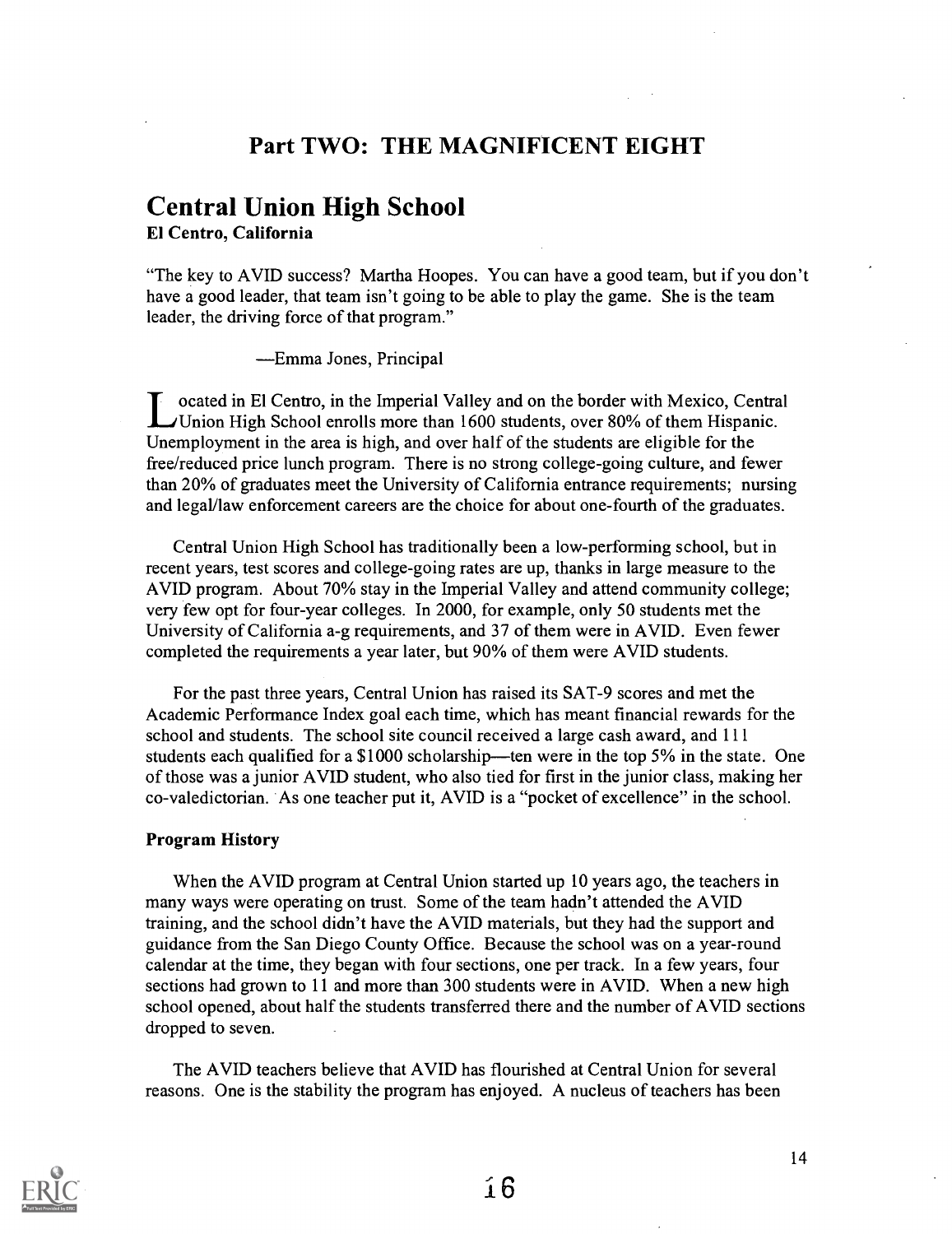with the AVID program since it began in 1991-92, and Martha Hoopes has been the program's only coordinator. Bob Macholtz is still with the program nearly 10 years later; and a third teacher is still involved, but as the Title VII resource teacher. The program has also enjoyed continued administrative support. Both school administrators since AVID began understood and supported AVID. The first principal secured an extra prep period for the coordinator, and it is approved each year by the school site team council. Bob also pointed to the strong leadership that Martha has provided. "She is really dedicated," he says, "and takes care of all the details so that AVID teachers and students are well-informed." In addition, all of the AVID teachers want to be in AVID; no one was assigned to the position. Finally, because AVID promotes family involvement, it is a good match for the relatively small and family-oriented Imperial Valley community.

There are currently eight sections of AVID, enrolling over 200 students, about 13% of the school population. The five AVID teachers represent a cross-section of disciplines. Of the two veterans, Martha Hoopes, the program's coordinator since its inception, is an English teacher, and Bob Macholtz teaches in the math department. Rene Agundez, an English teacher who grew up in the Valley and graduated from Central Union High, joined the team about seven years ago; then Patrick Gratten, who teaches English Language Development, a couple of years after that. The newest member of the team, Alejandro Lopez, is in the history department and also is a graduate of the school. Of the five AVID teachers, Martha, Bob, and Rene have two sections of AVID each; Patrick and Alejandro teach one.

The AVID team has included one math teacher, Bob Macholtz, from the beginning. If possible, Martha says, they would like to add more math teachers because that's where students' needs are greatest. As in other AVID programs, tutorials are heavily concentrated on math. The five tutors spend the majority of their time on math, and in Bob's class, he helps out as well. Having him on the team has made a big difference according to Martha. Moreover, she believes having representation from several disciplines is valuable because then it doesn't look like an English program.

AVID at Central Union prefers teachers to take a group of students through their four years, building a sense of family along the way. Because of scheduling, that is not always possible, but most years they at least manage to maintain a critical mass of students who have been with the teacher who has the AVID senior seminar. They do not consider mixing juniors and seniors a problem. "It's wonderful," one of the teachers observed, "The juniors get a jumpstart on everything because they all get practice with the applications and personal statements." With seniors, Central Union follows the AVID senior seminar curriculum, and students focus entirely on entrance to college. As Martha points out, "They don't write an essay that's not related to college entrance."

#### Tutors

Central Union employs eight tutors who distribute themselves so that AVID classes have two or three tutors each. Math skills are a high priority, and applicants must be enrolled in college full time to set an example for the AVID students; most attend

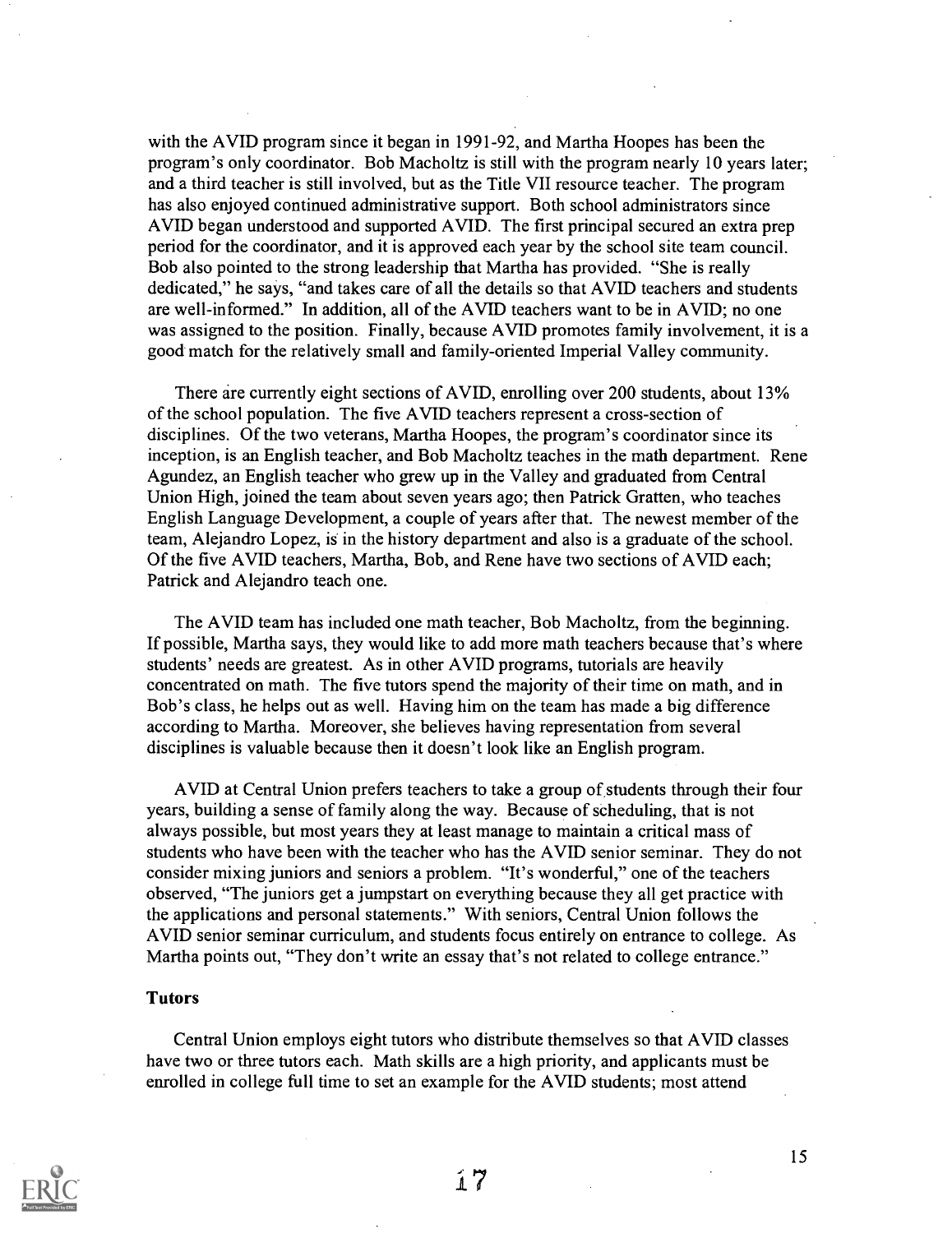Imperial Valley College or the branch of San Diego State University in Calexico. All tutors must complete the AVID training and many, but not all, are former AVID students. According to Martha's records, they seldom transfer to a four-year college "over the hill," but two did leave for UC San Diego in 2001. The current group of tutors have each been tutoring for at least two years. Central Union does not need to use high school seniors as tutors.

### Recruiting Students

Recruitment is a high priority at Central. In Martha's view, it is "key—absolutely" essential." In the first cohort of seniors, she recalled, only two students were accepted to four-year college. The AVID team concluded they had not selected the right students, and made adjustments accordingly. Their reasoning was that if the seniors could not win acceptance to universities, then the younger students would be less willing to work hard. "It's hard for the freshmen and sophomores to hang on if they don't see the goals being met. Now we can show them, and they see that students are going to college."

The Central Union team believes the recruitment procedures recommended by AVID have definitely worked—with a few refinements. Each spring, the teachers and a group of AVID students visit the feeder schools where they make a presentation and provide interested 8<sup>th</sup> graders with a nice folder of information on AVID. Every year, the number of interested students grows because the word has spread in the middle school that AVID is "cool." A month later, the prospective candidates are interviewed individually and provided specific information on AVID requirements and expectations—from the notebook commitment and a list of a-g courses to the requirement for summer school. Those who don't follow through aren't selected. Among those who enter AVID, there are always a few who don't want to do the work and later opt out. There is a simultaneous recruitment among the freshmen in the high school, but for the most part, students are not admitted to AVID after their freshman year, and never as a senior.

A week before the first term ends, ninth grade core teachers are asked to recommend candidates for AVID, and many respond. At this stage, the staff follow the AVID guidelines for recruitment, except that they do not accept students with a GPA below 2.3. Their rationale is that college admissions standards have increased and scores below that simply are not competitive. Exceptions are made, of course. "If the student is just outstanding and highly recommended," Martha explained, "then we might reconsider, but mainly we concentrate on students in the middle." In addition, there is a paper screening by the counselors for attendance and discipline. Test scores, primarily math, are also considered, with an eye toward the  $50<sup>th</sup>$  percentile. They are more forgiving with English scores because so many of the students are English language learners. "I taught ESL for four years," Martha said, "and I know they can do it."

Students whose GPA dips to 2.3 or below are placed on probation. The AVID teacher first sends a letter and then talks to the parents to make sure they understand that unless the student's grades improve, he or she will be dropped from the program. Later,

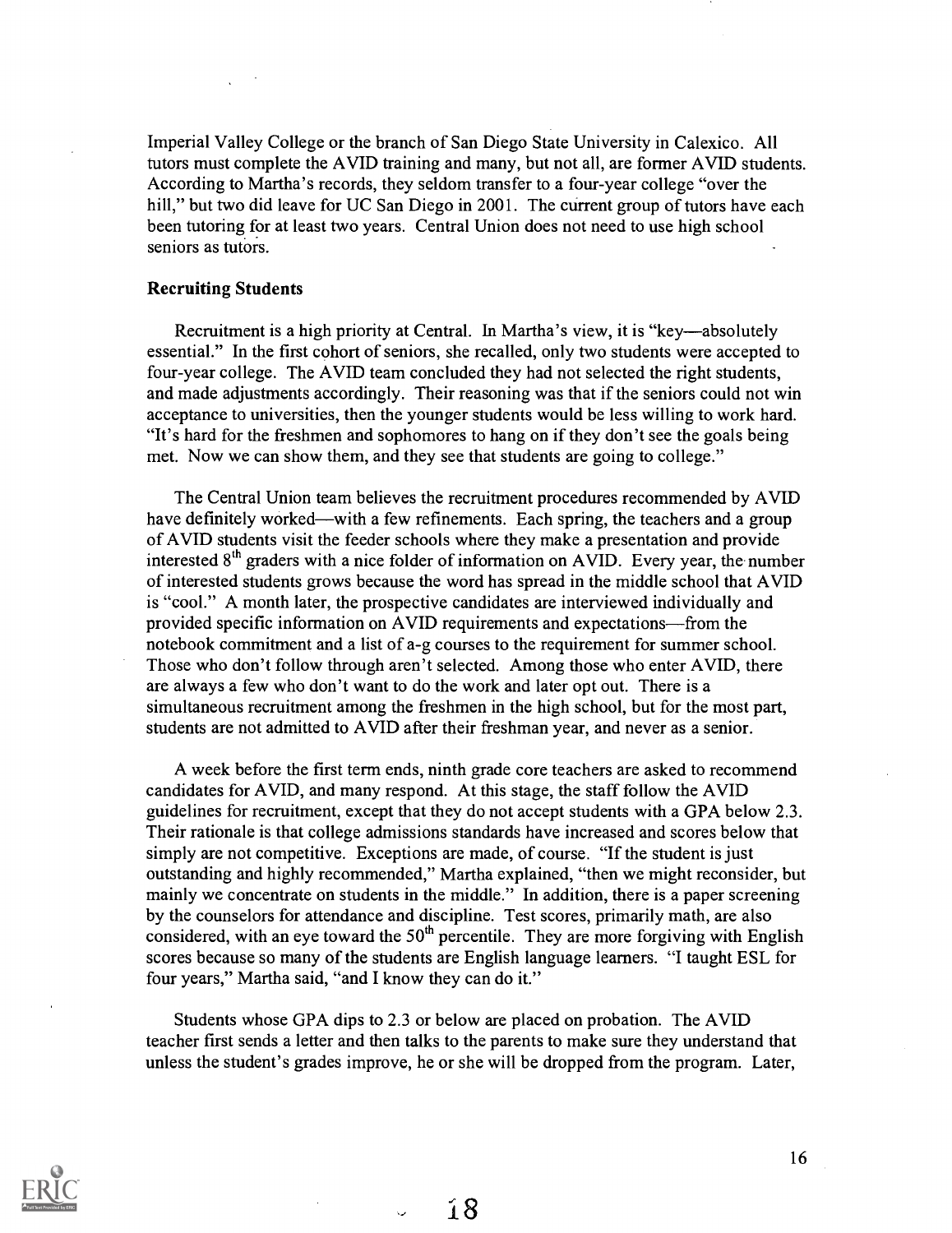if grades come back up, the student can rejoin AVID. Martha talks to the student and then informs the counselor who then handles the schedule changes.

### Multidisciplinary Site Team

As much as any other school in the study, Central Union takes seriously the role of the AVID site team. The five AVID teachers, representing various departments, the principal, counselors, and several teachers meet bi-weekly at 7 a.m. to discuss the recruitment, testing, and other issues. The team involves more than just the core teachers, but they are the nucleus that makes the process work. The principal acknowledges that she lends her support, but insists that Martha is the driving force behind the program.

### AVID Curriculum

Because Central Union started AVID without the AVID curriculum, much of what they do is home-grown. They didn't receive the formal AVID curriculum materials until a couple of years into the program, and for the veterans, some of the activities were already set. They do several of the AVID curriculum units, but much they have developed on their own. One or more of the teachers does a newspaper unit; a John Covey book is used in another; and the Museum of Tolerance is the centerpiece for a third. To both motivate and inform his students, Rene asks them to investigate a particular university and create a poster that depicts various facts about the college and why they want to go there.

As the only math teacher on the team, Bob admits that teaching writing has been a challenge, but he thinks the advantage of having math represented on the AVID team far outweighs any limitations he may have as a writing teacher. Advanced math is the gatekeeper for college and a key element of the a-g requirements, he points out. Although he does not always have AVID students in his advanced math classes, he is there to help with everything from SAT prep to the more challenging courses. He estimates that a high percentage of AVID students enroll in pre-calculus and other advanced courses.

Last year, Central Union's junior AVID students participated in a SAT preparation program sponsored by San Diego State University and managed by the County Office of Education. The program provided a stipend for the teacher and covered the cost of scoring practice SATs. In addition, each student received a Barron's SAT preparation book at no cost. Since the junior curriculum in AVID includes SAT preparation in the second semester, the school saw the program as a great opportunity. Students worked on SAT questions for class credit each Tuesday and Thursday until they took the test in the spring at Imperial Valley College. Teachers are confident that after the intensive review, the juniors will be much better prepared when the take the SAT in the fall.

In AVID, students are required to apply to four-year universities "over the hill," but in reality, many end up at the local community college--often because their parents are reluctant to let them leave home. AVID discourages students from working—school

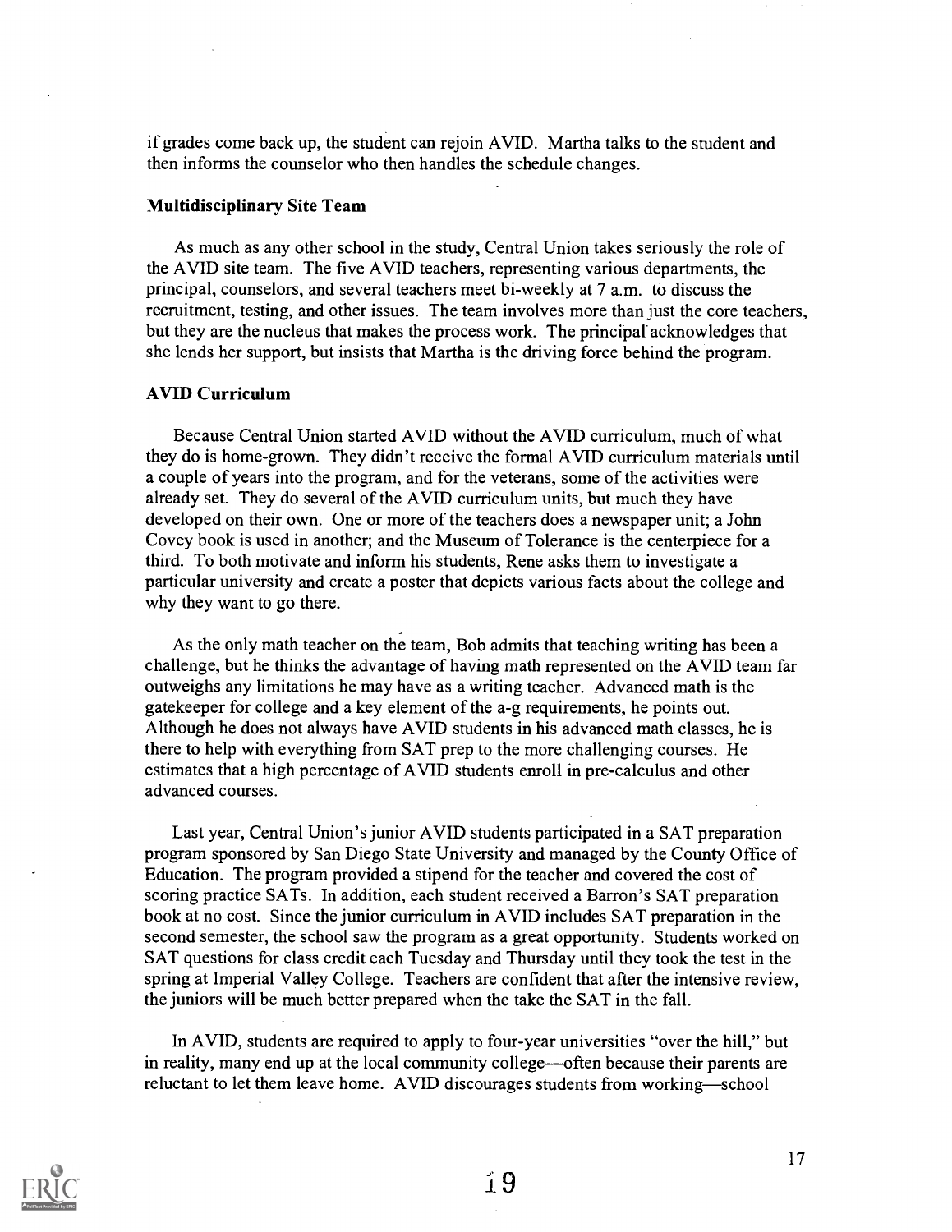should be their only job, but a few still hold down part-time jobs. The counseling department supports AVID in several ways, both directly and indirectly. The counselors do presentations to the entire ninth grade on graduation and college entrance requirements, including the UC a-g requirements, for example. The counselors have also attended the AVID Summer Institute as well as other counselor workshops, including some in other states to stay informed and motivated about getting students into college. "I felt pumped and wanted to make a difference [after the workshops]," recalled one counselor. Senior AVID students get assistance with college applications and requests for financial aid from the AVID teachers, and from the counselors they get special counseling on independent colleges and letters of recommendation.

### Schoolwide Effects of AVID

Principal Emma Jones is a strong supporter of AVID and explained how AVID is integral to the school's core activities: the mission statement, site plan, WASC program, and the underperforming school plan. As she explained, "All these are being incorporated into one plan now, and the strong emphasis on literacy and math goes hand in hand with our action plan. What AVID does with their students, such as using the tutors, meshes perfectly." There is no specific budget for AVID from the district, but the school site council allocates about \$32,000 each year to support the AVID tutors, an extra prep period for the AVID coordinator, and other program needs.

Comprehensive planning is seen in the spread of AVID methodologies throughout the school. Indeed, the entire faculty is well represented at the AVID Summer Institute each year; 13 went in the summer of 2001. "We send as many as we can fund," the principal explained, " and a Title VII grant helps. All teachers are asked to support the use of Cornell Notes and all students do community service projects. The principal believes there is about 95% compliance with the Cornell Notes request. Through the support of the Title VII grant, ESL teachers have been trained in AVID strategies and employ AVID-trained tutors in their classrooms. The Legal Services/Law Enforcement Academy has also adopted the AVID tutoring strategy, and using state academic performance reward money, the school plans to fund AVID tutors for regular math classes. Four tutors will circulate among all 10 math teachers' classes, so that students can work in small groups for at least part of each week.

### Student Outcomes

Many of the AVID students take AP Spanish language and literature. Central Union offers AP courses in biology, chemistry, physics (every other year), calculus, and English. Courses are open for students who are getting As and Bs and willing to do the work, and AVID students are encouraged to enroll. As the table below shows, in the 2001-02 school year, 20 percent of the students enrolled in AP courses were from AVID, and 38% of those in AP English were AVID students, a reflection of AVID's emphasis on writing and literacy. Four AVID students were enrolled in the senior GATE English course.

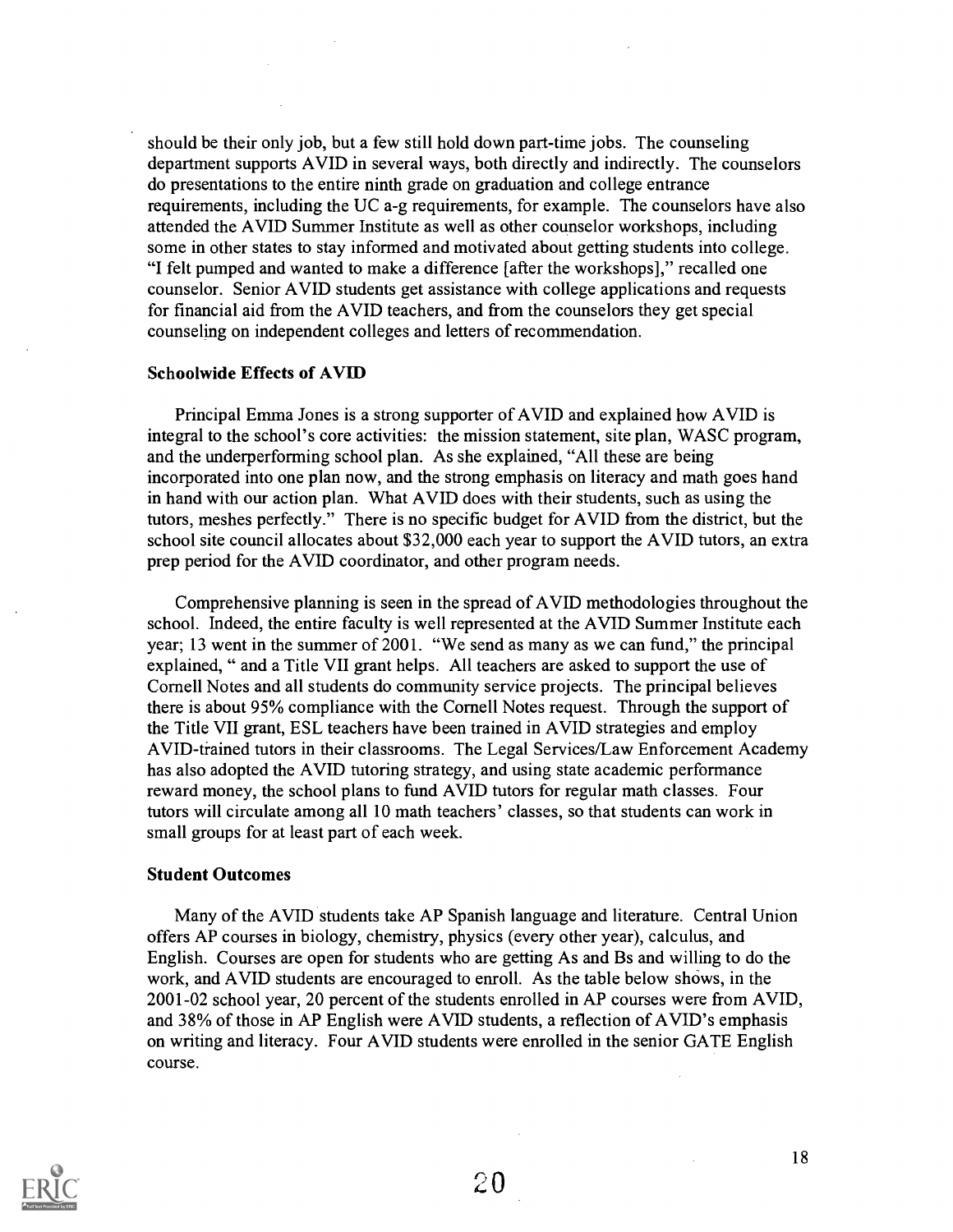In 2001, 21 of the 28 seniors in AVID were accepted to a four-year college; 10 were accepted to three or more, including UC Riverside, UC Irvine, UC San Diego, and Brigham Young University. Of the 28 AVID seniors that year, nineteen enrolled in a four-year university, and eight, a community college.

| AP Course          | Total | <b>AVID</b> | % AVID |  |
|--------------------|-------|-------------|--------|--|
| <b>Biology</b>     | 13    |             | 7.7%   |  |
| Calculus           | 15    |             | 6.7%   |  |
| Chemistry          | 8     | 0           | 0.0%   |  |
| English            | 37    | 14          | 37.8%  |  |
| Spanish Language   | 46    |             | 15.2%  |  |
| Spanish Literature | 27    | 8           | 29.6%  |  |
| <b>US History</b>  | 40    | 6           | 15.0%  |  |
| Total              | 186   | 37          | 19.9%  |  |

### Central Union AVID Enrollment in Advanced Placement Courses: 2001-02

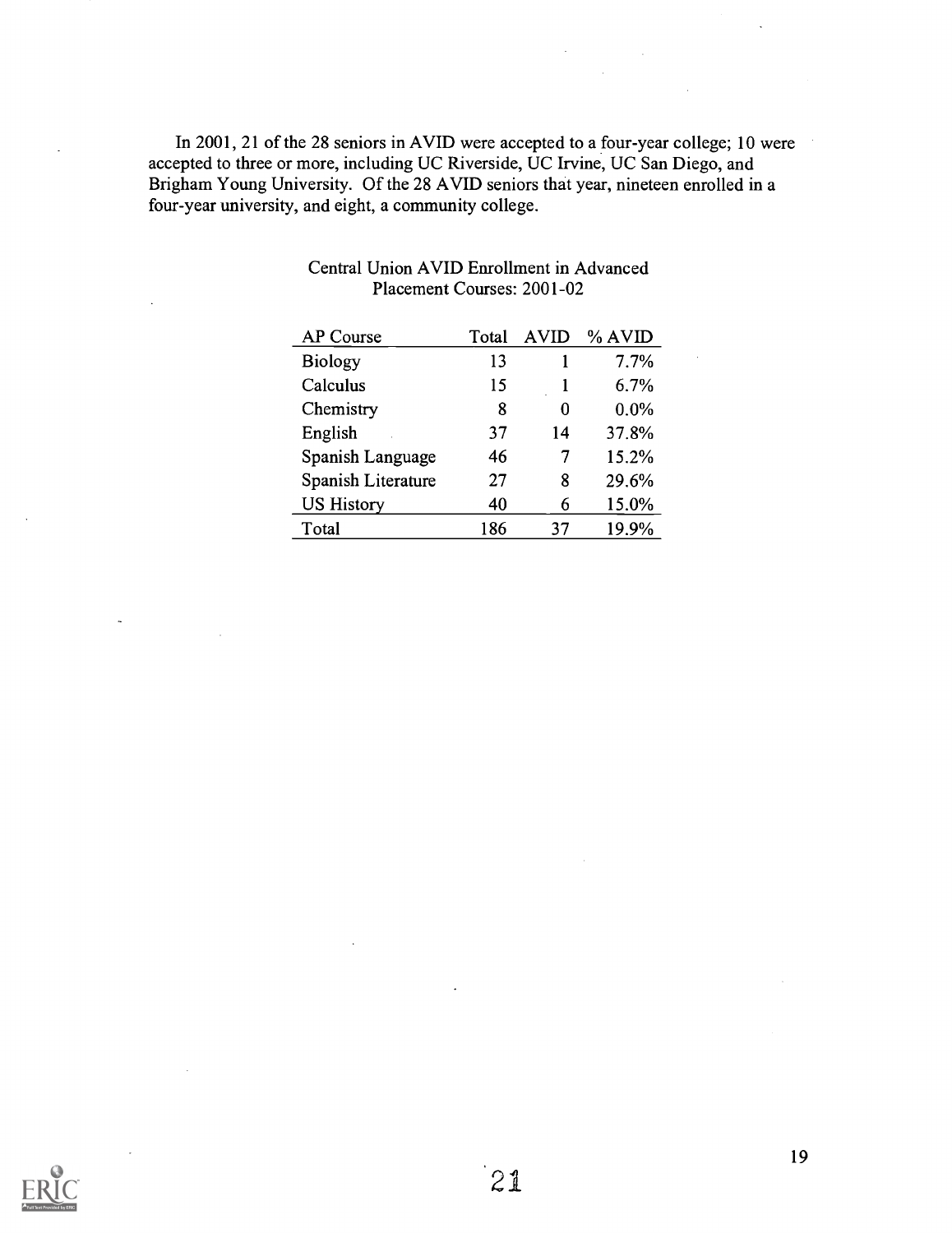# Coachella Valley High School

### Thermal, California

"I moved my coaching into the classroom, and called it academic coaching. I not only survived, but the kids were successful. As coordinator, I try to nurture them, emotionally."

Midge Rodier, AVID Site Coordinator

The student population of Coachella Valley High School is about 98 percent Latino, the sons and daughters of immigrant workers who maintain the kitchens and lawns of the Palm Springs area resorts. Poverty, limited English proficiency among students, and overcrowding are three of the challenges facing the school. Since family incomes in the area average about \$12,000, most students are eligible for the free/reduced price lunch, and the school qualifies as a Title I schoolwide program. Historically, the challenge for Coachella Valley High School has been to help its large population of English language learners progress so they can be successful in required courses in English. With more than 3000 students already in a facility planned for 1500, the number of students continues to grow. Nearly 1200 freshmen enrolled in 2001.

Within this context, the AVID program faces some of the most daunting conditions in the state. Yet, with a clear vision, dedicated personnel, and hard work the AVID team has managed to build a strong program that makes a difference for students.

### Program History

The AVID coordinator, Midge Rodier, taught physical education, first at the middle school, and then at Coachella High School, before taking on AVID. At that point, she had already begun to branch out, running a school-to-career program called Career Prep for ninth graders, when the principal sent her to an AVID demonstration awareness visit in San Diego. She was "hooked." Back at Coachella, she immediately began interviewing prospective AVID students and opened one section of AVID in 1994. She led the first class of freshmen through their senior year, adding a new section—and teachers—each year along the way. By the third year, there were five sections and three teachers, and Midge was named AVID coordinator.

As a PE teacher, Midge had some doubts at the beginning about how she could help students with writing and other more academic needs. The first term she had no tutors and found herself trying to break into tutorial groups and provide help in math. "The self-doubt was overwhelming," she said. "I said to myself, I'm not the person to do this; I don't know how to do this. I'm not a writing teacher, how can I help the kids?" But she and the other AVID teachers sat down with the AVID libraries and walked through the curriculum together. They did that for three months. "I finally realized I was a coach—I was a gymnastics coach for years—and started doing the things I did with athletic teams. I moved my coaching into classroom, and called it academic coaching. I not only survived, but the kids were successful."

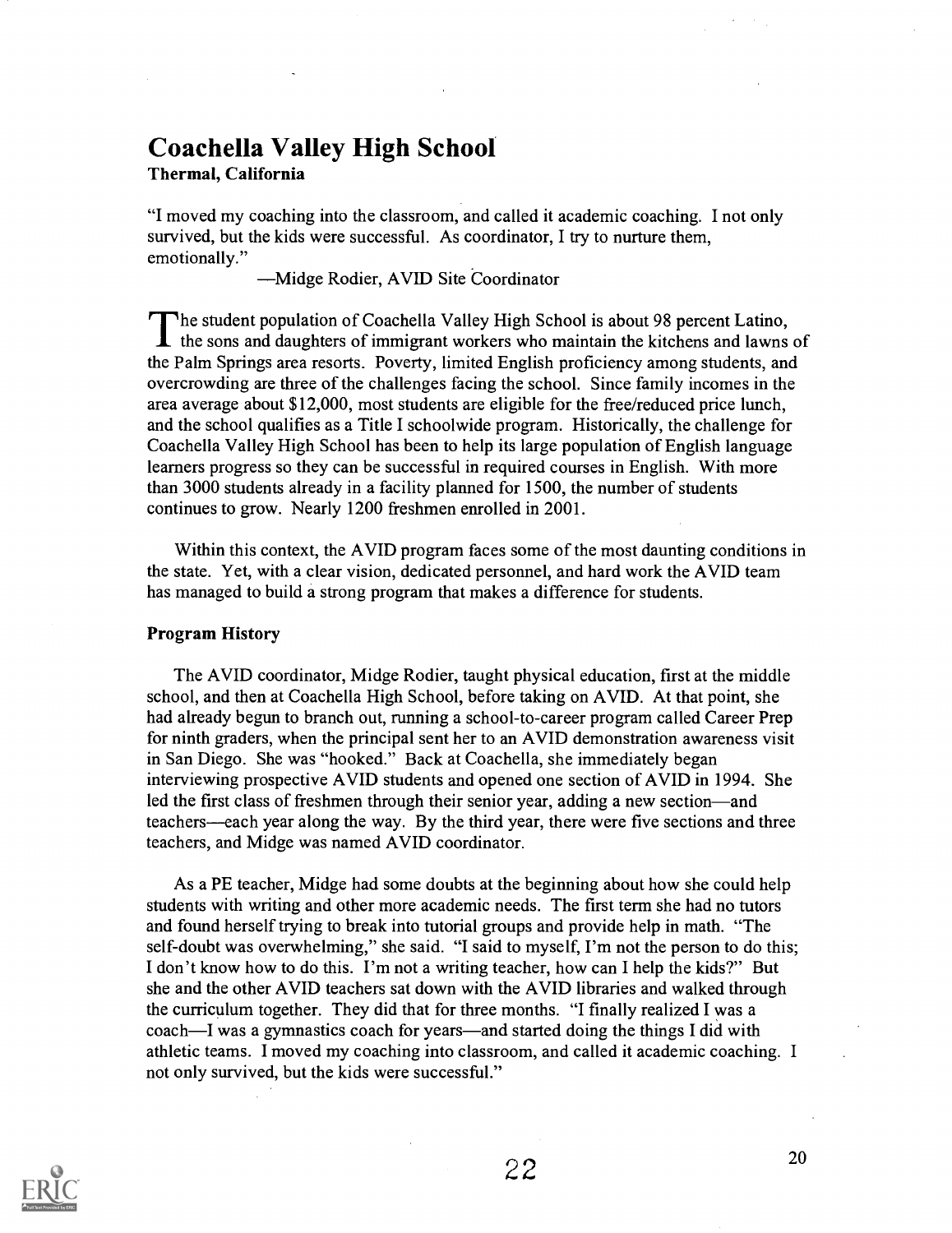### Recruiting Teachers and Students

That AVID teachers and students must volunteer for AVID was brought home to Midge this summer when the two teachers she had recruited to teach  $9<sup>th</sup>$  grade AVID failed to show up at the AVID Summer Institute. The message was clear, and Midge made no attempt to cajole them into reconsidering. She looked for other ways to cover the classes. The existing AVID teachers combined some of their classes, and Midge concentrated on finding other teachers whb really wanted to become involved with AVID. Midge would like to expand from six to eight sections, two at each grade level, but that would require that she recruit even more teachers. The AVID teachers feel that with the current set-up, communication is strong; adding another person might make it more difficult for them to stay connected. The team consists of Midge Rodier, the coordinator, who teaches two sections of AVID and two sections of Career Prep; Sia Lux, who teaches advanced math, Richard Razo, who teaches advanced English, and Rob Diaz, Economics. Aside from Midge, each teacher has one section of AVID.

Coachella AVID recruits students according to the AVID guidelines, identifying students whose GPA is in the middle range academically. Other important recruitment factors include whether students will be the first generation in their family to attend college and their eligibility for free/reduced price lunch program. If they meet those three criteria, then the interview becomes the deciding factor. Midge creates a spreadsheet that marks whether the application is complete, eligibility for the free/reduced price lunch program, if they are first generation college, reading and math scores, and if they were interviewed. Mining middle school AVID for students has not yet proved fruitful. Only one of the feeder schools has AVID, and its program is still in its infancy. Midge is afraid the teachers there are involved in AVID for the wrong reasons. "They put money into field trips; I put mine into tutors because they're what makes AVID work," she said.

Recruitment has not always gone smoothly, and Midge has learned some lessons along the way. In 2000, she was unable to meet with the parents before the final selection because the new assistant principal asked for the list of students before the parent interview. As a result, some of the students weren't as committed as they should be. The next year, therefore, she interviewed students and met with parents much earlier. Students whose parents failed to show up at the parent meeting were not accepted. By August 15, the 60 slots were filled. Some parents who didn't attend tried to get their children accepted anyway, but Midge held firm.

Midge believes that when she and two other teachers began the program, they let the standard for admission slip too low, and many students weren't able to handle the rigorous curriculum. Since that time, they have tried to follow AVID's GPA requirements more closely. For the next three years, the program tried to stick to the GPA range of 2.0-3.0. Now they have raised the upper limit to  $3.5$ —partly because of the apparent grade inflation at a feeder school. "Do I reject a student with a 3.6 GPA who reads at the 5<sup>th</sup> grade level?" she asked. For example, English language learners (ELL) who are succeeding and on-track in math and science may be admitted as long as

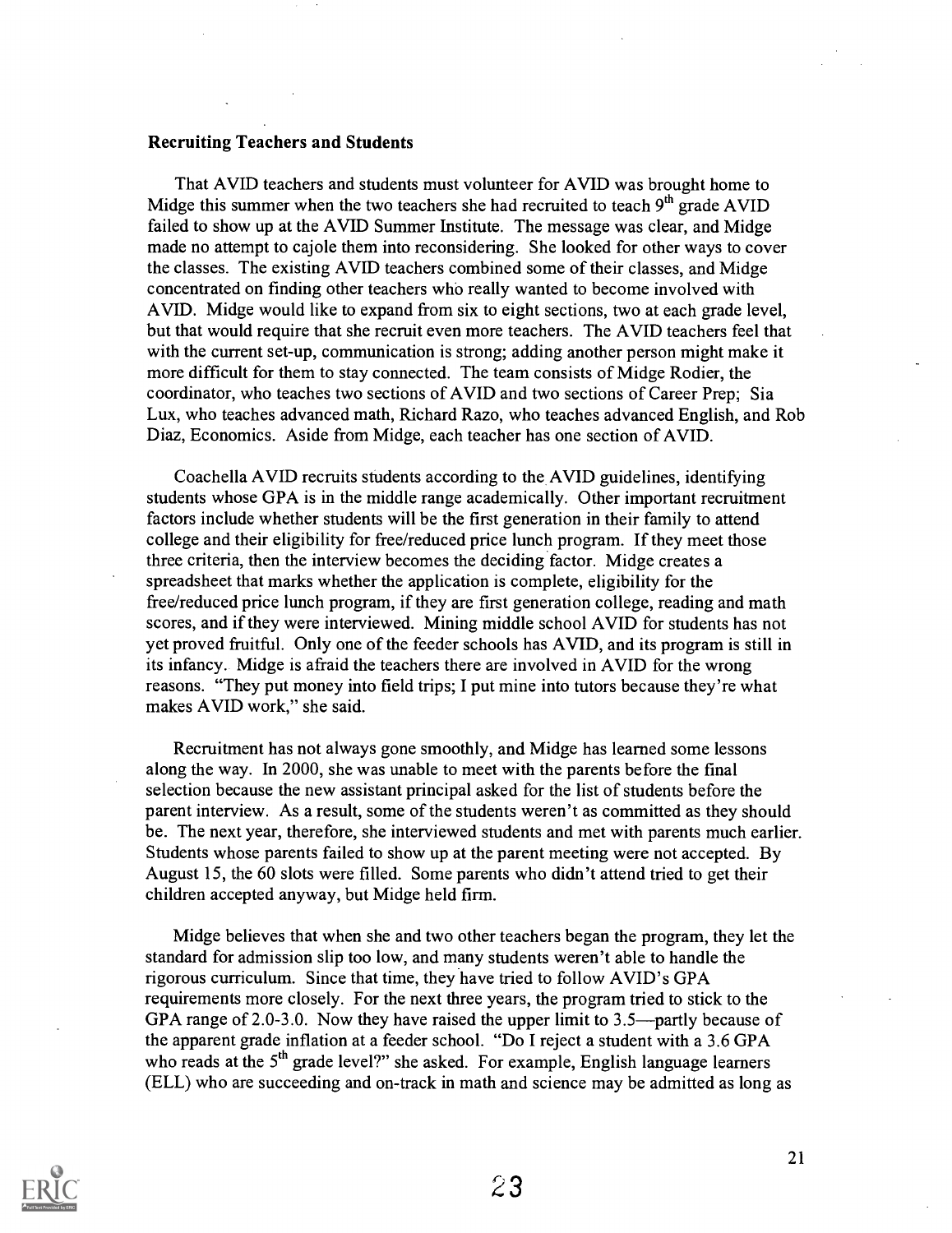their reading is above the  $5<sup>th</sup>$  grade level. "If they're weak in their first language reading and math, then that's a problem," Midge cautioned, " but most ELL students master it quickly." The program still admits a few each year- $-5$  to 10 out of 60—who need remediation in summer school and are placed in a specialized reading program.

The vice principal thinks AVID at Coachella is focusing on high achievers, but Midge disagrees. She admitted that she did recruit 8-10 students with fairly high GPAs, but pointed out that most of the parents did not attend college, and that family income is very low. While some teachers and administrators may think AVID creams off the better students, Midge counters that they learn to be that way in AVID—to take notes, sit at the front of the class, and do their homework.

### Teacher-Student Continuity

At Coachella, AVID teachers prefer to stay with the same group of students for the entire four years of high school. Because of the master schedule, they aren't always able to do that and have to combine some grade levels. They make a special effort not to mix juniors in with seniors, however. With all the time required for seniors' college and financial aid applications, juniors sometimes don't get the attention they need if the two grades share the same AVID class.

Midge takes the lead with seniors. To meet their needs, she has schooled herself on the details of college applications—including the personal statement and financial aid. Even for filling out the UC application, she says, she devotes at least three class periods, whereas the college representatives do it in one. Midge reviews the application using a highlighter and checks with parents for certain details. "There's no one on campus who can help with the applications, personal statements, or FAFSA—the counselors are overworked. Without knowledgeable parents, students won't meet the deadlines and won't go to college unless they are in AVID."

Another AVID teacher, Rob Diaz, is training for the junior and senior seminar, but the other teachers realize that, for the time being, Midge is a valuable resource on senior issues, and she makes it clear that they can ask for help anytime. With Sia's seniors in 2001, for instance, Midge handled the application process because of her additional experience and expertise. They do not want Midge to specialize in seniors, however, because having one AVID teacher for three years and then another for the final year would be a problem. When Midge taught the seniors in 2000, all but four of them had been with her the entire four years.

### AVID Curriculum

Midge said she had heard other teachers outside the school complain that AVID is too "rigid." Although she admits that it is structured, the bottom line, she argues, is that it teaches students time management, an effective way of taking notes, how to form study groups, and to have a voice and speak up. When students go to college, they can't be passive, she counters, but need to be able to approach professors. The strength of the

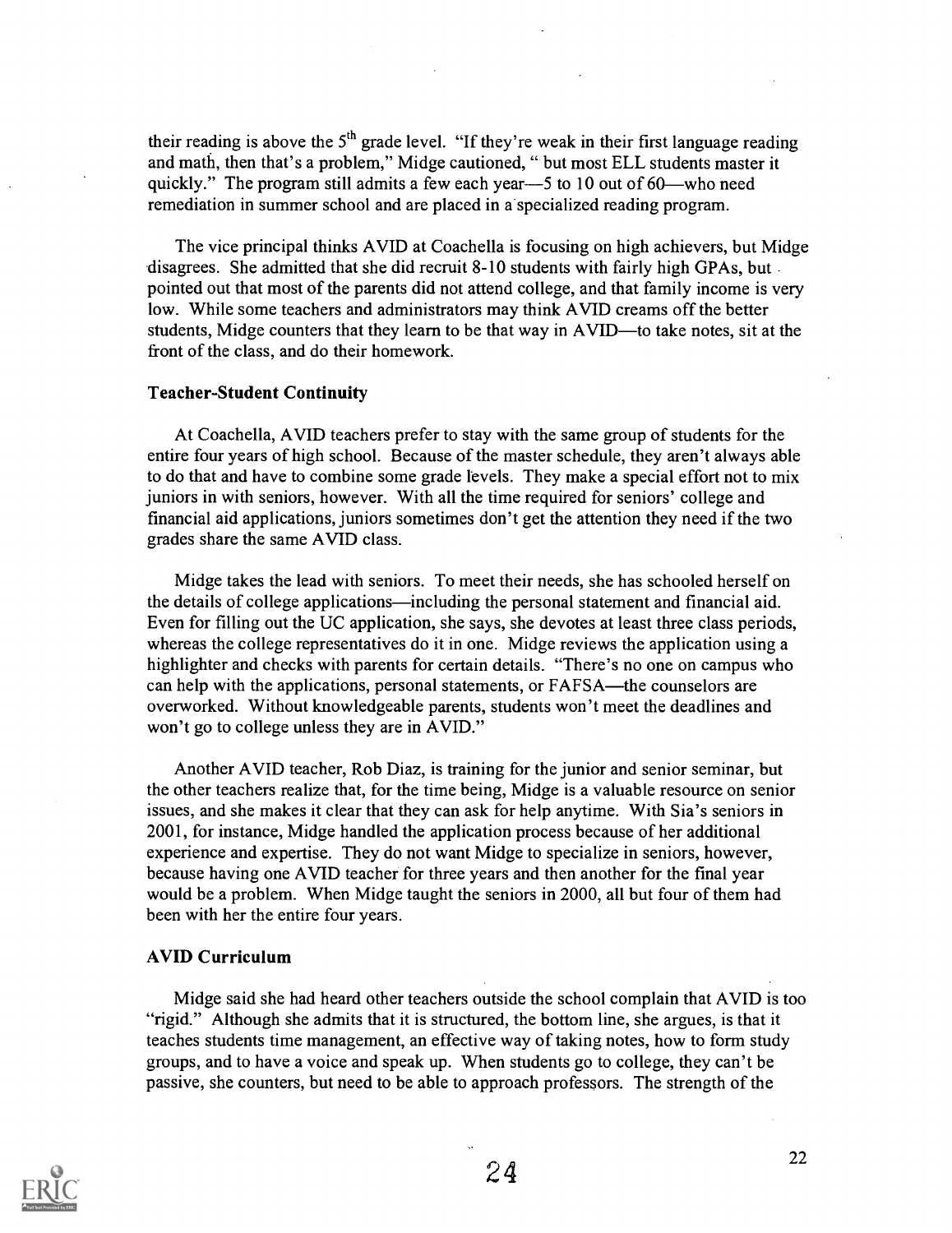AVID program lies in putting writing as the foundation and providing students access to trained college tutors who guide students toward critical thinking.

### Site Team

The AVID site team plays a critical role at Coachella as well. Once AVID enrolled its first cohort of students, the teachers began thinking of ways to convince other teachers of advanced courses to accept the students so that the program could continue to grow. They started by training the Honors teachers—English Honors, World History Honors—through the AVID Summer Institute. As teachers were trained, they became members of the AVID site team. About 25-30 teachers and administrators have been trained—too many to meet with regularly, so now a smaller group meets. Without the site team, Midge remarked, the program becomes identified with only one person: "They had a good AVID program, but she left." The AVID coordinator needs to be able to work well with all teachers on staff as a professional colleague. The AVID site team is also a means to ensure good public relations within the school.

### Tutors

Tutors are a strength of the Coachella AVID program, and only recently have the AVID coordinators had difficulty in recruiting. Because there is no university nearby Coachella, the AVID teachers find out which seniors plan to attend the local community college and then recruit and train them to be future tutors. Isolation is an issue, because the College of Desert is the only institution of higher education in the area, and it is fairly distant. The program lost one tutor last year, because she resigned to concentrate on transferring to mortician's school, and then two college tutors quit soon after the beginning of the 2001-02 school year, leaving AVID with only four, even though the pay was increased from \$6.50 to \$8 an hour. As a result, Coachella has begun to allow more seniors to be tutors. Three seniors have been trained to make up for the tutor shortage, and there are now sometimes six tutors per class. The seniors appear to be doing quite well, and according to Midge, they are "really solid." At Coachella, the coordinator deals with only the "head tutor," who has the responsibility of coordinating with the other tutors. Even so, all the tutors have Midge's telephone number and may call her in an emergency.

### Advanced Placement

Coachella offered eleven Advanced Placement courses in 2001-02, including English, biology, calculus, statistics, history, economics, and government. Although the school has continued to restrict enrollment in the courses, based on grades and other criteria, the number of AVID students in AP is on the rise. Beginning in 2001-02, all AVID students are required to enroll in either Honors or AP English. Two AVID teachers also teach AP—Sia Lux teaches AP calculus and AP statistics, and Richard Razo teaches AP/Honors English. He also teaches English at the College of the Desert and thus knows what is required of college freshmen. After the first grading period, some of the AVID

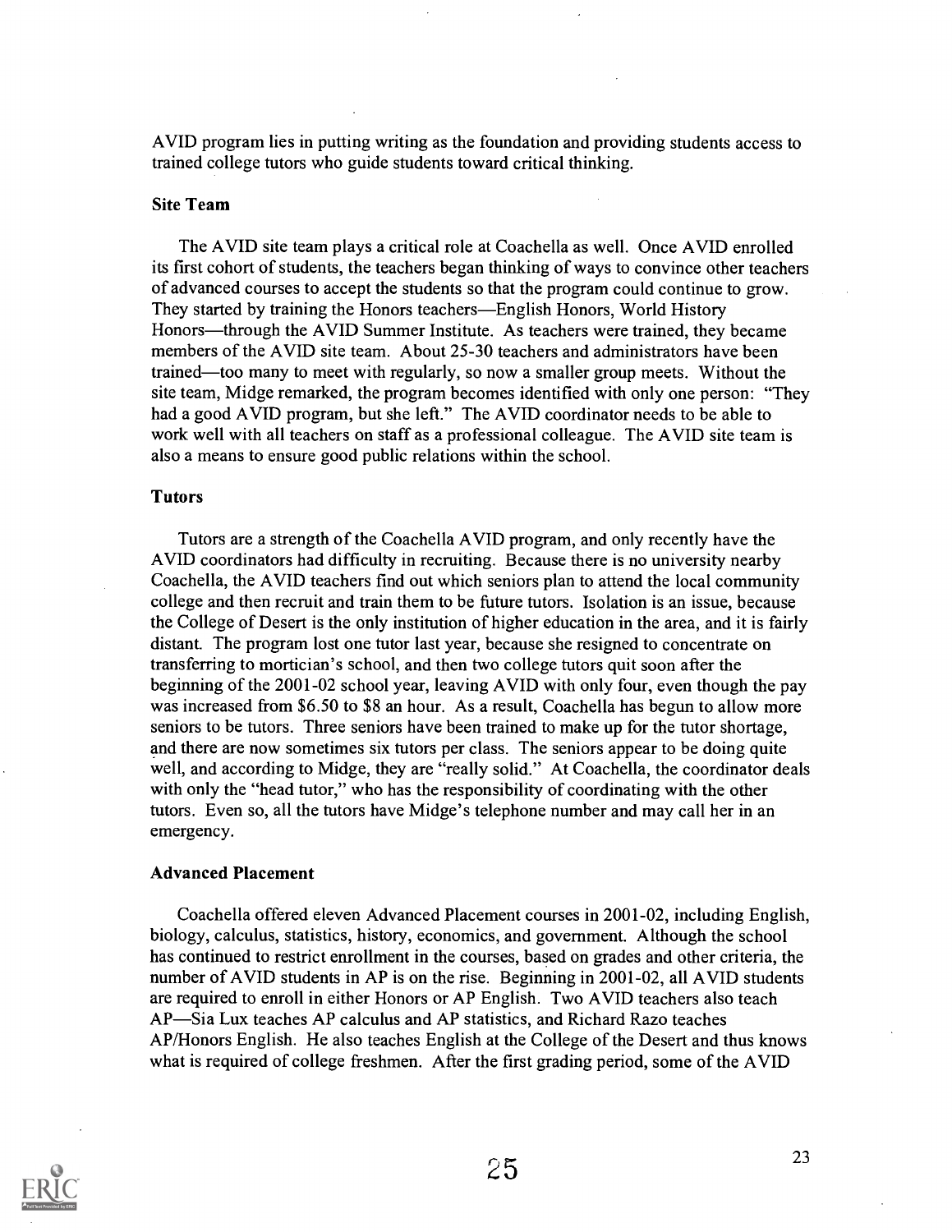students had Ds and Fs in his course, but they all agreed that taking the more rigorous courses was the right decision.

### Schoolwide Impact

In the principal's view, AVID has affected all the school's departments in some way, particularly through the AVID Summer Institute (ASI). He recalled that a few years ago, when the English department was struggling, looking for cohesion, the ASI workshops helped them gain focus. In addition, AVID instructional techniques and strategies, and not just the Cornell Notes, are infused into many of the classes. Moreover, because teachers throughout the school are aware of and support AVID, Midge has no difficulty scheduling students into particular courses.

As part of a new Title VII grant that Coachella was recently awarded, Midge has been asked to develop and coordinate an AVID-like program for the school's large limited-English proficient population. To be implemented in 2002-03, the program will include a tutorial two days a week and use AVID's College Success Path materials, which are already being used in the school's two academies, a Teacher Academy and a Fine Arts Academy. Coachella is in the process of hiring 10 tutors and, in order to maintain the tutor pool, increased their hourly rate. Advanced seniors may be recruited as well. Midge will likely take on the coordinator role, but is reluctant to drop her other classes. As written in the proposal, the coordinator position will take up three periods per day, and that would mean she has to drop either one AVID class or one of the career prep Pathways classes.

### Student Outcomes

For 2001-02, Coachella enrolled 41 seniors and, by the end of the first term, several already had early acceptances from a few colleges. However, since these colleges weren't the first choices for some of the students, they were holding out for letters from Stanford, Berkeley, UCLA, Laverne, or Loma Linda University.

Coachella High School's college-going rate is only about 16%; in 2001, of almost 500 seniors, fewer than 70 entered college. Of these, 24 were from AVID—more than one-third. Of the AVID students, seven (29%) attended UC Riverside or UC Davis, four enrolled at a CSU campus, and two attended the University of Nevada, Las Vegas. Several enrolled in the College of the Desert.

Three AVID students received Gates scholarships in 2000, out of a total of four in the school, and one of these also won the AVID Regional Center \$1000 writing contest. Coachella was particularly proud of that, given the competition from a number of strong AVID programs in Riverside County. In 2001-02, the school had one Gates scholar, and he was an AVID student.

AVID students were well-represented in Advanced Placement courses, as shown in the following table. In 2001-02, AVID students accounted for over 30 percent of the

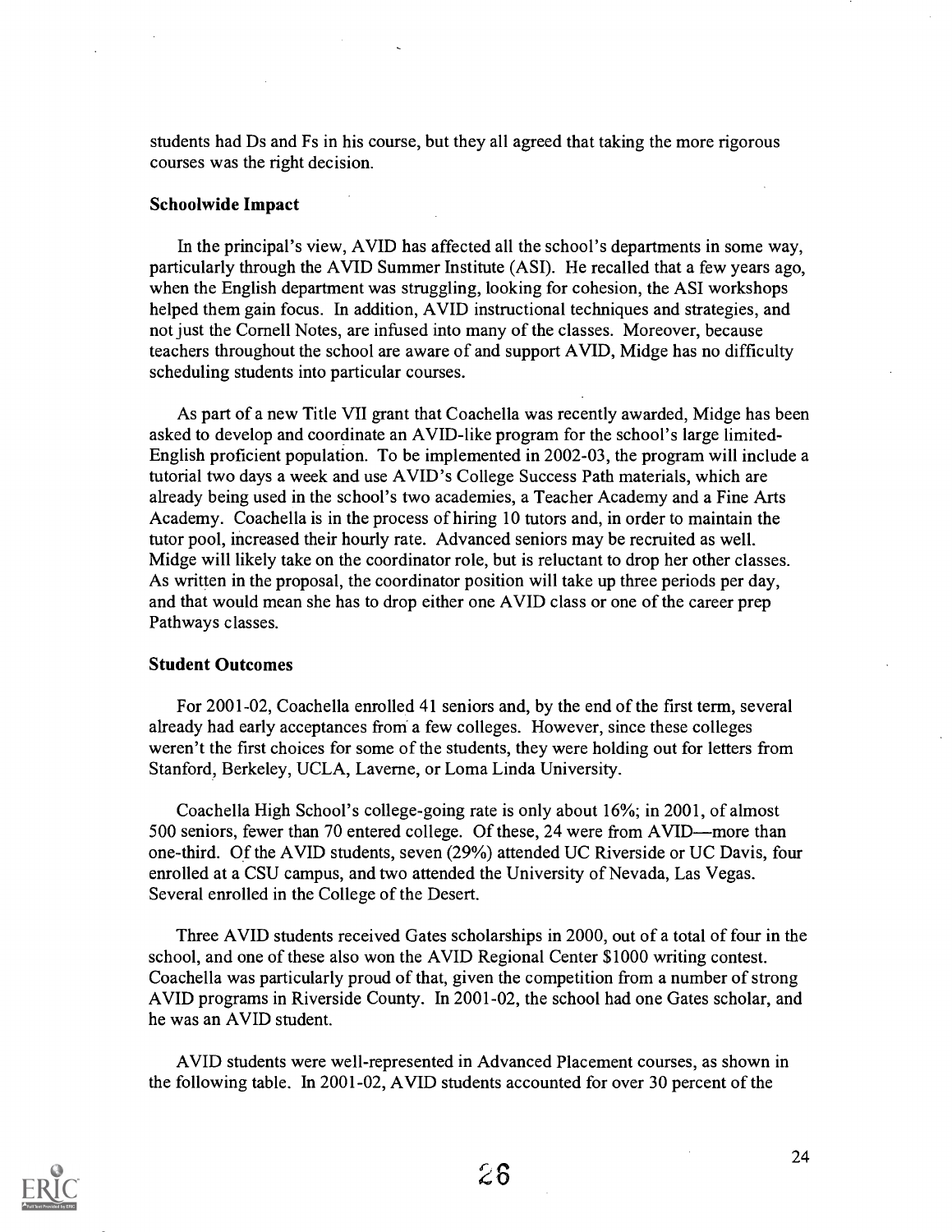students in AP, even though they represent only six percent of the total student population. More than half of the students in Advanced Placement US Government course, and nearly half of the AP English were AVID students, no doubt due in part to the new policy requiring AVID students to enroll in Honors or AP English.

| <b>AP Course</b>     | Total | <b>AVID</b> | % AVID |
|----------------------|-------|-------------|--------|
| Art                  | 9     | 4           | 44.4%  |
| <b>Biology</b>       | 22    | 7           | 31.8%  |
| Calculus             | 43    | 15          | 34.9%  |
| <b>Statistics</b>    | 23    | 6           | 26.1%  |
| English              | 26    | 12          | 46.2%  |
| Spanish Language     | 134   | 37          | 27.6%  |
| Spanish Literature   | 34    | 4           | 11.8%  |
| <b>US Government</b> | 26    | 16          | 61.5%  |
| <b>US History</b>    | 26    | 6           | 23.1%  |
| Total                | 334   | 103         | 30.8%  |

### Coachella AVID Enrollment in Advanced Placement Courses: 2001-02



27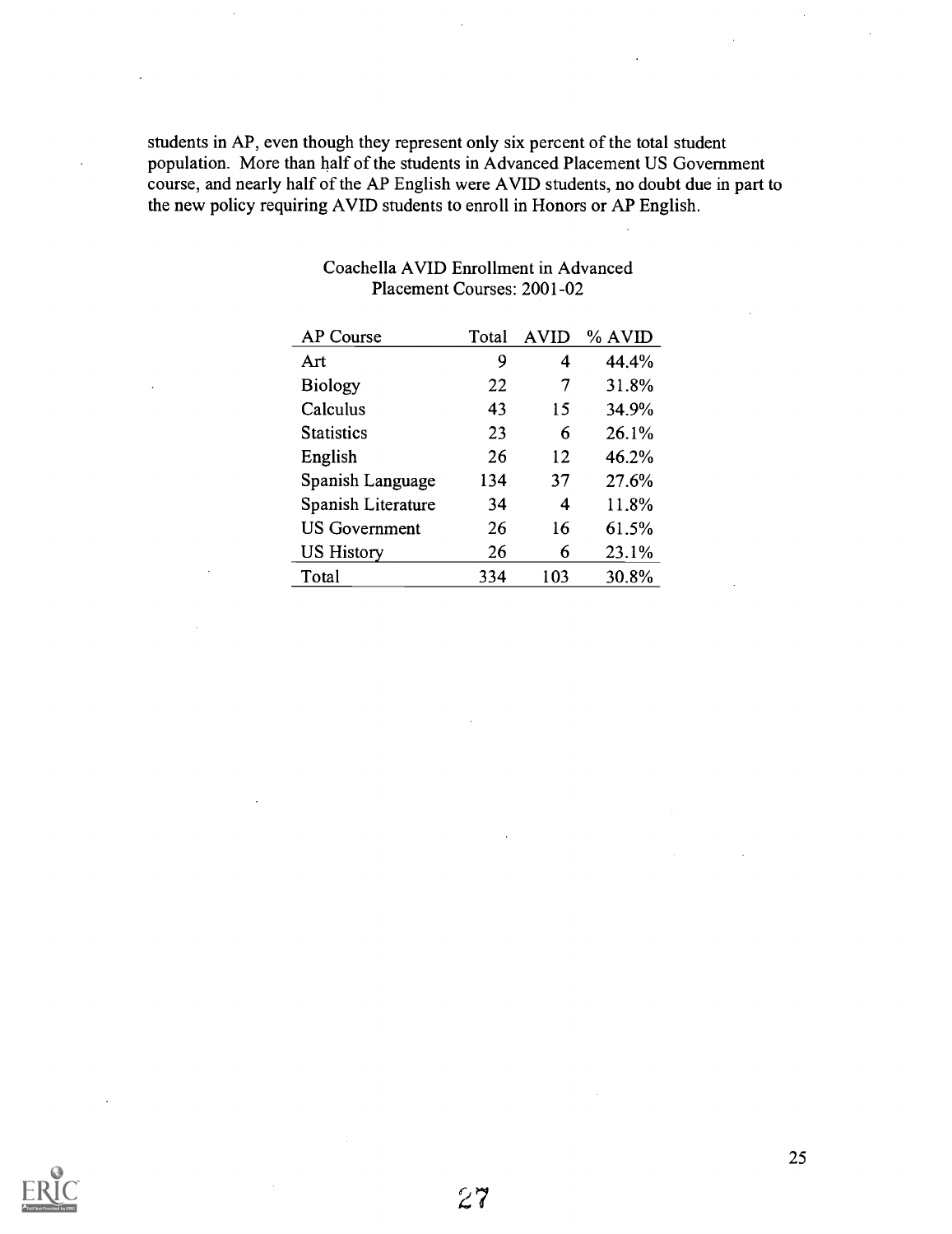# Colton High School

Colton, California

"We channel AVID students into the best classes. So if you have AVID students in your class, you're a good teacher. If you don't, then you should get worried." Jerry Armendariz, Principal

Tore than 100 years old, Colton High School is the heart of the Colton community **L** and the venue for a variety of athletic and community events. The school's academic reputation, however, has suffered in recent years because of poor test scores, and a WASC review two years ago came down hard on the school's instructional programs. AVID was one of the few bright spots in the review. The new principal, a former AVID teacher at the school, is taking a pro-active approach to the problems and has started on the ground level—literally—upgrading the facilities and adding grass and fountains on the grounds. He has also begun a concerted effort to improve instruction at the school, with a heavy emphasis on AVID methods.

### Program History

AVID was started at Colton in 1991 by Vivian Shaw, currently an AVID Regional Coordinator for Region 10 located in the nearby San Bernardino County Office of Education. At that point, the school was reacting to another critical WASC review, and AVID seemed to be at least a part of the solution. She started with one section and then added one or two sections each year for three years. After six years, however, Vivian moved to Illinois, and another teacher was assigned to AVID. AVID was not her choice, and making her AVID coordinator turned out to be a mistake. She left AVID after a year, and the program was again in need of a leader. Eileen Potterton, chair of the ESL department and a good friend of Vivian's, volunteered for the position in 1998-99. Among the first groups of teachers to be trained at the AVID Summer Institute, Eileen proved to be a good choice and effectively rebuilt the program within a few years. Inheriting AVID was a challenge, though; the number of students in AVID had fallen, and several key procedures were no longer followed, but with Vivian's help, Eileen was able to pull it back together.

As Eileen observed, "AVID says that in order to be a good AVID teacher, you have to want to do it, and [the other teacher] is a perfect example. She got forced into it, and it didn't work out." Moreover, Eileen pointed out, there is a large political component to the AVID coordinator's position. "It's more difficult for those who are junior or without the political savvy, and not well connected on campus. That was the other teacher's problem; she didn't know who to go to, and they were able to run her around." Vivian, on the other hand, was dynamic, she said, which made it difficult for her replacement because the students were resistant. Even after a year, the AVID seniors were still loyal to Vivian. Similarly, in Eileen's first year, a second AVID teacher who did not choose to be in AVID also did not work out. "You can't assign this position," says Eileen, "They didn't have the right math, English, and writing background, and they didn't want to do it."

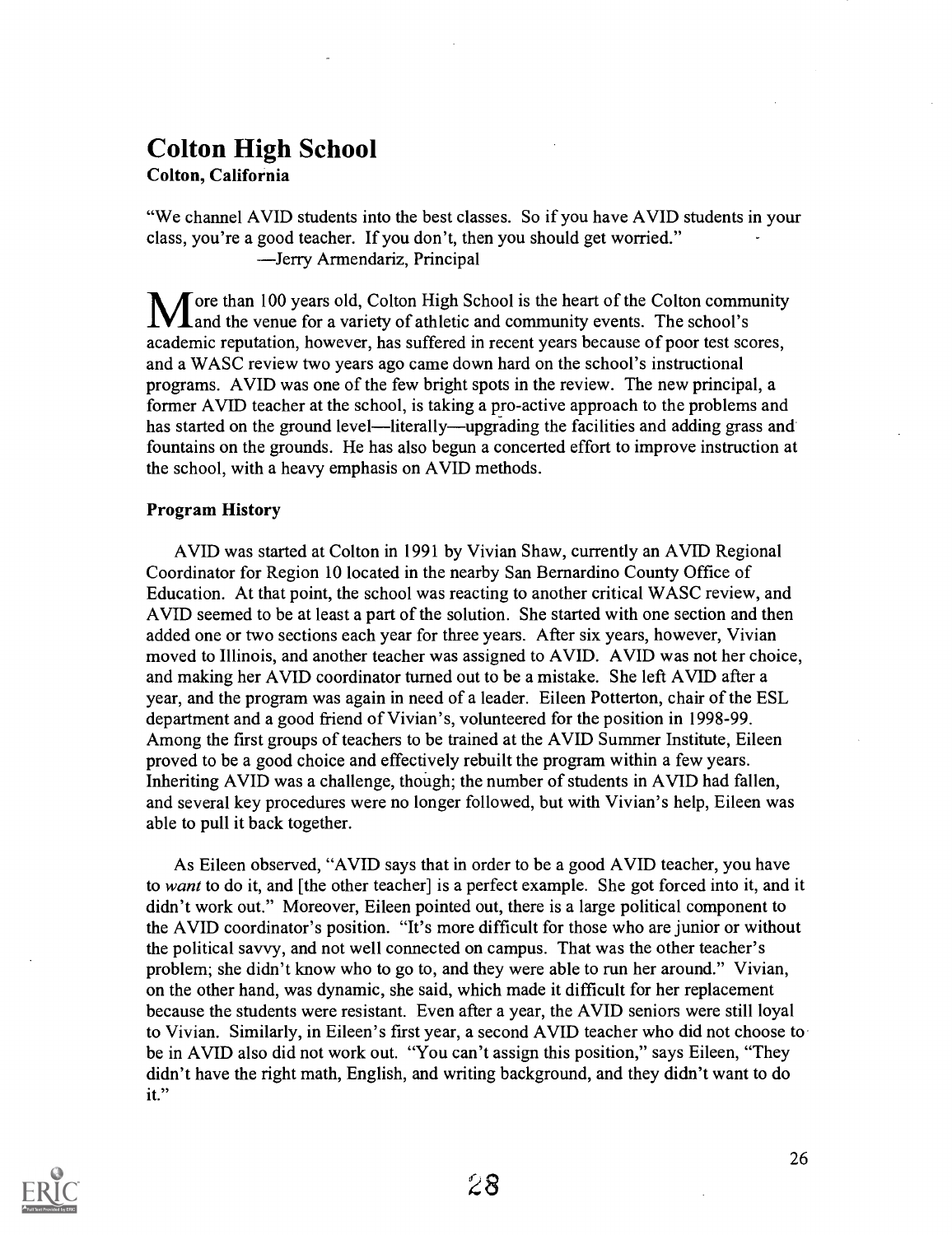When Eileen assumed the reins of AVID, there were seven sections but the program graduated only a few seniors. In her four-year tenure, the number of sections has grown to 11, and the senior class has consistently enrolled more than 30 students. Eileen now teaches two senior and two sophomore sections, and the program added two new AVID teachers. John Kitchen, a social science teacher, joined the AVID team in 2000. A graduate of Colton High School, John substituted for Vivian Shaw several times while she was AVID coordinator. Once he joined the faculty, he volunteered for AVID because of its fit with the socio-economics of the area. He teaches three freshman and two junior sections of AVID. Darcy Salvador, an English teacher and the newest member of the team, teaches one section each of freshman and sophomores. She believes the Colton AVID program is successful because they have a clear vision and follow through with the students. "If students make it to their senior year, they go on to university," she says.

AVID at Colton is well-funded, enjoys strong district support, and expects to be granted departmental status at the high school. Eileen is provided an extra prep period to administer the program, and has her own budget for senior scholarships, the junior road trip, and certain incidentals. The district kicks in \$40,000 a year for tutors.

### Program Expansion

The principal wants to expand the program, even though it currently operates 11 sections with 260 students—about nine percent of the school population. Eileen is already finding it difficult to coordinate everything. Yet she agrees, because she believes many more students could benefit from the program. "I feel like the more kids that are exposed to AVID, the better," she says. The need is great in the community because there are so few families with college educated parents. She also believes the program should recruit more English Learners, given the school population.

If the program expands, the AVID teachers would like to add a math teacher to the team to complement the two English teachers and one social studies teacher. In fact, Eileen has already identified two math teachers who may be interested. The only problem will be to convince the math department to release them to teach a period of AVID. Nevertheless, Eileen is hopeful and intends to pursue it. "One of the nice things about having a demonstration program and a program that works is that they tend to give you what you want," she says. "They can see that it's being successful and actually paying dividends."

Colton divides AVID classes by grade level, but doesn't expect students to stay with the same teacher for four years. The senior year is intensely oriented toward college applications, admissions and financial aid, and the junior year of AVID focuses on college placement tests and writing. Eileen oversees the application process for all the students, and to keep abreast of the latest trends in university admissions, Eileen routinely attends workshops on admissions counseling and financial aid. For juniors and seniors, Colton relaxed requirements for notetaking to two times a week, one page of notes per

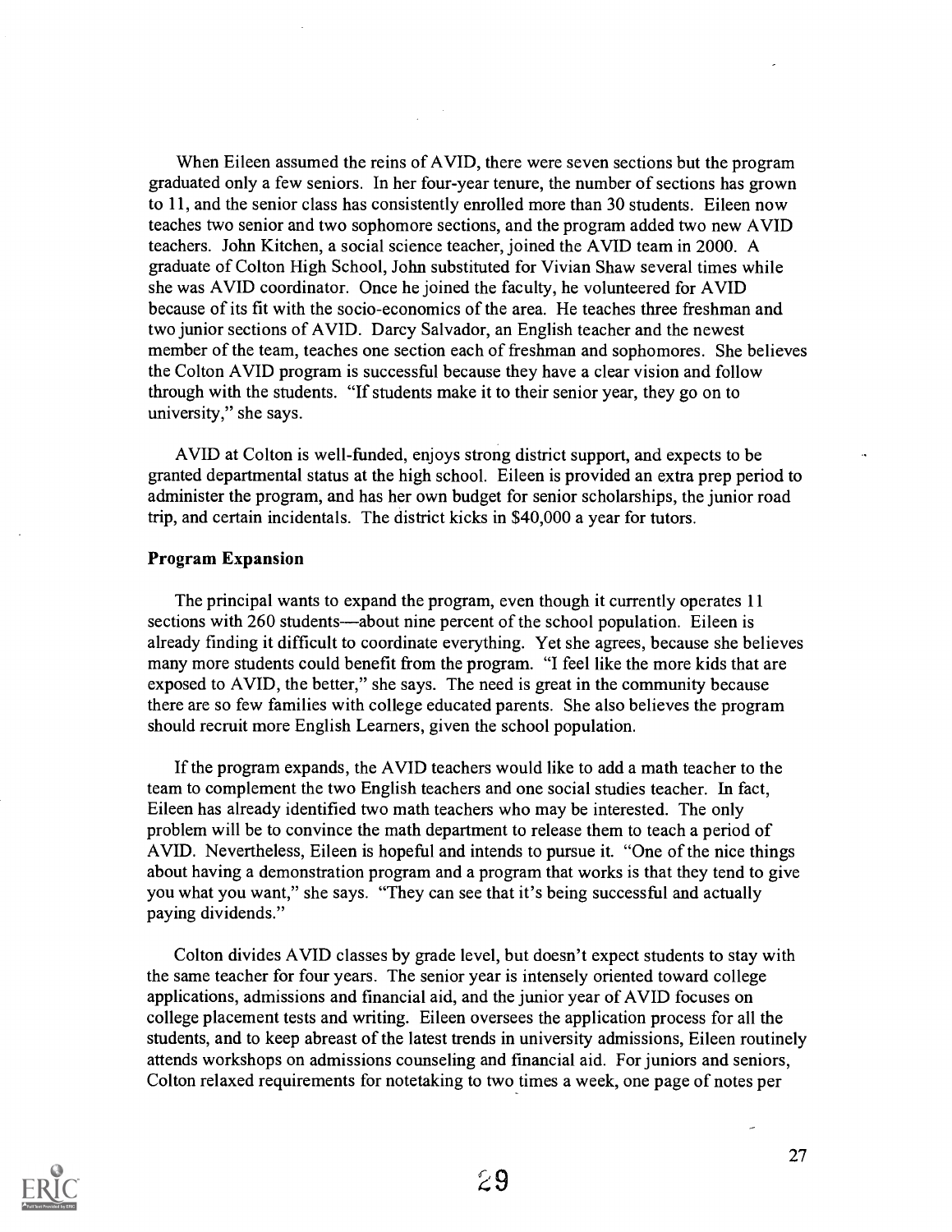class. "But they have to be perfect," says Eileen. When Eileen assumed leadership of the program, she tried combining  $9<sup>th</sup>$  and  $10<sup>th</sup>$  grades, but found that with different teachers, it was hard to coordinate lessons to avoid duplicating the writing assignments. "With one teacher you could flip-flop the writing assignments," she says, "but we found it hard to do." With the grade levels kept separate, and because the program is so large, Eileen believes the AVID family feeling may not be as strong in their program as it might be, but that the sense of family is strong within each AVID class.

### AVID Essentials

Eileen ranked the essentials of AVID as secure funding, good tutors, dedicated teachers, a student willingness to work, and parent involvement. In her view, an effective AVID program must have AVID students who are willing to work to get what they want, a teacher who is willing to help them do it, parents who are behind the teachers and students, and trained tutors provided by the funding. As AVID teacher, Eileen says, you have to be willing to share control of the class three days a week when you're not the teacher—the tutors are.

Darcy stressed the importance of two critical components of AVID. First, she says, you need teachers and an administration with the vision, who understand what AVID is—and that it's not about remediation. Second, you have to have enough funding for trained, reliable, high-quality tutors. "Tutors are the cornerstone of an effective AVID program," she says, "because they provide the connection between the AVID student, the AVID teacher and the university. They offer much more than just tutoring in terms of motivating the students. If these two aren't in place, then it all falls down."

Support from the AVID Regional Center is also important. AVID teachers from Colton religiously attend the coordinator workshops put on by RIMS. Eileen attends all the meetings, and John and Darcy alternate. Eileen praised the workshops for the variety of useful information they provide, pointing in particular to a session on the ABCs of college counseling she attended.

### Recruitment and Retention

AVID at Colton is reluctant to accept students who are unable to meet the rigor of the classes; on the other hand, they don't want to reject them too quickly, either. As a safeguard, AVID considers students' test scores, in addition to GPA, and if they are high enough, an invitation may still be extended. In general, however, students with a GPA less than 2.5 in junior high school have not been found to be good candidates for the program.

A current concern among the AVID teachers is the retention rate between  $9<sup>th</sup>$  and  $10<sup>th</sup>$ grade. Freshmen AVID students, especially boys, are dropping out when they see how much work there is and realize they have to give up their elective for four years. In middle school, Eileen pointed out, the tutorials are sometimes much less demanding. Students come with a single question, and once it is answered they can do their

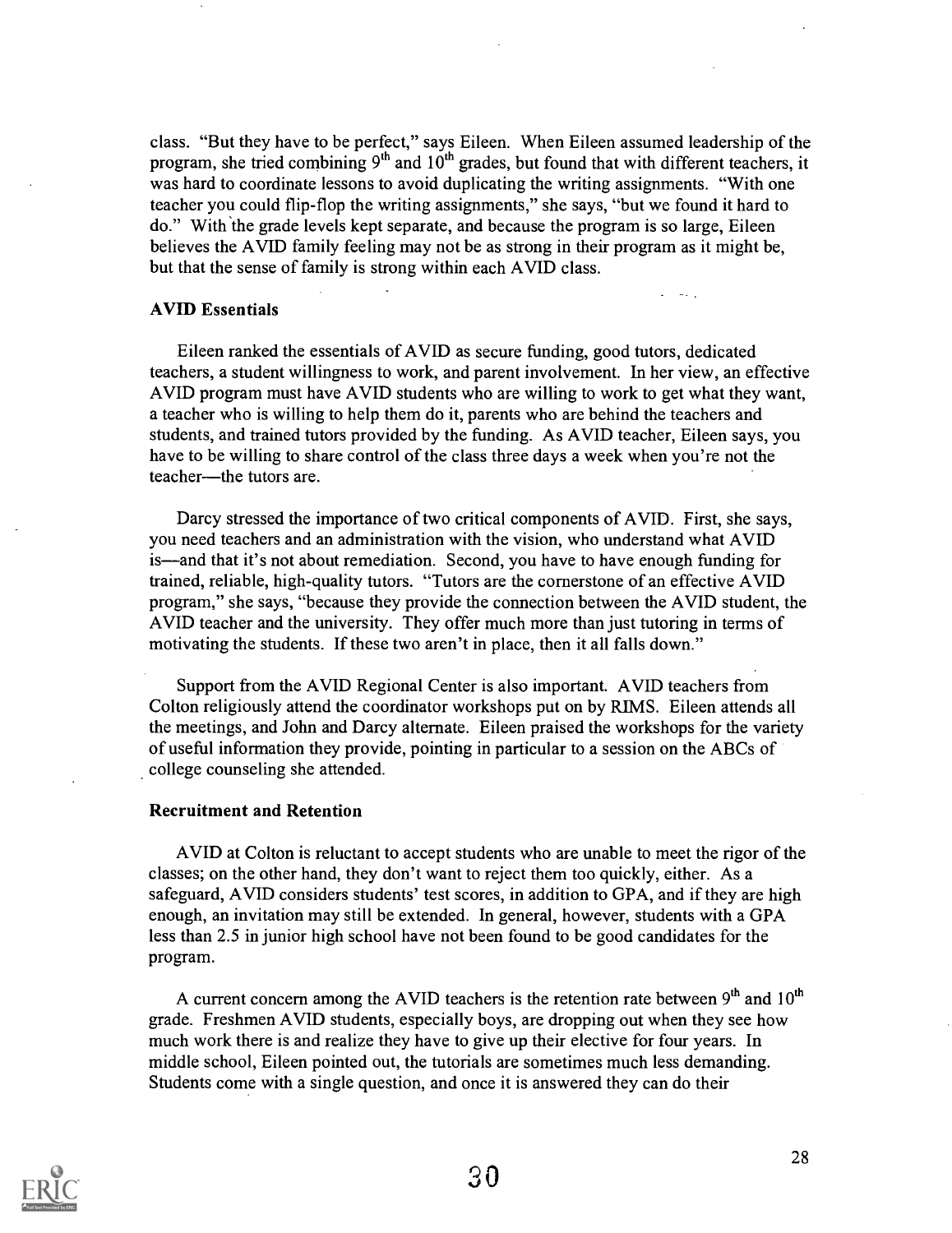homework. At Colton, of course, things are different, and tutors run the groups by the book. As a possible solution to the retention problem, Eileen plans to ask tutors to make up "responsibility sheets" that will allow AVID to keep closer tabs on students in each of their classes. "If we know who's in trouble in what class, AVID can follow up," explained Eileen. Last year, a similar approach was tried successfully through lunch time tutoring.

A second concern is parent participation. Eileen remembers that when Vivian was coordinator, and had a smaller program, she knew each of the parents intimately. "With 260 students, though, you can't do that—it's a cost of growth," Eileen says. Nevertheless, the AVID team is looking for ways to get more parents involved.

Communication is strong among the three teachers. They share the same prep period and frequently meet during that time. "The common prep really helps," says Darcy, "It's particularly important when teachers only teach one period of AVID and four in their subject area, like me." Their rooms are also in close proximity, which helps not only for communication, but for shuttling tutors from one classroom to another.

### Tutors

Colton AVID requires that all the tutors be certified, and the free tutor training AVID Regional Center provides is thus a real bonus to the school. Colton generally has had good luck finding reliable tutors. One effective strategy has been to recruit from both the current AVID students and the broader graduating class at Colton. The AVID teachers find out who among the top 5% of the graduating class is staying in the area and enlist them as tutors for the coming year. UC Riverside has evolved into a great resource for tutors as well, even though the campus is more than half an hour away.

Because the three teachers sometimes teach AVID during the same period, the program might need as many as 12 tutors at one time. In addition, the program faced a mini-crisis this year because seven of their tutors were graduating from college and resigned from AVID to focus on their own college work. A program at CSU San Bernardino, however, will provide three additional tutors to the program this year—free. Eileen heard about the program and then cultivated the relationship with the program staff and managed to secure a promise of three tutors.

### Schoolwide Effects

As a result of the recent WASC review, Colton is in the process of re-training staff, and AVID is playing a role. The WASC team criticized the school overall, and in essence, said that all the teachers should be doing the things that AVID does. AVID definitely has a presence on campus, especially since the program became a National Demonstration School, but thus far, there has been little in the way of formal training of other teachers aside from the AVID Summer Institute. Some teachers recognize the AVID students and have them tell others how to take notes or keep their binders, and one math teacher taught all his students how to take Cornell Notes. There is administrative

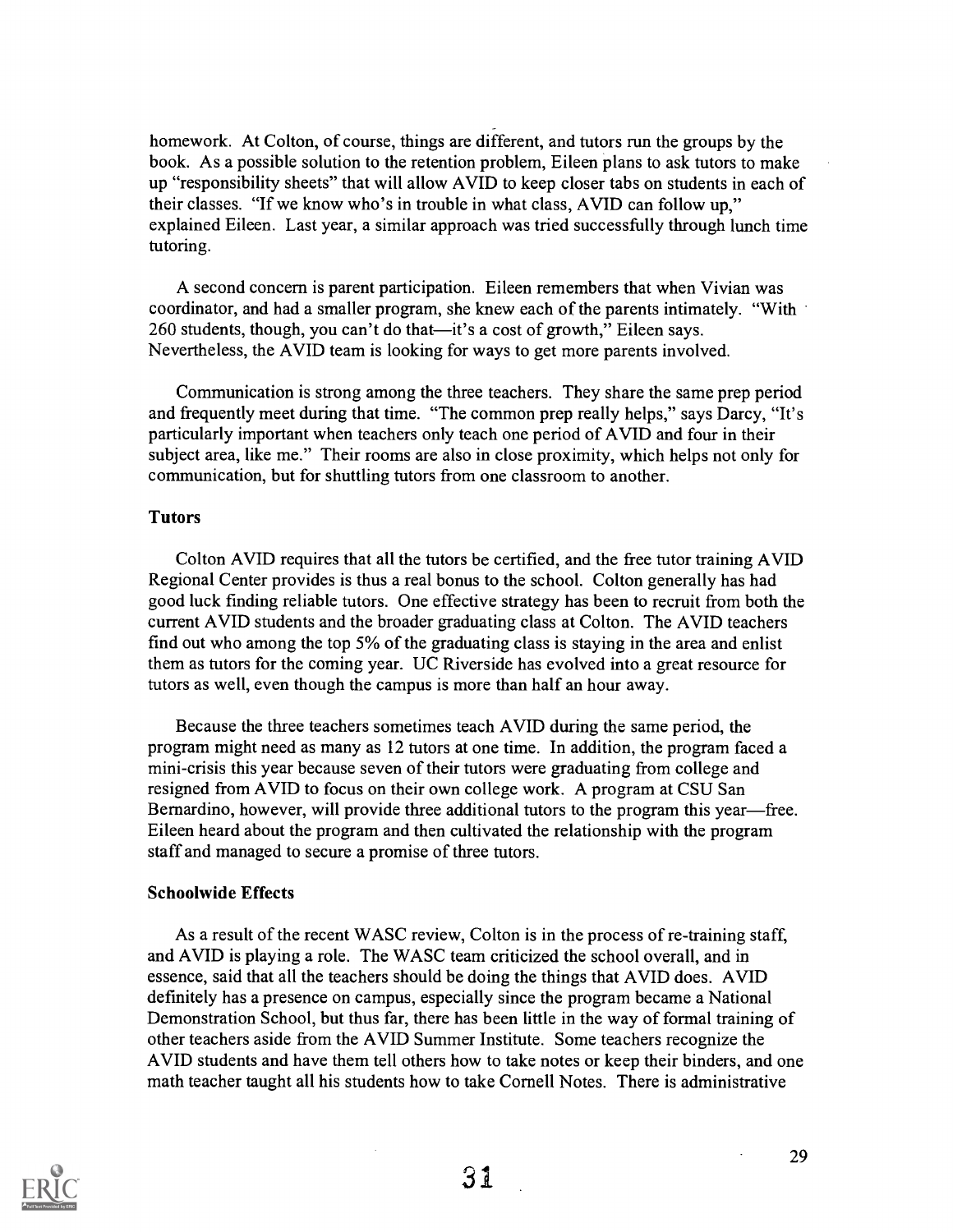support for spreading AVID methodologies, and Eileen and the other AVID teachers are hoping to initiate more schoolwide efforts.

The principal, Jerry Armendariz, described some initial efforts they are taking to AVID-ize the school. He and Eileen, along with several other teachers and a counselor, went in the spring to a Region 10 retreat at Lake Arrowhead to plan for next year. Among the planned innovations is an on-campus AVID institute for teachers that will involve self-study. One idea is for a small group of volunteer teachers to adopt AVID strategies (Cornell Notes, binders, parent involvement, grade checks) and then study the effects on students in a sample of their classes.

Another idea is to strengthen the AVID site team by involving more faculty. Though AVID does have good relations with and support from the other teachers and administrators, Colton's is a "site team" in name only, since the AVID program planning is managed by the AVID teachers. Many teachers are already involved through the periodic progress reports to the AVID teachers, which occupies a prominent place in Colton's program. Eileen recalled how (before she became the AVID coordinator) she immediately saw the effect on AVID students in her English classes when Vivian initiated the reports. "The last thing they wanted," she recalled, "was for the AVID coordinator to get a bad report from a teacher."

#### Student Outcomes

Colton graduated 36 AVID seniors in 2001; of these, 34 were accepted to four-year universities, such as Princeton and UCLA. Six enrolled in UC Riverside, seven in CSU San Bernardino, and five in CSU Long Beach. Students also selected UCLA, UC Davis, and Cal Poly Pomona. At the regional senior recognition banquet, programs with a strong reputation were represented by only a few students who were admitted to a couple of colleges, while the entire Colton AVID senior class attended, and many of them were admitted to several colleges. Eileen recalled how the superintendent announced at the graduation ceremony that 87 students were accepted to 4 year colleges. "Thirty-five of them were from AVID! Wow! I didn't think I was doing that much," she said. Moreover, she added, most of the AVID students were accepted to 5-7 colleges each.

AVID has also had an impact on Advanced Placement. AVID students are wellrepresented in the school's honors and AP courses, especially Honors English, AP Spanish, and AP Economics. Between 1998, when Eileen became AVID coordinator, and 2001, the number of AVID students taking AP exams grew from just five to over 30. AVID students are now required to take at least one AP course, and with each cohort of students, the number in AP and Honors increases. As Eileen put it, when she took over AVID, the challenge was to get students to take Cornell Notes and keep their binders, but she has deliberately raised the bar each year to keep pace with the increase in college entrance standards. Since Vivian inaugurated AVID 10 years ago, the number of Colton students taking the SAT has more than doubled from 76 in 1992 to 178 in 2000.

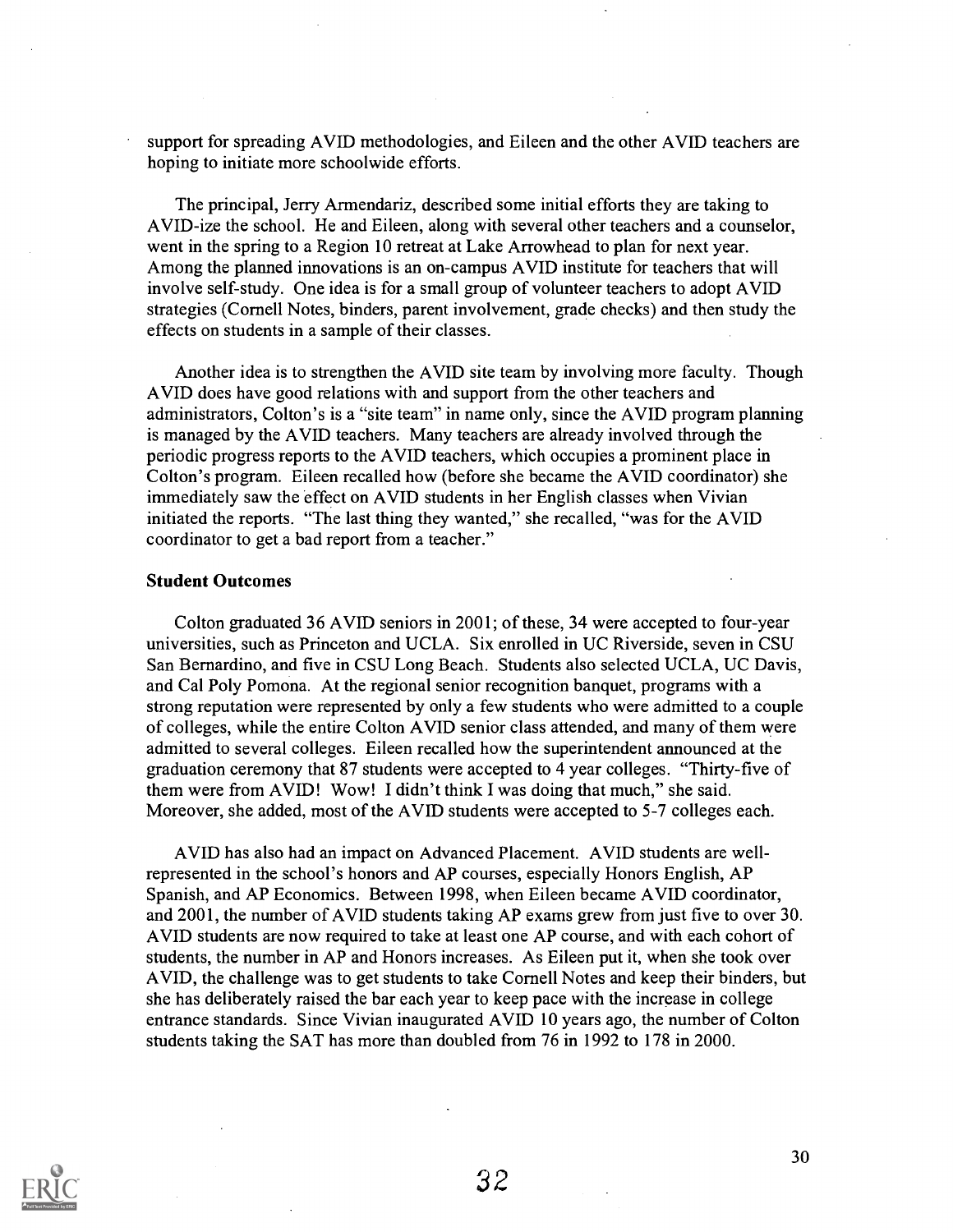# Fallbrook High School

### Falibrook, California

"The way to succeed with students and get them into college is to make it a self-fulfilling prophesy: Say, 'you will go to college' and they will do it. The school culture has been AVID-ized."

Principal Mark Steffler

**L'allbrook is a village of 22,000, but the school enrolls students from an area of 500** square miles. Because there is no situ and the set of the set of the set of the set of the set of the set of the set of the set of th square miles. Because there is no city government in Falibrook, the high school is the center of many community activities and the source of much civic pride. The sports and well-known drama and music programs attract large audiences, and the school's new performing arts center also serves as a community facility where the Fallbrook Music Society and Falibrook Players drama group perform.

The was school organized into career academies in 1997-98. These include the A-Star Academy, an agricultural research academy that is a showcase program in the state; AVID/AVID-Plus; the Health and Human Services Academy; and the CHART (communication in humanities and art) Academy.

### Program History

Barbara Kalisuch had been an English teacher at Fallbrook High School for four years and was seriously considering leaving education, when the department chair said there was a program she wanted her to look into—AVID. She soon signed on as coordinator with one section, and added a third section and a second AVID teacher two years later. For the past several years, the program has operated with six sections and three teachers. Mary Begley, another English/ESL teacher, is in her fourth year with the program, and Marco Arias, a social studies teacher, is in his third. With her classroom next door to Barbara's, Mary quickly learned of AVID's reputation. When offered the opportunity to take over an AVID section, she was eager to give it a try. Marco's story is somewhat different.

Marco's wife was an AVID tutor and recommended the program to him. He tried it out and was convinced that he really want to be a teacher. The thing he liked about AVID, he said, was that the students were motivated—not always highest ranking in school, but motivated. In fact, his original plan was to become a policeman. When applying for the police academy, he gave his reason as wanting to work with kids. The examiner told him that the police doesn't save kids, it puts them away. If he wanted to work with kids, he should go into teaching. He then transferred from the community college he was attending to San Diego State University, earned his teaching credential, and landed his first teaching position at Falibrook.

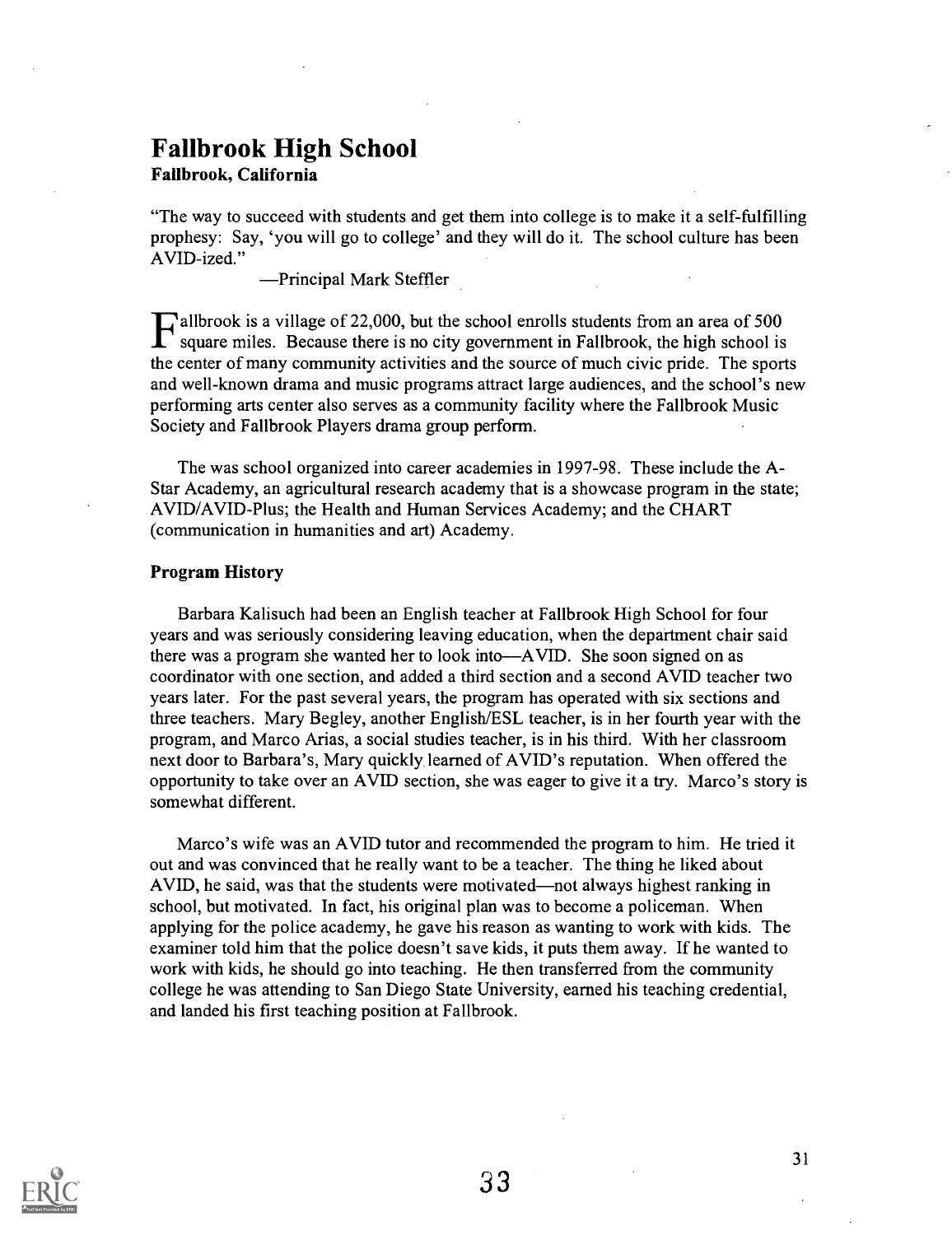### AVID and AVID-Plus

Fallbrook's AVID program is unique among the eight programs we studied in that AVID students are assigned to classes with a select group of teachers. The AVID site team, in essence, is the group of teachers who teach the AVID elective and content area classes that enroll mainly AVID students. In key respects, the AVID program at Fallbrook stands out from others because it is organized like a career academy. The combined AVID/AVID-Plus program includes its own group of core teachers who form the site team and who teach the AVID/AVID-Plus classes.

AVID-Plus, a sister-program of AVID with approximately 90 students, is a rigorous program of study open to any sophomore, junior, or senior who wants to go to four-year university. Students are enrolled in the same content area classes as AVID students and share the same teachers. The primary difference from AVID is that there is no required AVID elective class for AVID-Plus students, and there is no binder or Cornell Notes requirement. In AVID-Plus, tutoring is available from tutors before and after school and at lunch from teachers. The AVID coordinators have no illusions about the success of AVID-Plus compared to the regular AVID program, but it does give students who might not have been on track for college an opportunity.

When the school adopted an academy structure about four years ago, the AVID site team created AVID-Plus in order to survive. More than half of the teachers who had been trained by AVID were the "movers and shakers" on campus and wanted to start their own academies. They were losing some of the best teachers to other academies and came up with the AVID/AVID-Plus academy as a way to maintain their program and, at the same time, provide an opportunity for a wider range of students to experience a rigorous curriculum and enjoy a sense of community. The AVID teachers readily admit that this approach also helps them politically. In a conservative community, there is a concern about exclusivity, serving "only minorities." AVID-Plus was created in part to meet the increasing demand by parents for AVID. When AVID-Plus was begun, Barbara feared that it might lure students away from AVID, but the opposite occurred. She pointed out, "We have kids who want to give up their elective and come into AVID. Some will go to Palomar (community college) to take a class so they can enroll in AVID." Asked about the transportability of the AVID/AVID-Plus model, the teachers speculated that even though the academy structure was an impetus for AVID/AVID-Plus in the first place, it actually makes it harder because of the problems with scheduling associated with that organizational scheme.

The AVID coordinators at Fallbrook are particularly proud of their tutorials. Mary calls them the "one essential—without the tutorial, it wouldn't be AVID." Tutorials at Fallbrook are run by the book. Students enter the classroom with tutorial sheets completed and divide into groups based on their need for the day. The college tutors—usually four or five—assume responsibility for keeping students on task, while the AVID coordinator circulates. The prohibition against homework during tutorials is strictly enforced, according to Mary. "It's a constant battle, and the only time we let up is

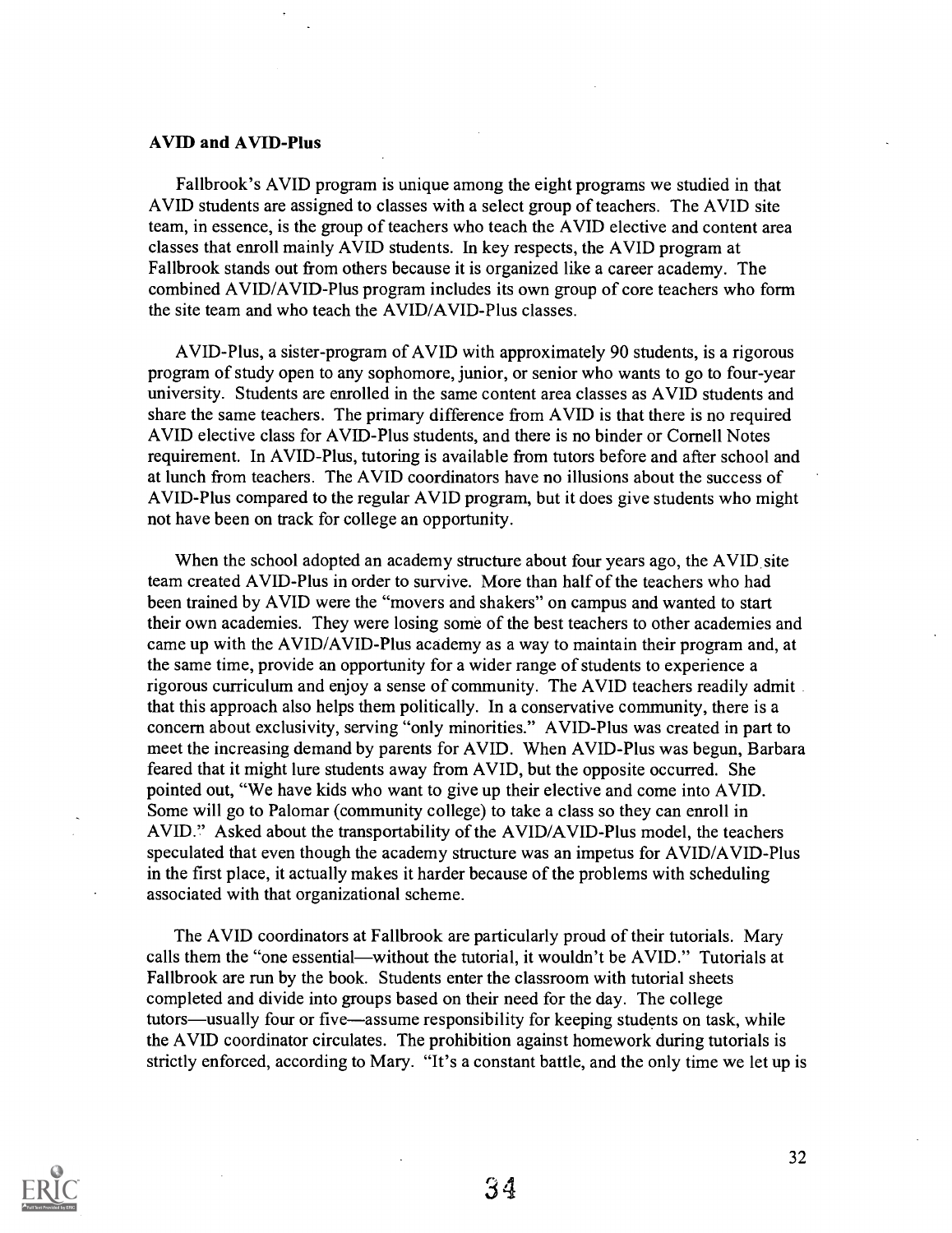during the spring when there are lots of tests. Then we sometimes let them run a study session, but it's not ideal."

Tutors have to be willing to be assertive with students as well. In fact, one tutor was dropped recently for becoming more of a friend to the students than a tutor. "It's a hard line to draw," Mary observed, "but most are able to respect the boundaries." Most of the tutors are former AVID students, and finding tutors has not presented a problem since the early stages of the program. CSU San Marcos is nearby, and the program has a good reputation that can attract new tutors. Fallbrook also uses advanced high school students from time to time as tutors, however, and the program tries to foster a culture of success and peer tutoring that Mary called a "culture of mutual support."

The AVID teachers see the strengths of the Fallbrook program in the tutors, the 15-20 core teachers, and the curriculum. "The thing about the curriculum is that it works," Barbara remarked, "The methodologies give you all the tools for college: writing, time management, tutorials, where to go for help in college, how to talk to a professor."

The district's assistant superintendent, Jim Yarr, thinks that AVID has strong district support because it has committed, effective personnel and has produced results unmatched by other programs. He believes the key benefit of AVID Center support is the requirement to track data on AVID students, because it validates the program to outside agencies, the school board, and in the trenches—with other teachers. Another critical piece is that parents are required to get involved, he believes. That helps students know their parent is behind them and supports what the student is trying to accomplish. "We've had other programs with good ideas, but without the parent component, an essential piece of the puzzle."

Barbara is the only AVID teacher at Fallbrook who has taught the AVID senior class. Like other AVID teachers in this study, she has immersed herself in the details of what it takes to prepare and get seniors into college. The other two teachers are eager to follow their students into their final high school year but recognize that, at this point, that would be disadvantaging the students. They agree that one of them should be prepared to take over the senior class, but they believe that the only way to do that is to train with an extra preparation period, much like what is happening at Ramona and Valley.

Her role also includes more than teaching and managing, and she is given an extra prep period. As AVID site coordinator, she is part of the decision making process of the school, representing AVID/AVID-Plus in the Team Leader group, along with representatives of departments and other academies. She also does lots of public relations with the district and community, including the school board, Rotary Club, and other civic organizations. She makes a presentation to the board each year, for instance.

AVID is well respected, but somewhat isolated on campus—a school within a school—because of the academy structure. Since being transformed into an academy, AVID has recruited a cohort of teachers—about 20 altogether—who not only offer a rigorous curriculum, but are also open to accepting students who have not traditionally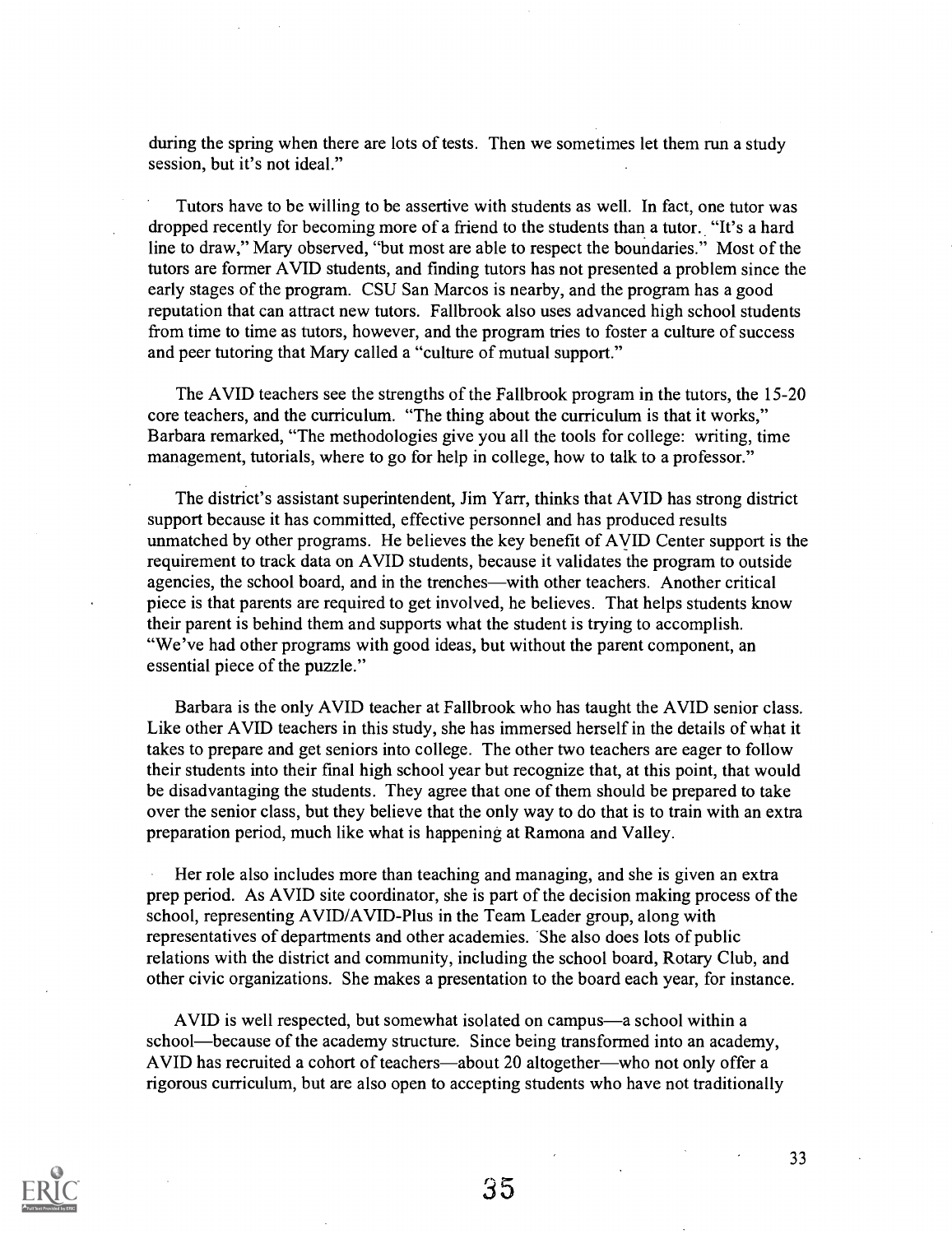been tracked into AP and honors. The AVID/AVID-Plus English teachers' classrooms are clustered in one area, making for easy communication and follow-through. "That may be one reason our program works very well. If AVID were spread throughout campus, with 27 English teachers, there's no way I could talk to all of them if students had a problem," Barbara pointed out.

### Student Selection

Fallbrook follows standard AVID procedures for recruiting students. The teachers are careful not to select students who are over-qualified and "lack the hunger." "The true purpose of AVID is to get the kids you don't believe are going to go to college," Barbara explained. If the admissions criteria are too high, she wondered, then what about the students who really are the middle kids? Raising the bar can have an impact on the more typical AVID student as well. "We're pushing our students as high as they can go. Some may think that the only way we can have the statistics we have is that we take high-level kids, but we know that's not true," Barbara said.

The AVID program had the same counselor for 11 years, who was a great help in scheduling, but he left for the alternative school. Now the AVID team does most of the scheduling themselves, tracking students into the UC-eligible, honors, and AP courses. They work directly with data processing on the master schedule.

Fallbrook AVID enrolls about 50 freshmen each year and graduates between 30 and 40. There were 33 seniors in 2001-02. If students drop during the  $10<sup>th</sup>$  grade, they may be replaced, but AVID seldom adds students beyond the sophomore year. Students are allowed to drop—or are dropped from the program—only if they aren't doing the work. "I've never dropped a student who's working, even with a 2.0 GPA." Two of the current seniors, for example, were struggling with their classes, but the AVID teachers refused to drop them. The teachers were confident they could enroll the students in the local community college or even CSU San Marcos, perhaps through the EAOP program.

### Program Expansion

Because AVID's success at Fallbrook, the district is pushing for the program to expand. It is true that the program currently enrolls fewer than 10 percent of school population, but several factors mitigate against their adding sections. First, there is a feeling among the AVID team that expanding much beyond their current size would tend to de-personalize the experience for students. One reason Fallbrook has been successful, they explain, is that the students see AVID as a family. They believe that adding more students would threaten the level of intimacy, the opportunities for working with students one-on-one that they currently enjoy. Already, not all of the AVID kids know each other. If the program added many more students, it would be difficult for them to see each other as family members. As Mary put it, "If they're third cousins, are they really family members?"

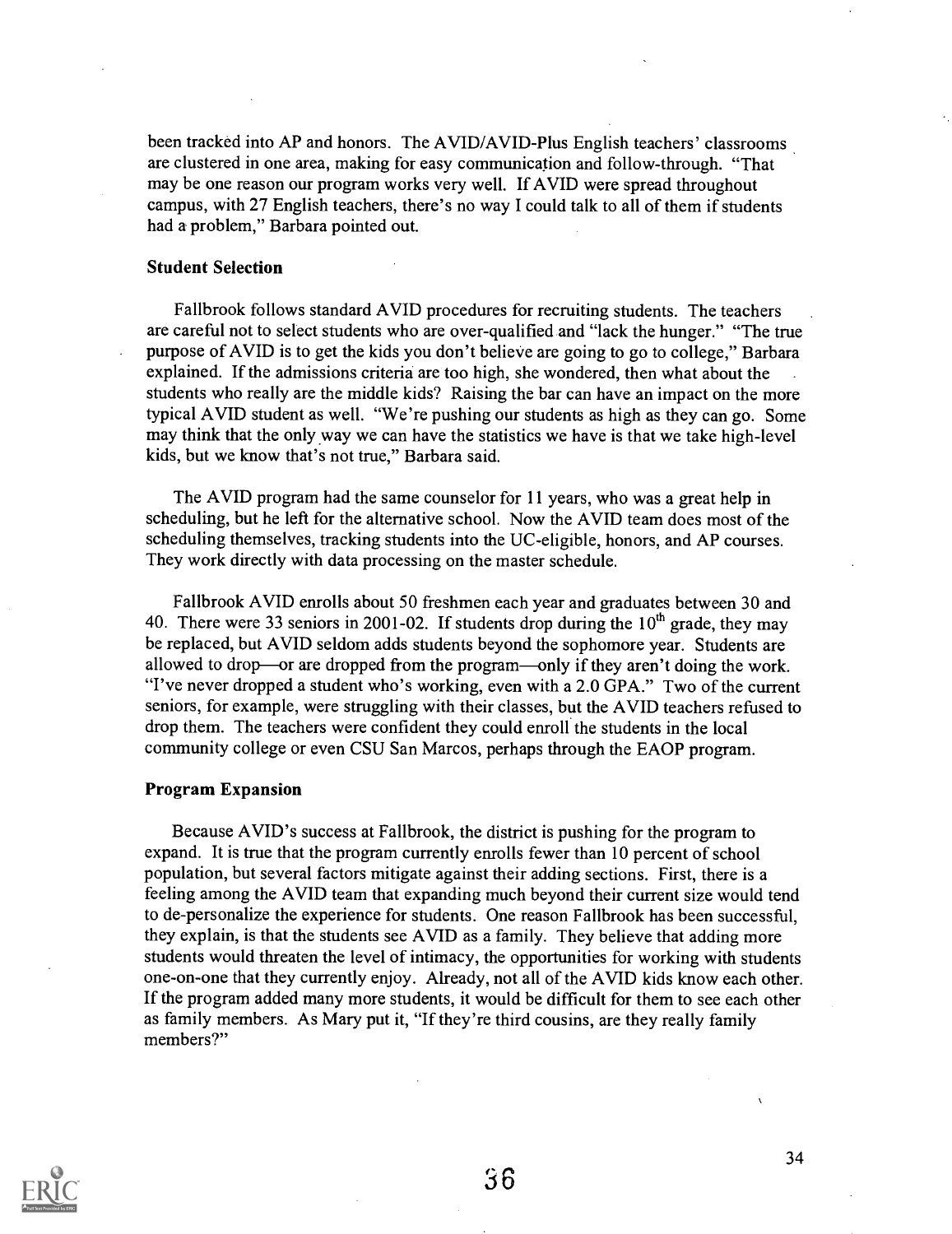Second, they believe most of the eligible students have been identified. Adding more students would mean they would have to relax the rules for admission to AVID. Moreover, Barbara does not believe she could teach more than her current three sections, because it would be too emotionally draining. In addition, there is a potential for resentment from other teachers in the history department, because another history teacher would have to pick up Marco's history class if he added another section of AVID. Finally, adding another AVID teacher would simply make communication among coordinators more difficult, they point out. Whether the AVID teachers will give in to pressure from above and add more sections remains to be seen.

### Schoolwide Impact

"Schoolwide" doesn't mean that every student takes the AVID elective , but that the influence of AVID spreads—and not only through the AVID methodologies. Barbara pointed out, for example, that before AVID was implemented at Fallbrook, the number of Hispanic students who finished the a-g requirements was "dreadfully low." Following the addition of AVID, the number has increased annually ever since. More broadly, Mary observed, "AVID has been hugely instrumental in creating an academic atmosphere for Latinos." The students are hard-working and successful—graduating and getting scholarships.

The traditional expectation among the white community has been that their children will go to college; now the same attitude is growing in the Hispanic community. Hispanic families used to be satisfied to see their sons and daughters graduate from high school, but now they see children from other families going to college and they want their children to do the same.

"It's also true among English learners," Mary observed, "I'd say 90% say they want to go to the local community college after high school—I've been teaching for 15 years and have not seen that before. I'm convinced it's because so many Latino kids are going to college." As the principal, Mark Steffler, put it, "The way to succeed with students and get them into college is to make it a self-fulfilling prophesy: Say, 'you will go to college' and they will do it. The school culture has been AVID-ized."

Social boundaries are also breaking down in the close-knit, conservative community. At first, AVID-Plus students, who are primarily from the white community, refused to sit next to the predominantly Latino AVID students; and several parents even pulled their students out of the program to avoid contact with Latinos. Now all of that is in the past and students from both programs have become friends and some are even dating.

### Student Outcomes

Fallbrook began to expand into Advanced Placement classes in 1997-98 with AP U.S. History, but it wasn't always clear sailing. One Latino student, for example, was told he was in the wrong class. But attitudes are changing, and now there are no artificial barriers such as entry exams or teacher recommendations, only the student's

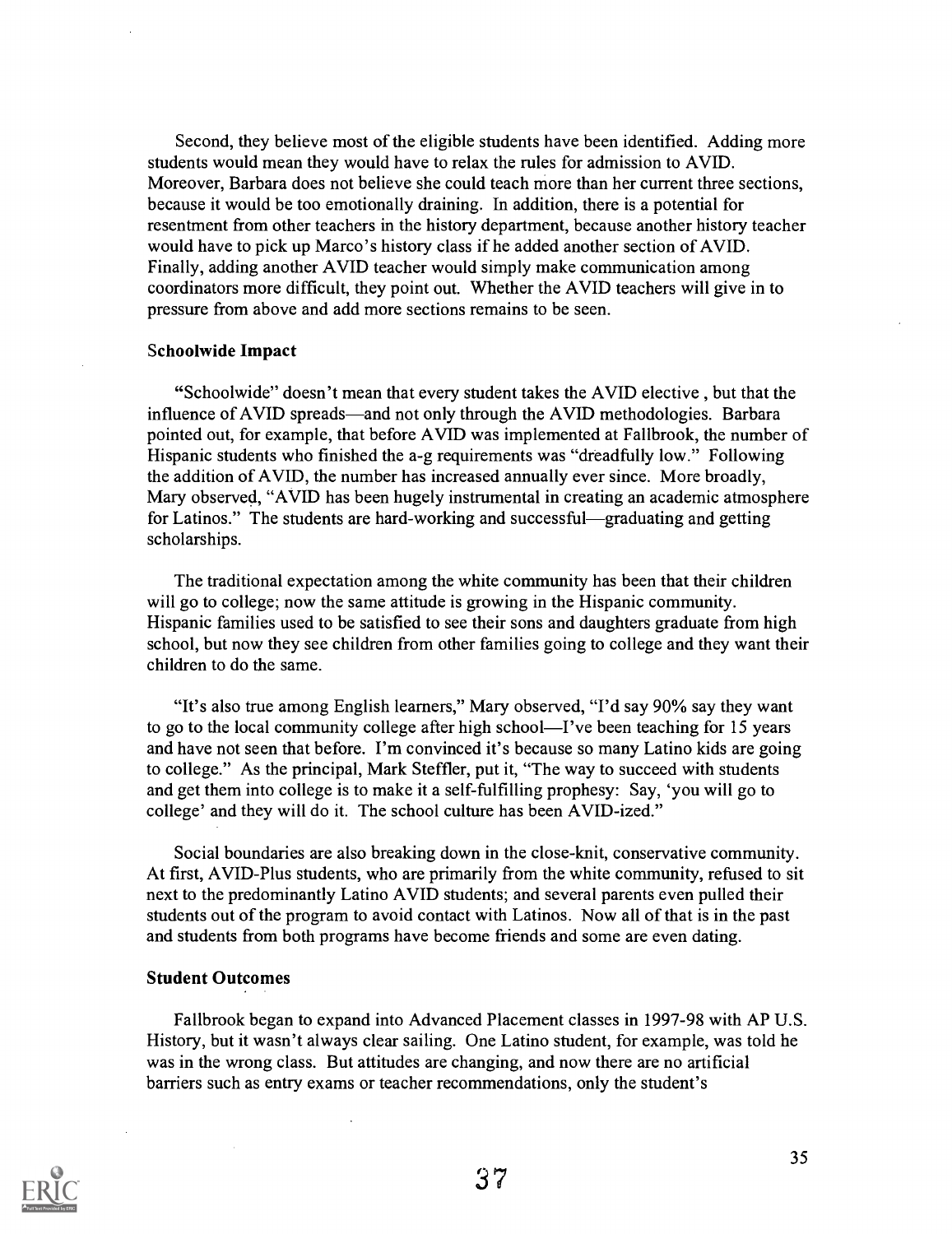preparedness. In the 2001-02 school year, more than half of AVID seniors took at least one AP class; of 33 seniors, 24 enrolled in either an AP or a college course. Several juniors and a few sophomores are also enrolled in AP classes. The AVID students have to struggle sometimes, the teachers admit; but they believe that each year the students are better prepared.

The AVID teachers believe that the rush to AP has its limitations. In their view, a solid background in rigorous college prep courses may actually be better grounding for some students. "We don't care if students necessarily have lots of AP courses as long as they are succeeding in college prep." (AVID policy, on the other hand, is that each AVID student take at least one AP course before graduating.). The Fallbrook AVID teachers monitor the AP exam pass rates to ensure that students can meet the demands of the courses and that the integrity of the courses is maintained. As Barbara said, "If schools now offer only AP courses and college prep, then I'm sorry, the classes have been watered down. I'd like to see their AP pass rates. Ours are fabulous."

For the past four years, 100% of Fallbrook's AVID graduates have been accepted to four-year universities. Aware of the high dropout rate among college freshmen, AVID has kept close tabs on its graduates. Of the 171 program graduates in 2000, over 91% enrolled in college, and of these, 95% were still enrolled after two years. All of the 2000 graduates enrolled in four-year colleges, such as UC Berkeley, UC San Diego, University of San Diego, University of Southern California, and the University of Virginia.

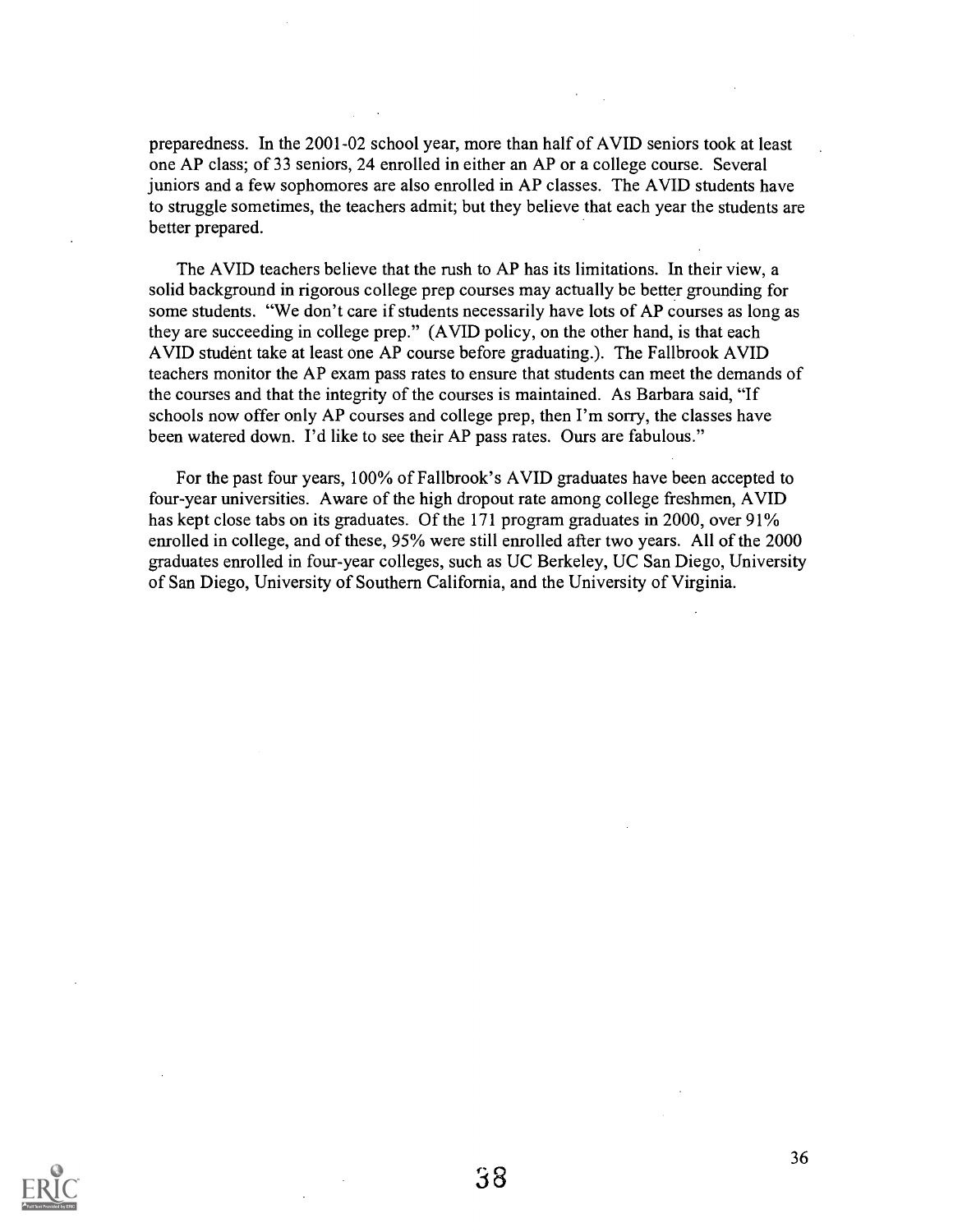# Loara High School

Anaheim, California

"Once you get students who need you and can't do it without you, but have the dream, your work is half done. They have to have the dream, they have to want it." -Sue Balas, AVID Coordinator

oara is one of eight comprehensive high schools in Anaheim, a city of approximately A quarter of a million and the home to Disneyland. Enrolling 2100 students, the school is roughly 50% Hispanic, 30% White, and 15% Asian. Nearby Disneyland, and adjoining Loara High, a small community of hotel and restaurant workers has emerged—Tijuanita. Poverty is widespread in the area which is notorious for drugs and drive-by shootings and has the reputation as among the most dangerous neighborhoods in Orange County. No one from Tijuanita went to college before the AVID program was in place.

### Program History

Sue Balas has been Loara's only AVID teacher and coordinator. She joined the school faculty in 1991 and started the program a year later. Trained as an elementary school teacher, Sue never intended to teach high school. But there was a teacher surplus when she finished her degree at CSU Fullerton, and, through a twisted series of events, she landed at Loara teaching a specialized, pull-out science class and then a combination  $10<sup>th</sup>$  grade science and English. Soon after, the school competed for a large grant that incorporated the AVID program; Sue helped write the proposal and found her home in AVID. Loara's was the first AVID program in Orange County. It began with 30 freshmen and one grade was added each year. Now, Sue teaches all the AVID classes, grades 9-12, and one section of remedial math. Although she has considered adding a fifth section of AVID, she has never managed to swing it.

Administrative support has varied over the years. Some principals have been very supportive; others treat AVID as "just another program" in an effort to be fair to other programs on campus. AVID has not been ignored, however, and received an entire classroom full of new computers in 2001. The district and board have also supported AVID with solid financial backing. Loara has been an AVID National Demonstration School since 1998, and certified with "distinction" for the past three years.

Although Sue does promote the program, she admits to flying under the radar most of the time. With her first graduating class, for example, it was her students who called and managed to get AVID placed on the school board agenda. They then convinced her to attend the board meeting under some other pretense. At the meeting, the students announced that they were all going to college thanks to the AVID program. It made a big impression on the board and, along with a plaque, the board voiced unanimous support for the program. Two veteran English teachers recalled how at first, AVID was seen as a "loser" program; Sue fought everyone from teachers to the district and eventually won

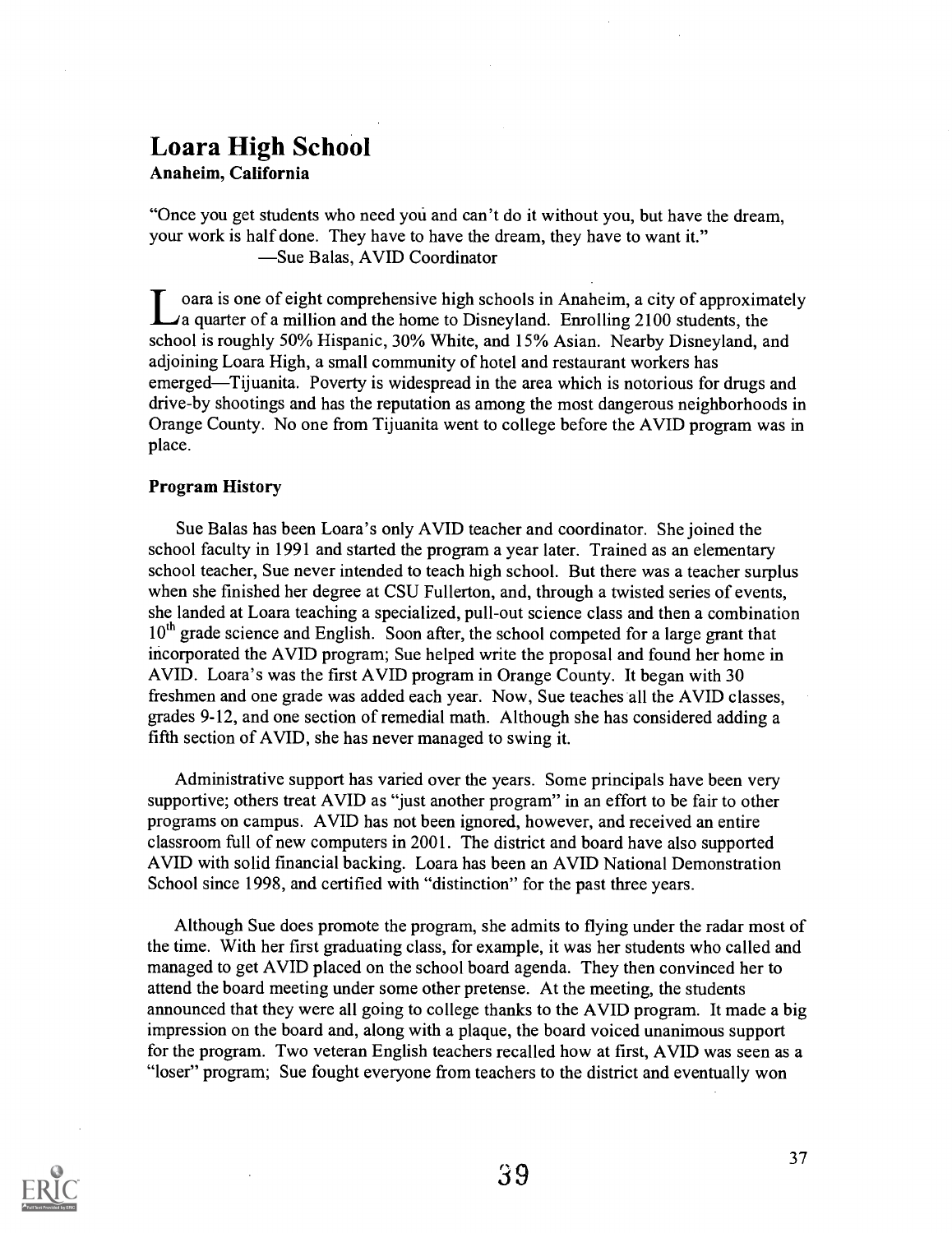because she could show results. Now, they said, there is peer pressure among teachers to be part of AVID.

Loara's AVID program is unique among the eight Best Practices Study schools in that there has only been one AVID teacher in the 9-year history of the program. Sue teaches all four sections of AVID each year, one for each grade level. Although some schools combine grade levels, Sue is always careful to keep hers separate, because she follows a different curriculum for AVID 1, 2, 3, and 4, each with a separate preparation. If there's too much overlap, she believes, you risk losing the students from year to year. Of course, for guest speakers and other special events, the lessons are the same, and classes may be combined on those occasions.

### Student Recruitment

According to Sue, the secret to a successful AVID program is recruiting the right students:

I've tried everything. We want to look good, but if you recruit students who're too high and don't need you, they're gone in a year. On the other hand, there are some students who realistically can't get into a four-year college. So, you have to have the right students to make it work. Once you get students who need you and can't do it without you, but have the dream, your work is half done. They have to have the dream, they have to want it.

While most of the recruitment is done for the freshman year, some students are admitted as sophomores or juniors, too. "I'm a visible presence on campus," Sue said, "and students know I'm there. Those who really need help and are ready to work, I let in."

For most AVID students, leaving the program is usually not an option—Sue doggedly ensures that they do what is required in AVID. Most students who ask to leave the program have found it to be too difficult and too much work; they are ready to give up. Under those circumstances, Sue will not allow them to drop. "If it's an academic problem, they're not leaving. They have to go through me first," Sue said. Instead, she prescribes additional support, such as tutoring after school. She is relentless: "The harder I am on my students, the more they work. I'm really in their faces, but they respond—and sign up for AVID again the next year." Nothing is mandatory, and there is no "senior drop-off," because students have self-selected and realized they need AVID by their senior year. That is, by the time students are seniors, they never ask to leave the program. If they have survived that long, it is clear they will qualify for a four-year college.

Sue goes through each student's schedule with a fine tooth comb, but she says her students don't get any special treatment from counselors in terms of assignment to teachers. Once they're enrolled, she monitors their progress constantly, particularly now that she can do it on-line. In 2000, the school began posting student progress reports on the school network, so she now is able to check on her students without having to ask other teachers to complete progress reports.

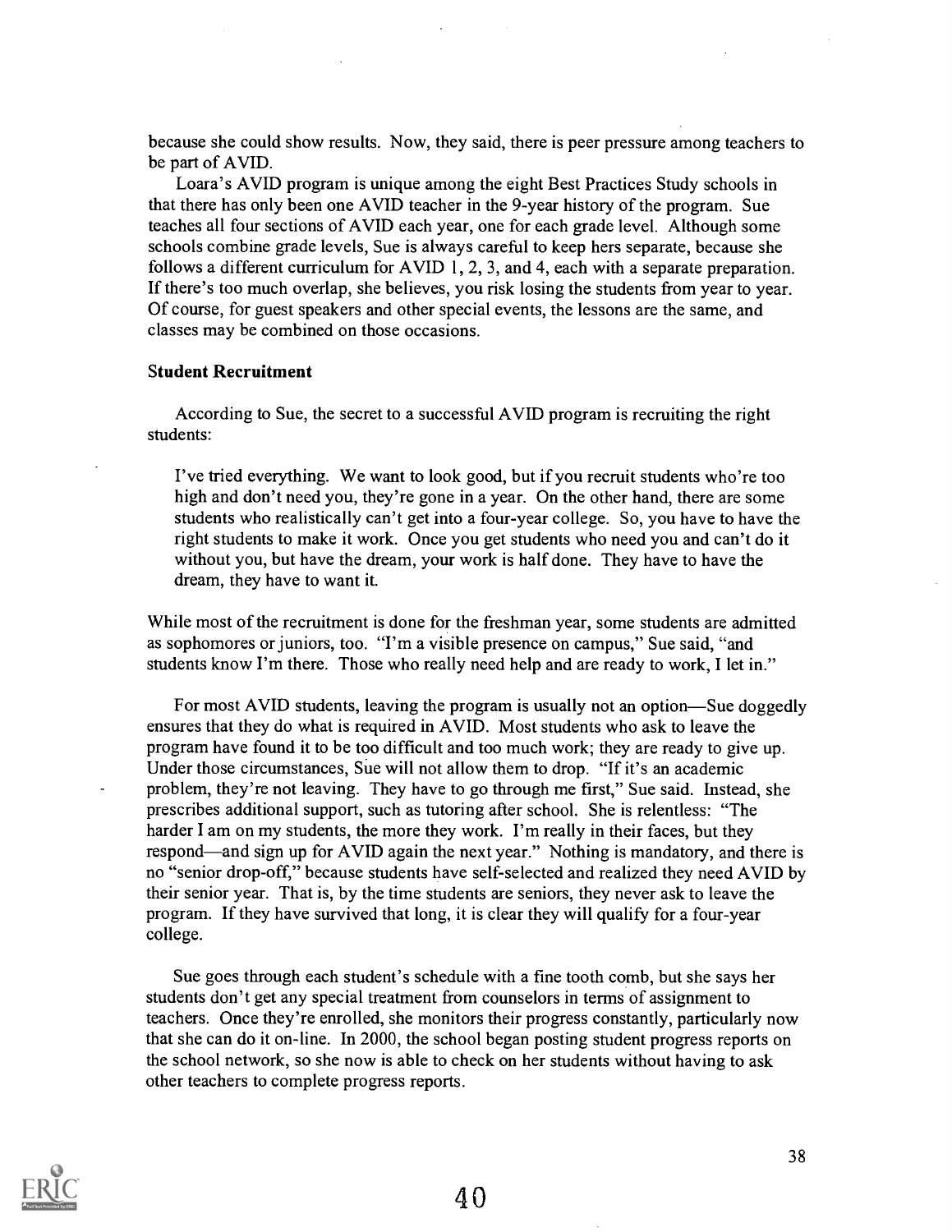One problem Sue has is that she has been successful with a number of lowperforming students, so that administrators come to think she can "fix" any problem. But those students are the exception, she points out, and while all students can succeed, it takes more time for some. AVID, she says, is not intended to prepare an entire classroom of low-performing students.

### Site Team

Loara's informal site team of 4-5 members meets monthly, but for the most part, Sue just keeps other members informed. The two veteran English teachers recalled how Sue built relationships with those teachers who had most AVID students and surrounded herself with people she knew would support her. There is as well a strong sense of community around Loara, with former students returning to the teach at the school. AVID is well-respected because of its visible success, and people in the schools and the community are aware of its power.

### Summer School

Loara requires AVID students to take a World Cultures course in summer school between 9th and  $10<sup>th</sup>$  grade. They are also encouraged to take world history at other schools the next summer. In an effort to broaden their experiences and prepare them for going away to college, Sue arranges for students to attend various summer programs at UC Riverside, San Diego State, and CSU Fullerton.

### Tutors

The Anaheim school district pays for three AVID tutors per hour, so there is a team of tutors for each AVID period. As with the other AVID programs in the study, Sue recruits from her own students. Sue describes what she looks for in a tutor:

The best tutors come from my program. They know what students need—the same things they needed three or four years ago in my program. They know what feels good or bad in a tutorial group. The top students don't make the best tutors, though, because they've never acted out in class or gotten in trouble. The best tutors are the ones that tested the waters a bit with the teachers. They can control the kids and make them focus.

Content knowledge and perseverance are also important. One morning during our site visit, we observed a math tutorial group struggling with a math problem; several hours later, the tutors were still trying to solve it. They wouldn't give up. Sue concluded that the teacher must have made a mistake.

When we visited the school in the fall, Sue had just lost a couple of tutors and was down to three. Even so, Sue refused to take on new tutors until she found exactly the

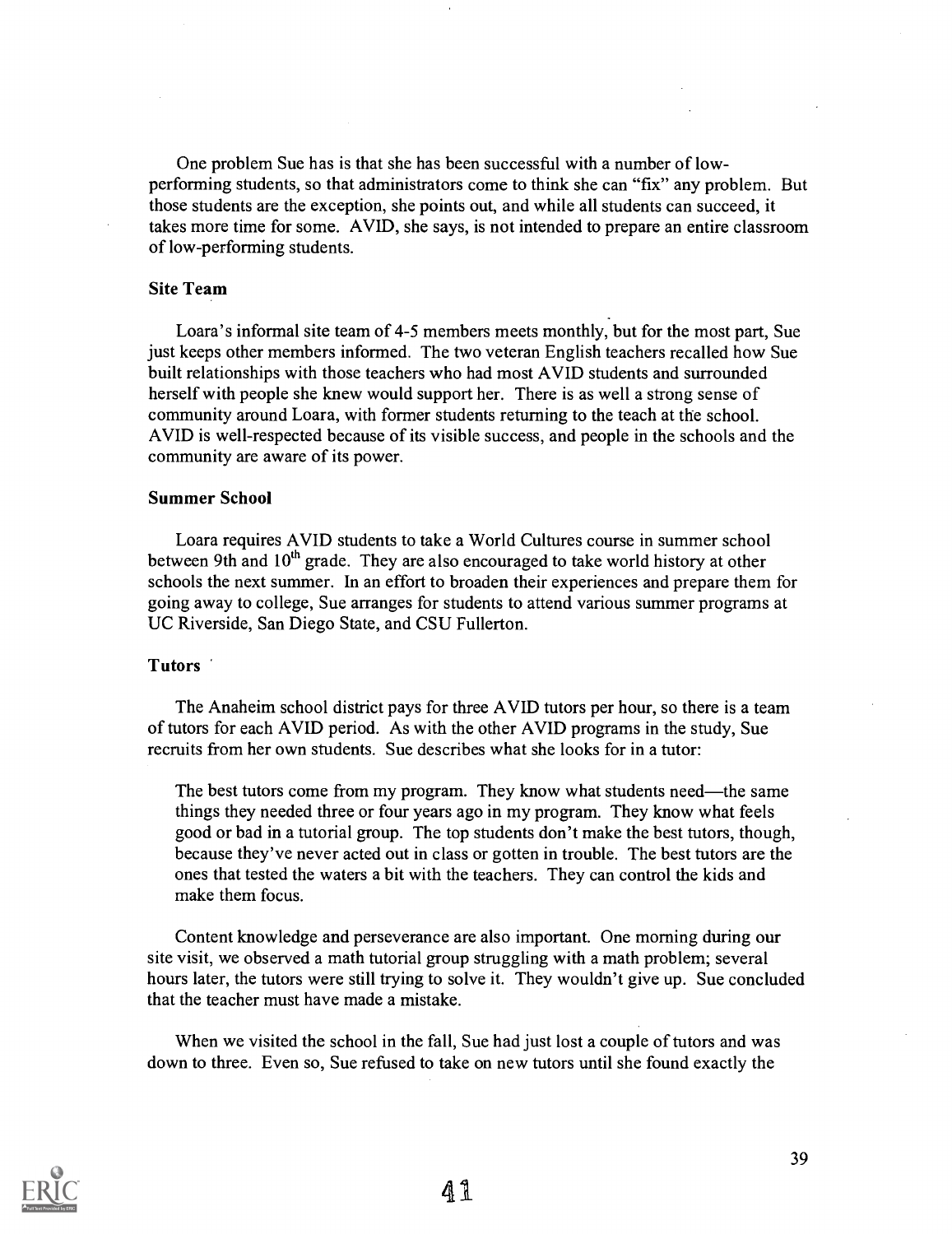ones she wanted. Similarly, seniors aren't allowed to tutor until they have decided where they are going to college. "I'm not going to be the reason they stay here," Sue declared.

Sue has made it her business to understand the ins and outs of the college admissions process. "I know the gray areas better than anyone I know of who's not an admissions officer," she maintains. She has also made friends with director of admissions at CSU Fullerton and other campuses.

### Program Expansion

AVID at Loara has served about the same number of students for several years, roughly six percent of the school population, and Sue has considered expanding the program. She would like to add a  $9<sup>th</sup>$  grade section, and estimated that there are about 75 students any given year who really qualify for the program. To expand, though, she needs administrative support, which so far, hasn't materialized. The principal is noncommittal, except to say that at the present time he doesn't have the staff. Sue said she would love to replace her remedial math class, where students are struggling with basic operations, with a fifth AVID section. Whether that happens or not, will depend on several factors, including whether funding is available.

### Schoolwide Impact

As one might expect, the wealthier and higher-performing students always get the information they need about college admissions; Advanced Placement, and SATs and ACTs. The counseling department makes sure they get it. Average students sometimes are left to fend for themselves. At Loara, they have come to rely on AVID students to keep up-to-date. Many of the AVID students have friends outside of AVID, and when they tell them about a requirement or an upcoming deadline, news floats across the campus. Sue believes that the school's college going rate has grown not just because AVID students are enrolling, but also because of the informal grapevine that extends from AVID.

A math teacher described how she has seen the impact of AVID on students in her classes. She knows that Sue is tough on AVID students and tracks them all the time. She recently transferred two AVID students in Course I (algebra) to a lower level math class, and two days later, they were back in her class. Their work began to improve, and their grades went up even though work became more difficult. "Two years from now," she says, "I expect to see them in advanced math." At first, she points out, students think of Sue as a tyrant, but later they come to see that she is on their side. AVID students are often unmotivated as  $9<sup>th</sup>$  graders, but Sue somehow turns them around, so that one can see the difference of those with or without AVID. "I don't see what Sue sees in these students—somehow she can see the potential in the squirrelly  $9<sup>th</sup>$  graders," she remarked.

### Student Outcomes

Loara has a tradition of gaining university acceptances for all AVID seniors. Last year, everyone was accepted, and in 2001-02, all 30 seniors received early acceptance to

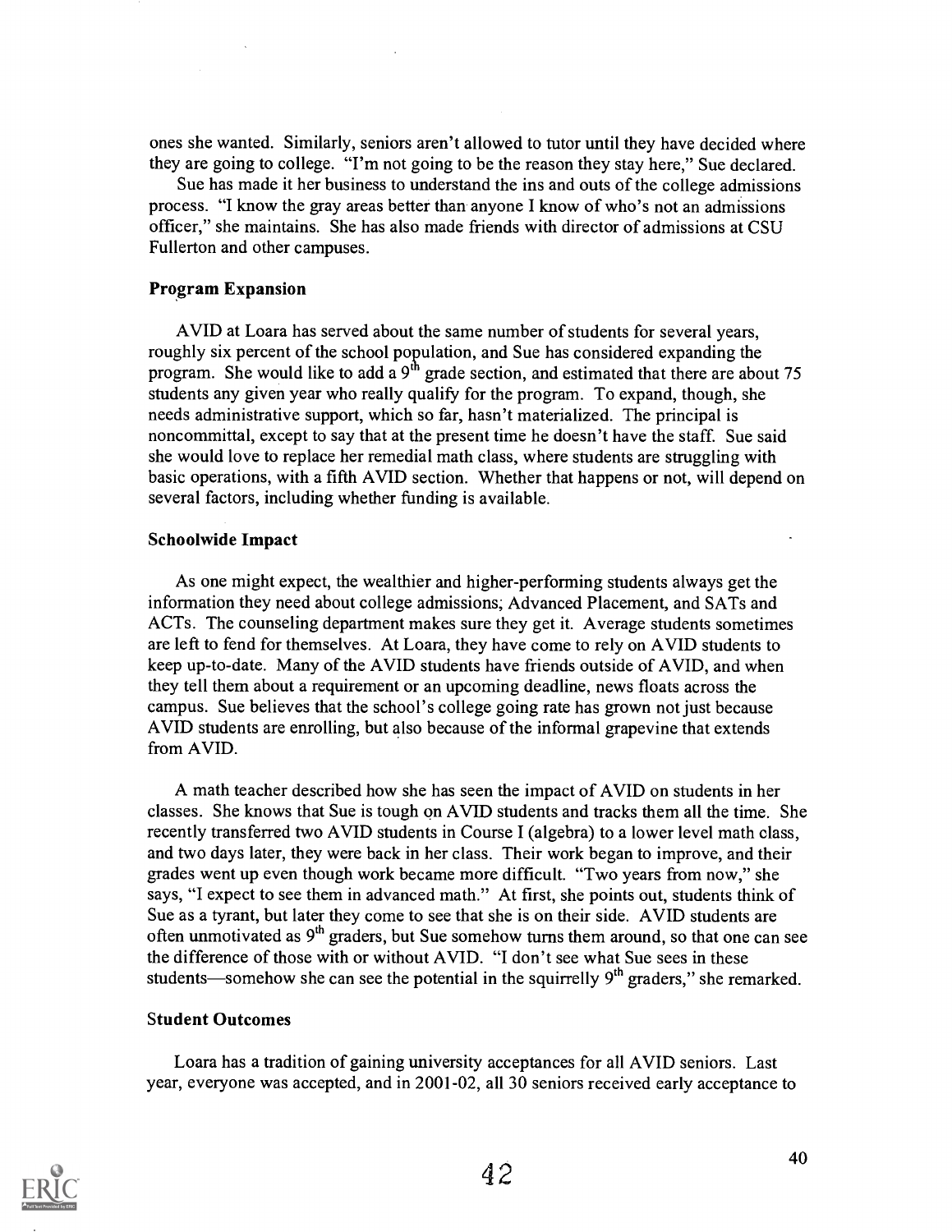a four-year university through on-site admissions by November 2001. AVID hosted the on-site admissions for whole school and about 30 students not enrolled in AVID participated. All AVID students are required to take part. Since 1996, 99% of AVID students have been accepted to a four-year college, and most have received financial aid or scholarships. There is a lot of pride in Loara's program, too. In 2001, all of Loara's 33 graduates attended the AVID recognition celebration at UC Irvine for AVID graduates (sponsored by the AVID Regional Center), while other programs were represented only a few students.

The Advanced Placement program has been strong for 15 years, but two AP teachers credited AVID with having been instrumental in integrating AP and other advanced classes. As one put it, "Half of my class wouldn't be Hispanic if it weren't for AVID. They used to be all white." The other observed that some had criticized AVID because Sue scheduled her students into classes, but acknowledged that that was one reason the program is successful.

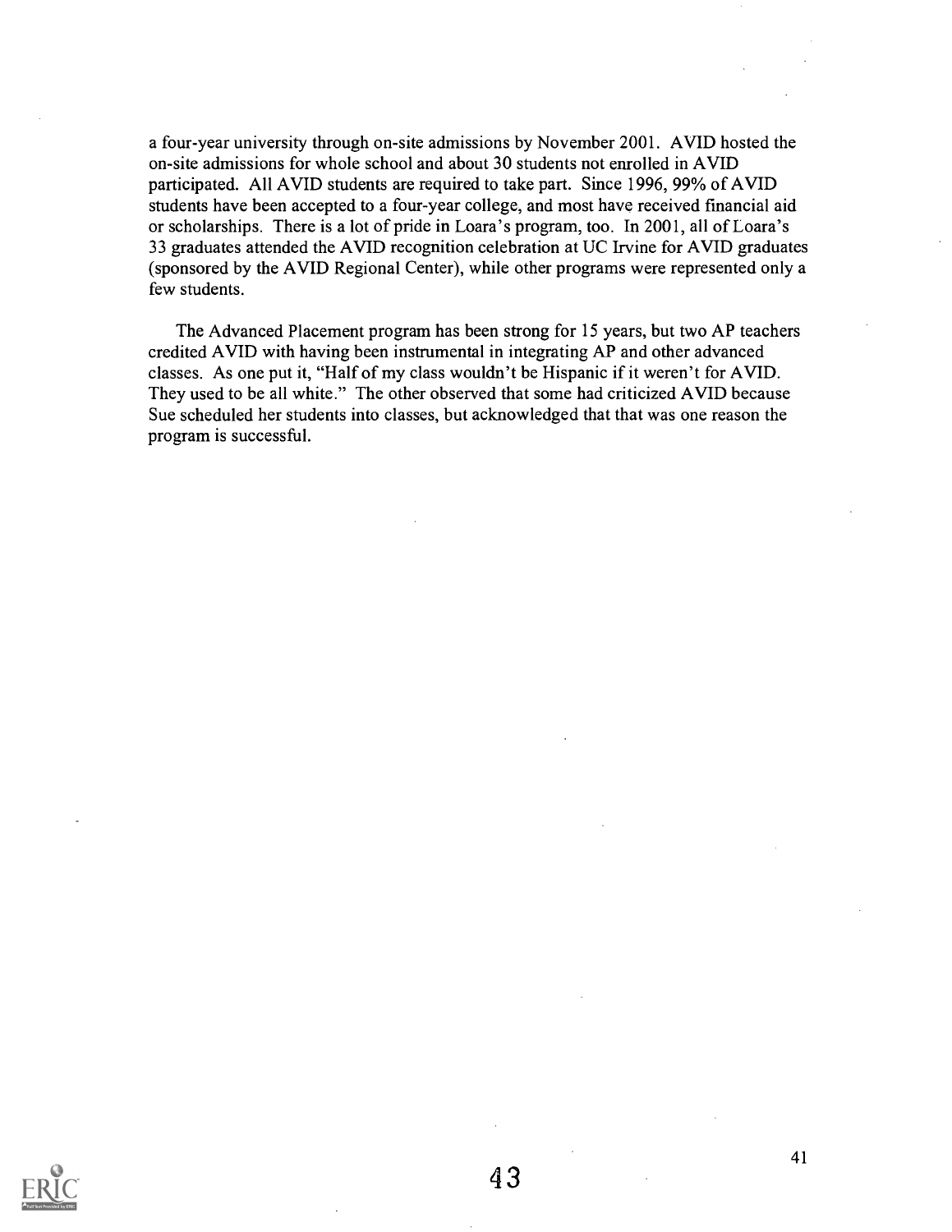# Ramona High School

Riverside, California

"Math gets you into college; writing keeps you there." -Sally Griffin, AVID Coordinator

amona High School is located in Riverside, California, a city of 255,000 about 60 iles east of Los Angeles and home to the University of California, Riverside. The high school has an enrollment of over  $2100$  students—about  $40\%$  Hispanic. The school is also growing and received a huge influx of ninth graders in 2001-02.

For several reasons, the AVID program at Ramona High School in Riverside stands out. First, it is the largest AVID program in the state, with an enrollment of nearly 400 students in 12 sections and a graduating class of 79 AVID seniors in 2001. Fully onefifth of the school is enrolled in AVID. Second, five of the six AVID teachers are from the math department. Sally Griffin, the AVID coordinator is a business/social studies teacher, but she teaches only AVID.

### Program History

The current principal, Laurie Weitz, identified AVID as a partial solution to the school's high dropout rate among ninth graders when she was an English teacher there several years ago. Laurie was on the school site council, which was struggling with how to retain more  $9<sup>th</sup>$  graders, when she attended a session on AVID by Mary Catherine Swanson at a conference for English teachers. She found the AVID program seemed to fit the bill. She pulled together a group of parents, students, a counselor, an assistant principal, and several teachers to visit Mary Catherine's classroom at Clairemont High School in San Diego. Convinced that AVID was needed at Ramona, they pitched the idea to the district and received a small stipend to pay tutors. Wanda Schneider, a business teacher at the time, was the first and only AVID teacher until a math teacher, Mike Stepp, came on board after four years.

Mike was skeptical at first and thought that AVID was just another program that would soon go away like many others. "At the end of 4 years," he said, " Wanda trooped in her graduating seniors to a faculty meeting and announced that everyone was going to a 4-year university. I was stunned." " I want to do this," he said to himself. Seven years later, Mike is still involved with AVID, teaching two sections each term. Four more math teachers have since joined the team. No one at the school can explain what attracts math teachers to AVID at Ramona, whether the program's early success, or the fact that they link  $9<sup>th</sup>$  and 10th grade AVID classes with their math teachers. Whatever the case, it seems to be working. There is a waiting list among the other math teachers to join AVID.

After seven years of building the AVID program at Ramona, Wanda moved into the counseling department, a long-time dream of hers. Sally Griffin, also a business teacher, was selected as her replacement. Sally ran a small business before becoming a teacher

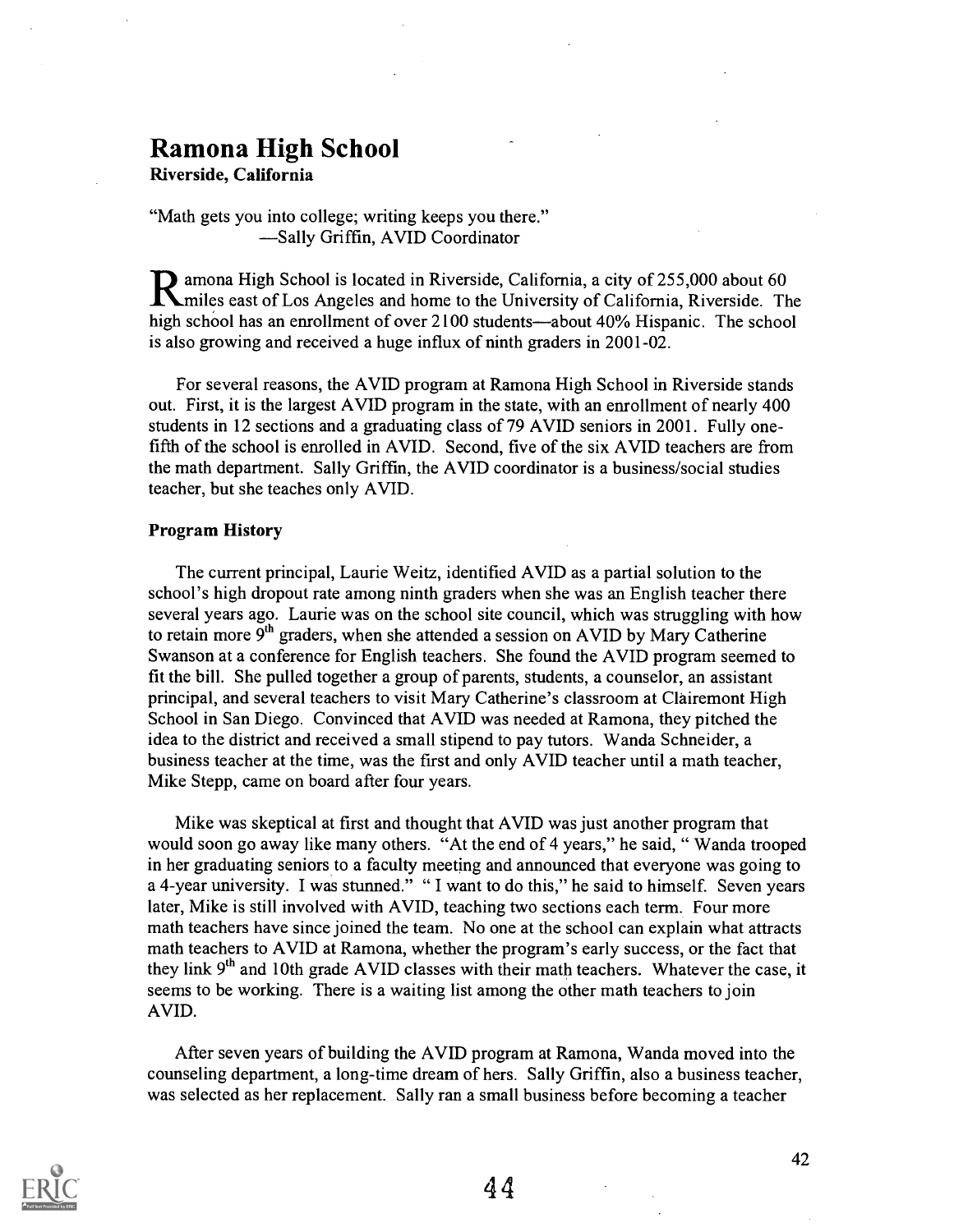and was running the student store when she applied for Wanda's position. "I'd seen the success she'd had, and it's a good program, so when they posted the job I applied," Sally. explained. The hardest part, according to Sally, was taking over Wanda's students who had been with her for three years. "I felt guilty," she said, "because I didn't know as much as I should and didn't push the kids the way I should." There was no transition period, but Wanda and Sally worked together on a daily basis, and Wanda made sure that Sally attended all the conferences for counselors that focused on admission to UC and CSU and applications for Cal-grants. Sally said she was shocked the first time she went to a UC conference and realized how much more rigorous the admissions process was becoming and how schools needed to maximize students' schedules.

Sally has been coordinator for seven years and has a reputation for taking a nononsense approach to the job. As the principal put it, "Sally is a strong personality—my way or the highway. Kids take a look at her and do what she says. Sally took what Wanda built and took it to new heights because of high expectations and no excuses."

### AVID Focus

Gaining admission to four-year universities is the overriding goal of the AVID program at Ramona. Because of the increased competition for admission to four-year colleges in the past few years, Sally believes that many of her students who were admitted before wouldn't be today. Ramona's response has been to raise the bar. "You can't ever think that they can't do it, because I truly believe that they can," Sally said. Rigor is seen in the classes they take and in the demands of the AVID class. According to Sally, AVID students have full schedules, they can never leave school early, and they don't take any "silly" classes, like four years of ceramics. Instead, it's four years of math and science for everyone. As the district coordinator put it, "They don't play here. If you want to be in AVID, you have to step up to the plate."

In the junior and senior years, AVID is mainly focused on college applications, personal statements, and financial aid. To make sure she knows the ins and outs of the process, Sally continues to attend counseling conferences and has become an expert on admissions requirements and financial aid. "I don't think you can only be an English teacher in the AVID section at the junior and senior level," she says. She has developed a vast amount of expert knowledge over the years and keeps herself up to date through conferences and other counseling training. She is familiar with a wide range of financial aid packages. As the principal said, "We've always had college acceptance as part of the program, of course, but it is so much deeper at Ramona now. Sally has taken it to another level—for her, it's a contest."

Writing is covered through four major essays a year, including the personal statement for college applications, the Subject A essay required by UC, and the AVID write-off, a region-wide competition. As business teachers, Wanda and Sally are used to doing mock interviews, employment applications, resumes, and personal interviews, so they naturally bring their experience into AVID. Sally also tries to impress upon her students how the real world operates. "The lion picks the zebra at the end of the pack and the sides and

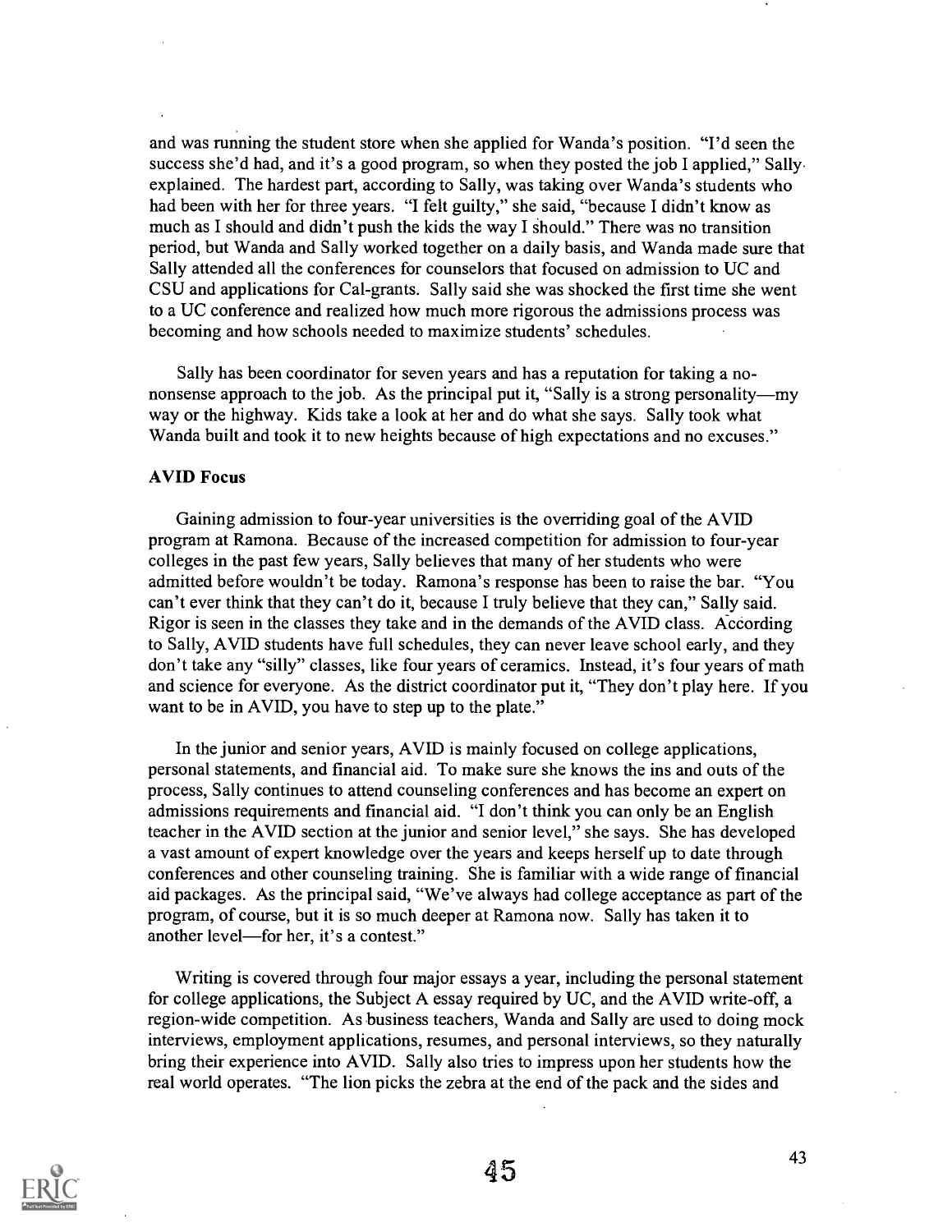fringes, and you'd better be at the front or the middle—that's how the world is. The same skills you need in the world of business, you need in college." "Get along with people and quit whining," she frequently admonishes her students.

When the AVID program was first implemented, Ramona mixed all the classes so that older students could serve as role models, but they found that ineffective and separated the classes into 9-10 and 11-12 combinations. AVID for grades 9 and 10 has been blended into a 2-year curriculum that doesn't overlap from one year to the next. The curriculum for juniors focuses on testing: the ACT and SAT, and the ELM and EPT, the math and English tests required for admission to CSU campuses. Because they are often integrated with seniors, however, juniors end up doing a rough draft of everything they will do as seniors, including university applications and financial aid packages. In Sally's class, she reviews parents' tax returns and prepares an estimate for financial aid three months in advance so that there will be no confusion when the actual application is submitted. Sally files juniors' draft of their personal statement for university applications; then the next September, she pulls out them out for students to polish. "I keep dogging them until they know the process," Sally says, "This is the most important essay of their life." Combining juniors and seniors has other benefits as well—juniors can see seniors receive their acceptance letters.

### Tutors

Ramona runs a strong after-school tutoring program from 3-7 p.m. four days a week that allows tutors to extend their hours and days on campus and makes tutoring in AVID a more attractive opportunity. Because Ramona has a large pool of AVID graduates and can offer more hours, finding able college tutors is never a problem. Moreover, relations with the local universities are good. A program at CSU San Bernardino, for example, subsidizes some of the tutors, picking up \$6 of the \$10 per hour that AVID pays, and the requirement that work-study students be confined to working on the college campus has been dropped, so those students can be recruited as well.

### Math Connection

When Wanda was the coordinator, she saw that algebra 2 was an obstacle for her students. "We would get students through algebra and geometry," Wanda explained, "but in Algebra 2, they hit the wall." Their solution was to link 9th grade AVID with algebra, so the same teacher taught AVID and algebra for two periods with the same group of students. Wanda said it made a huge difference, since the algebra teacher was able to continue with algebra during the AVID period if needed. Tenth grade AVID was linked with geometry; and  $11<sup>th</sup>$  grade AVID, with algebra 2. Since these changes have been in place, the majority of AVID students have enrolled in pre-calculus, whereas previously, virtually none made it that far. In strengthening math, students are also enrolling in higher levels of science. While it isn't always possible to schedule all AVID students this way, Ramona AVID staff work closely with the counseling department to accommodate as many students as they can. This underscores the importance of having a tight working relationship between AVID and the counseling department.

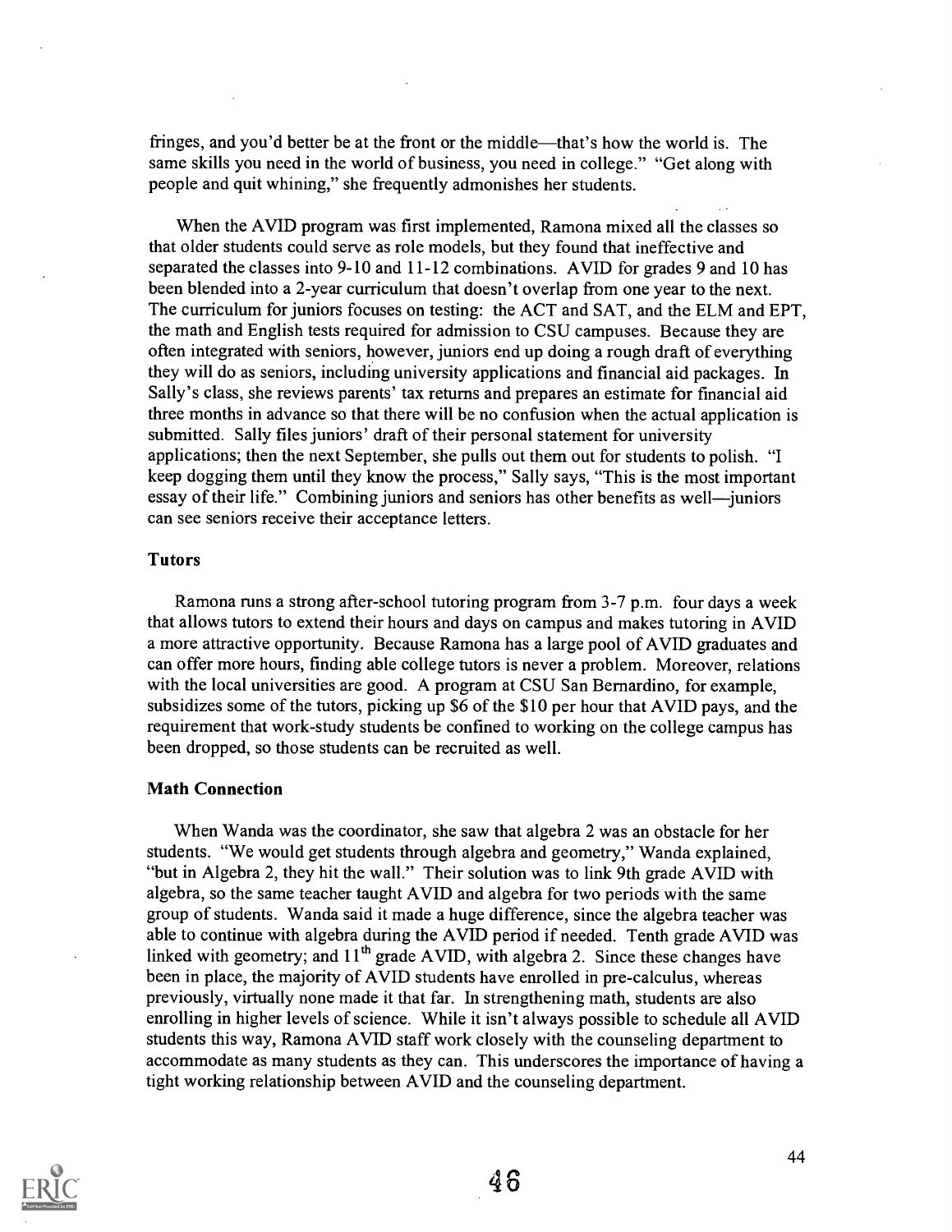What effect does the emphasis on math have on the strong focus on writing that is a hallmark of AVID? When Mike Stepp joined AVID, he feared the lack of fit. He thought that because he had never taught writing and didn't really enjoy writing, he could not possibly teach writing. Over the past several years, he says, he learned a lot about teaching writing, and has also adjusted the AVID writing curriculum to do what he thinks is necessary. Instead of a series of essays, Mike requires only four essays throughout the year—one each quarter. He starts with the college application personal statement so kids see the purpose in doing it. Next comes persuasive writing, using the Jane Schaefer technique, which he likes because it's structured. In the third quarter, students produce an SAT-II essay. "It requires a different approach, but looking at SAT-II booklets has helped me with that," he explained. Finally, students write an essay for the UC Subject A placement. "That's an easy sell," he says, "because many of our kids don't pass the Subject A test." Other math teachers expressed similar feelings. Scott Lockman, who has taught AVID for seven years, says that even though he is a math teacher, he doesn't see teaching writing as a problem. He learned how to write essays in college and the AVID curriculum materials provide plenty of guidance.

### Administrative Support

AVID is a tradition in the Riverside district, and support is strong. When the district considered cutting budgets, Ramona managed to get most of theirs reinstated. One concern at Ramona, however, is that all the schools receive the same level of funding, even though Ramona's is a much larger program. Because of the administrative demands on Sally, the principal has even considered providing her with two release periods.

Continuity of AVID leadership may present a problem, since Sally has made it clear she plans to transition into counseling just as Wanda did. The principal said it made perfect sense to her—much of what an AVID teacher does is guidance and counseling—but that doesn't make finding a replacement any easier. Obviously, the most fluid transition would be to move one of the current AVID teachers into the coordinator position. To that end, the school has been grooming math/AVID teacher Scott Lockman to be the next coordinator. Scott has been paid to work with Sally using state grant money earmarked for increasing the number of students eligible for four-year colleges. After a couple of months observing Sally first hand, however, he admitted to the principal that the job might be more than he wanted to take on.

### AVID Site Team

The competition among programs on campus has heated up in the last few years. All of them want the hard-working students and the funding that comes with them. With 20% of the students enrolled, AVID is clearly holding its own. One factor in the program's success is the AVID site team and their close communication. Made up of the AVID teachers, counselors, principal, and any teacher who wants to participate in the meetings, the site team meetings are a place where general communication is handled. Sally's classroom is nestled among the math classrooms and occupies a central location

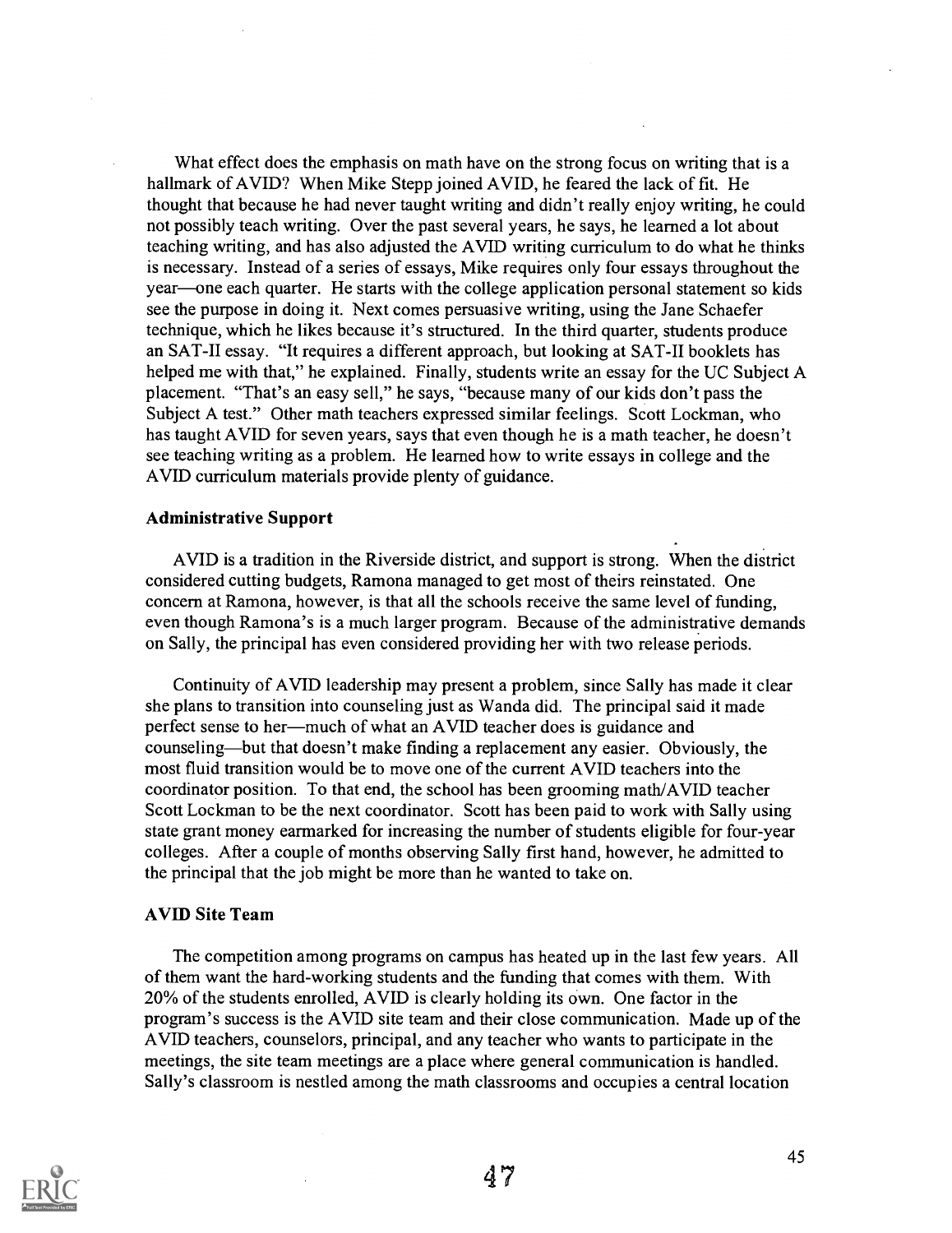with all AVID teachers nearby. "We can be in constant communication with each other," Sally says.

### Schoolwide Impact

Ramona has seen a change in climate since AVID was introduced. For years, no one expected Ramona students to go to a four-year college, and the guidance office directed them toward community colleges. Soon the counselors, other teachers, and students saw that AVID kids were making it to four-year colleges, and now all Ramona students are encouraged in that direction. Pictures of AVID successes are displayed in the school hallways, not just in AVID classrooms, so the whole school is made more aware. Former AVID students' college graduation announcements–some for Masters' degrees—are posted as well.

Principal Laurie Weitz believes that the biggest effect of AVID on campus has been that the AP program grew along with AVID. When she came to the school in the 1980s, there was no AP; now 12 AP courses are offered. "You won't walk into an AP class and not see AVID students," she observed. Since 1999, AVID has required students to take at least one AP course in their four years of high school. Most take many more than that, but one is a minimum requirement—along with AP exam. The number of students taking the SAT has also increased. Students taking PSAT has grown so much that the school sells out of tickets each year. In fact, 400 students took the exam in 2001, a third more than the year before. "It's unique in the district to have numbers like this," she said. The AVID tutors provide AVID students the support they need to succeed in AP, and Ramona has taken that schoolwide. The school offers four hours of tutoring before and after school and at lunch—by AVID tutors and others—Monday through Thursday in the library. The additional tutoring hours also help support the AVID tutors and make it worth their trouble to travel to the school from their various college campuses.

The principal is planning to offer a  $9<sup>th</sup>$  grade required study skills class next year that uses AVID methodologies. She is also considering the creation of an advisory period. "We're going to continue to grow AVID in as many ways as possible," she said. One reason AVID students do well, the principal believes, is that they have a significant adult looking over them, shepherding them through four years of high school. A schoolwide committee is looking into alternative schedules that will allow teachers to be with students for longer blocks of time, while reducing the case load. "AVID taught us," she explains, "that when you really get to know a set of kids and help them through four years, you can have a tremendous impact."

### Student Outcomes

Ramona AVID has a great record of attaining college admissions and acceptances for its graduating seniors. Virtually all the students are accepted to four-year colleges, though a few may only qualify for a community college. The vast majority enroll in four-year universities; in 2000, the college-going rate was 100%. Of the 79 graduates in 2001, all but five were accepted to four-year colleges; the others enrolled in a community

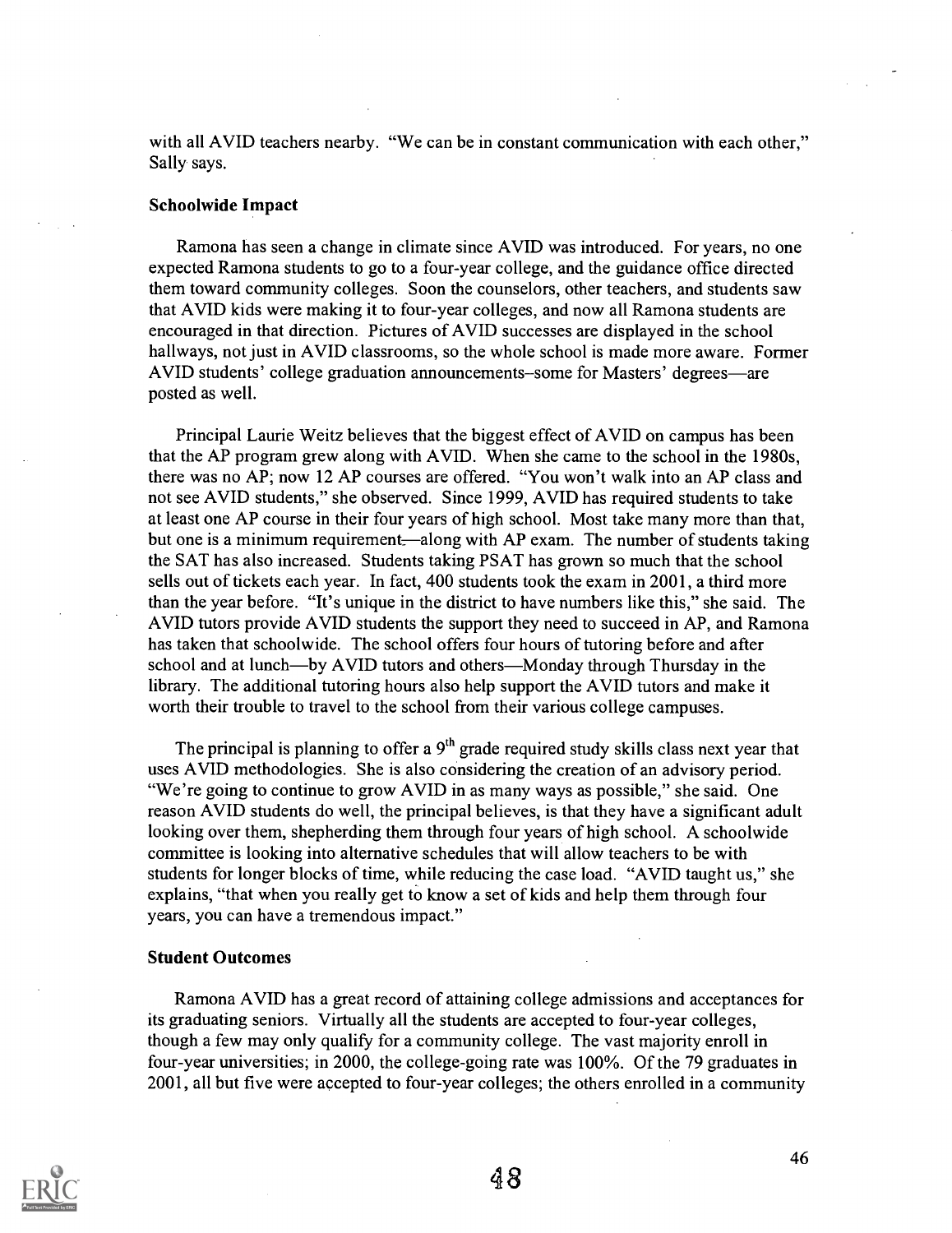college or joined the military. Nearly two-thirds (49) of those accepted to universities received scholarship or financial aid support. Over half of the class was accepted to at least one University of California campus, and 23 students gained acceptance to three or more. More than 40 percent of the seniors attended a UC—13 enrolled at UC Riverside; 7 at UC Davis; four at UC Berkeley; and the others at UC Santa Cruz, UC San Diego, UC Santa Barbara, and UCLA. Thirty-six students enrolled at a California State University. More than a third enrolled at CSU San Bernardino, but four students selected CSU Chico, based largely on their impressions from a Ramona AVID Northern College road trip to ten campuses. Similarly, UC Davis attracted several students who might never have considered going there without the experience of having visited the campus.

AVID at Ramona has also had an impact on Advanced Placement enrollment. The following table shows, for example, that AVID students make up nearly half of the students in AP, even though they represent only 20 percent of the total student population. More than half of the students in AP English Language, AP Physics, AP Spanish, and AP Art History are AVID students.

| Course                       | Total | <b>AVID</b> | % AVID |
|------------------------------|-------|-------------|--------|
| <b>Advanced Calculus</b>     | 26    | 10          | 38.5%  |
| <b>Statistics</b>            | 10    | 4           | 40.0%  |
| English Literature           | 29    | 9           | 31.0%  |
| English Language             | 20    | 15          | 75.0%  |
| <b>Biology</b>               | 14    | 6           | 42.9%  |
| Physics                      | 12    | 8           | 66.7%  |
| <b>US History</b>            | 18    | 8           | 44.4%  |
| American Government          | 13    | 2           | 15.4%  |
| Chemistry                    | 33    | 14          | 42.4%  |
| Spanish                      | 38    | 24          | 63.2%  |
| <b>Art History</b>           | 36    | 20          | 55.6%  |
| <b>Environmental Science</b> | 46    | 21          | 45.7%  |
| Total                        | 295   | 141         | 47.8%  |

### Ramona AVID Enrollment in Advanced Placement Courses: 2001-02

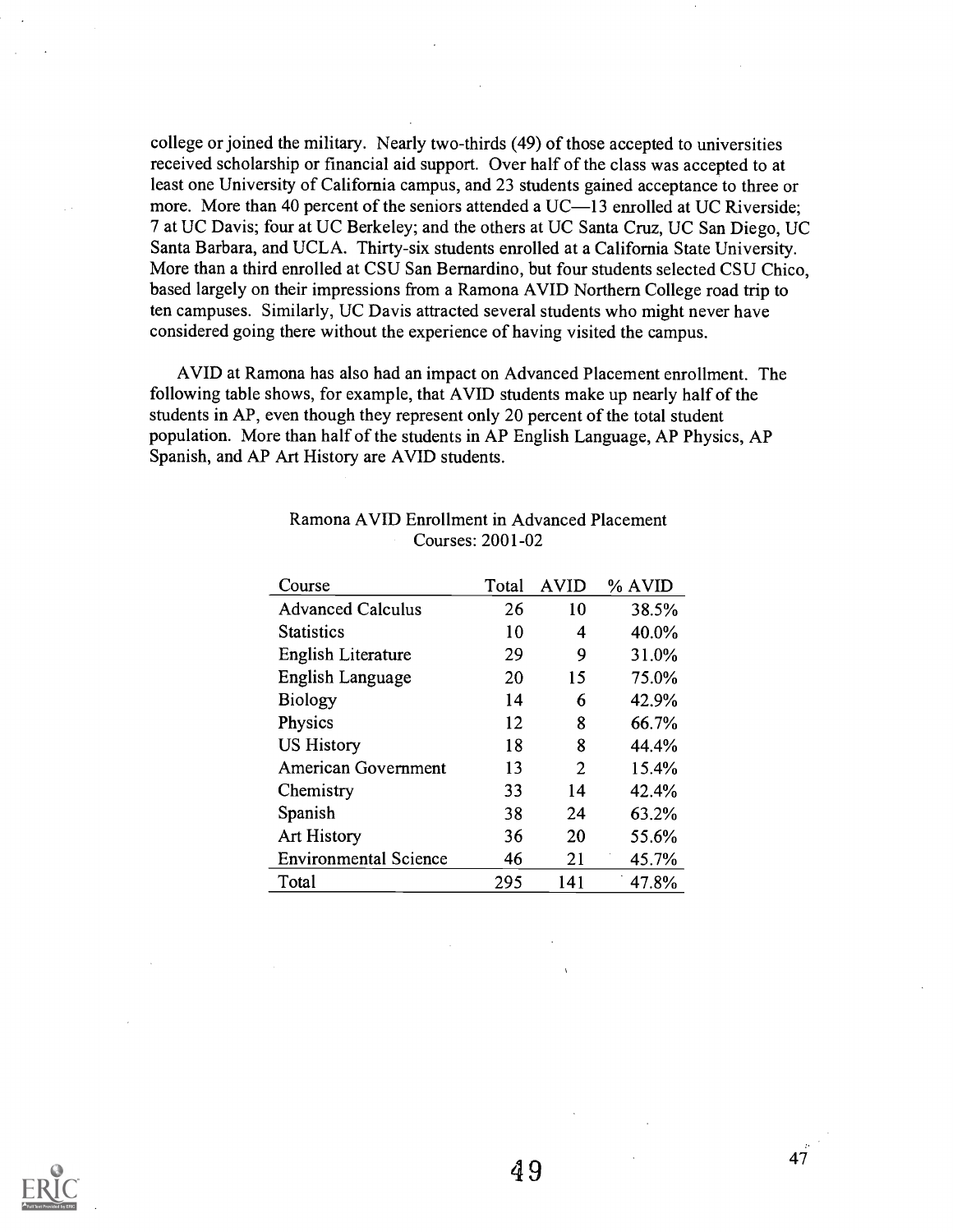# Southwest High School

San Diego, California

"We've been focusing on skills that match exactly what AVID wants to institutionalize and has been doing for 15 years sort of in isolation. Now we've taken it schoolwide." John Devore, Principal

Inly five miles from the U.S.- Mexico border, Southwest High School is the southern-most high school in the United States. Eighty-two percent of the students are Hispanic, and another 11 percent, Filipino; 80 percent come from homes where English is not spoken, and one-third are English learners. Many of the families in the community face poverty; 35 percent of the students are eligible for free/reduced price lunches and Title I. A few years ago, because of these challenges and others, the school slipped into a state of poor performance and lowered expectations. By expanding the influence of AVID and its methods, however, the school has recently begun to turn around its academic programs.

### Program History

The AVID coordinator, Heléne Matthews, began the program in the spring of 1987. An ESL and drama teacher at the time, she was asked by her principal to look into AVID, and after only one fall term of planning, she put together the first AVID class. As one of the first 17 schools in San Diego County, Southwest was a pioneer in more ways than one. With a single white binder to guide her, many things had to be created from scratch, even the procedures for hiring and paying tutors. In fact, the first group of tutors wasn't paid for the spring term until September. Mary Catherine Swanson had moved from Clairemont High School to the San Diego County Office of Education, but a comprehensive support infrastructure had not yet been developed. Helene recalls how she used to call Mary Catherine directly, and spent many hours on the phone with her trying to figure out what to do. Eventually, one white binder of AVID materials became a whole library. When the concept of national demonstration schools first appeared, Heléne successfully applied, and Southwest has maintained its status since, for at least eight years.

Despite the obvious challenges of getting the program off the ground, administrative support was strong in the beginning. "Without the fabulous support, I couldn't have done what I did," Helene recalls. The original principal moved to another school, however, and his replacement had other priorities. "For two years, I was upset, but I went ahead anyway," Heléne said. Things improved after that, and finally, in 1999 the current principal, John Devore, joined the school. In Heléne's view, "He's the best!"

Because of the emphasis on professional development in AVID, Heléne said she embraced the idea of personal development for herself and took advantage of the many opportunities to increase her skills and knowledge, both at the County Office of Education and the AVID Summer Institute. "I saw it as adding to the tools in my

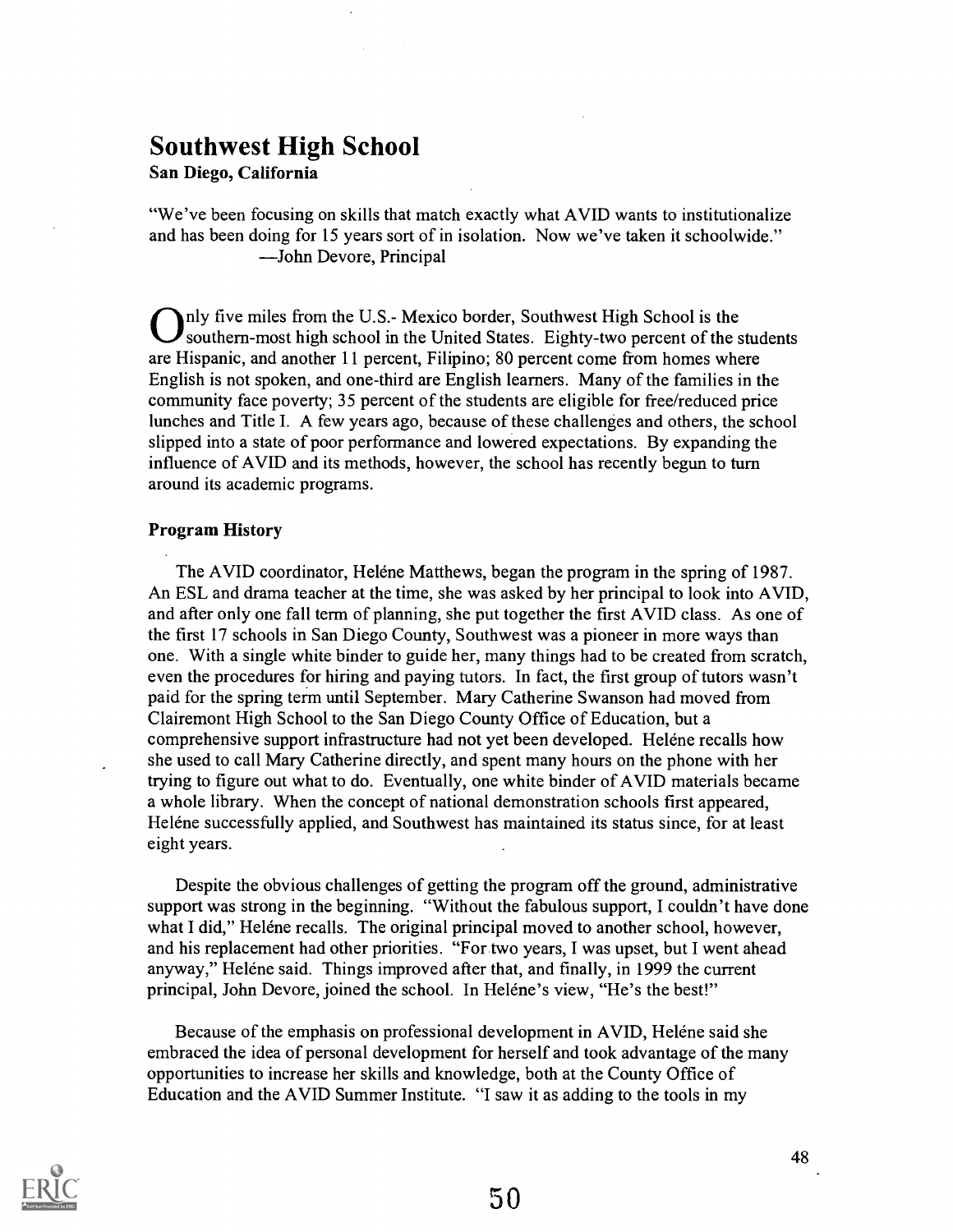basket," explained Heléne. Over the years, she has reformulated her idea of what an AVID teacher needs to do in the classroom and how it differs from the role of a regular classroom teacher. She sees the AVID teacher as more of a facilitator and advocate for students than someone transmitting information. "It has opened my eyes to what students need to graduate and get into college—complete a-g requirements, take the SATs. I became more aware of what's happening on other parts of campus. It really transformed my self-concept as a teacher and facilitator, empowering students to take charge of their education."

The program now operates six sections of AVID with 177 students. Helene teaches three sections, including the senior seminar; Mark Carpizo, an English teacher, teaches two sections of AVID grades 9-11; and Pablo Roncoroni teaches a section of bilingual AVID that includes students in grades 9-11. The bilingual AVID class is designed to serve recent immigrants, helping them develop the skills they need for admission to college. Most of the instruction is in Spanish, and bilingual students from the AVID class serve as peer tutors. The expectation is that they will have mastered enough English to transition into regular AVID after one year.

### AVID Essentials

In Heléne's view, student recruitment and placement, tutors, organizational skills, the coordinator, administrative support, and channeling students into rigorous classes are keys to the success of an AVID program. If students don't meet the selection criteria, and without the proper motivation, they won't succeed. If their academic performance is too low, they likely will not change their habits; if they are too high academically, they don't think they need AVID.

Tutors are also critical. As Heléne put it, "Without tutors, you don't have a program." The connection between students and tutors is really special, according to Heléne. For one thing, tutors provide bridge to the students' seeing themselves as college students. Often they live in the apartments and see each other in the community. Southwest only recruits from the pool of former AVID students, although others occasionally do get selected. For those without AVID experience, in particular, training cannot be given short shrift. Helene observed that most of those who have no AVID experience at first assume that tutoring is one-on-one. For AVID, tutors need a different mindset.

Organizational and study skills, including Cornell Notes and the binders, are also of paramount importance. To be successful in AVID and beyond, students need to make those a regular habit. They need to learn to take notes—even when they don't think they need them. Helene believes strongly in directing students into more advanced classes. But before you push the eagle from the nest, Helene says, you need to give him the tools to fly.

The AVID coordinator wears many hats and must know how to keep several balls in the air at once. Helene does not find the job particularly difficult, but it is time-

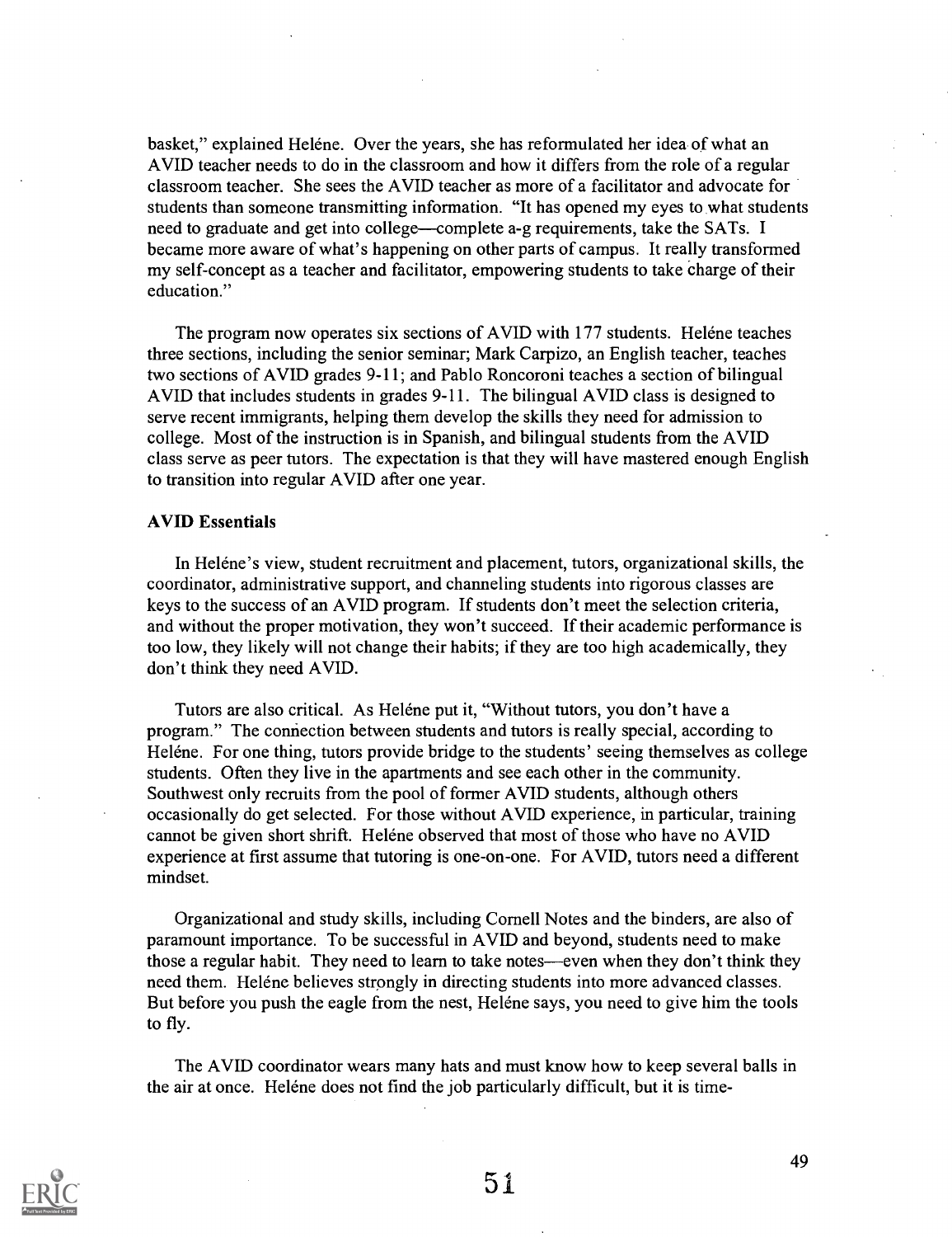consuming and requires careful organizing. Again, Helene's administrative support has varied over the years, so she has seen how hard it is to flourish without it. Besides the budgetary support, she appreciates Devore because he is not just a visionary, but someone who sees things through.

 $\mathcal{L}_{\text{max}}$ 

### Schoolwide Reform

When the current principal, John Devore, came to the school in 1999, he pulled together the school site team to focus reform. "When I arrived," he recalled, "there were low expectations in general and no focal point for what we wanted to do. The school had been collecting data for 2 years, but hadn't done anything with it, and more than 1000 students were 2.5 grade levels behind in reading, writing and math." The site team began to turn things around. They decided that literacy was their number one charge, and a WASC review said basically the same thing. The team's approach was to try to change the paradigm for all teachers and infuse reading and writing into every classroom-from English to math and physics. As Devore put it, "Each teacher is first a reading and writing teacher, and they do it through content."

Because of the way it promotes writing across the curriculum, AVID has clearly been a catalyst at Southwest. Devore says he is "relentless" about using the ideas from AVID that call for institutionalizing writing throughout the school. When the literacy reform initiative began, about 20 teachers had been trained at the AVID Summer Institute, but with over 100 teachers in the school, such strategies needed to be spread wider and deeper.

An intensive staff training effort was begun in fall 1999. An initial step was to create a reading and writing handbook for every teacher that laid out ways to focus on literacy and incorporate it into content lessons. Their approach embraced the principles of reciprocal teaching, among other strategies. The writing handbook laid out in clear language the steps for teachers to follow in teaching writing, and how to coach students in each phase of writing. Whereas some teachers were accustomed to simply asking students to read a passage and then assigning an essay, now they were to facilitate the entire process from pre-reading through final editing.

Taking a page from the AVID book, teachers are also coached in ways to use and reflect on data. Every six weeks, the principal disseminates schoolwide data on student progress, including the percentage of Ds and Fs, compared to the district by course and period. Teachers are expected to reflect on the distribution of grades, student work, and what they can do differently. This has been a real shift, Devore explains, "because teachers don't reflect unless we call time out and ask them to." The process of collecting data, student work, and reflecting is what teachers need to grasp, according to Devore. An additional goal is to develop "collective accountability" in the departments. Just as the AVID site team is accountable collectively, so should each department be. As an example, Devore pointed to the fact that 100% of AVID seniors were accepted to a fouryear university, "There's some collective accountability going on there." The hope is that teachers will find solutions in the reading and writing strategies. He has also made it

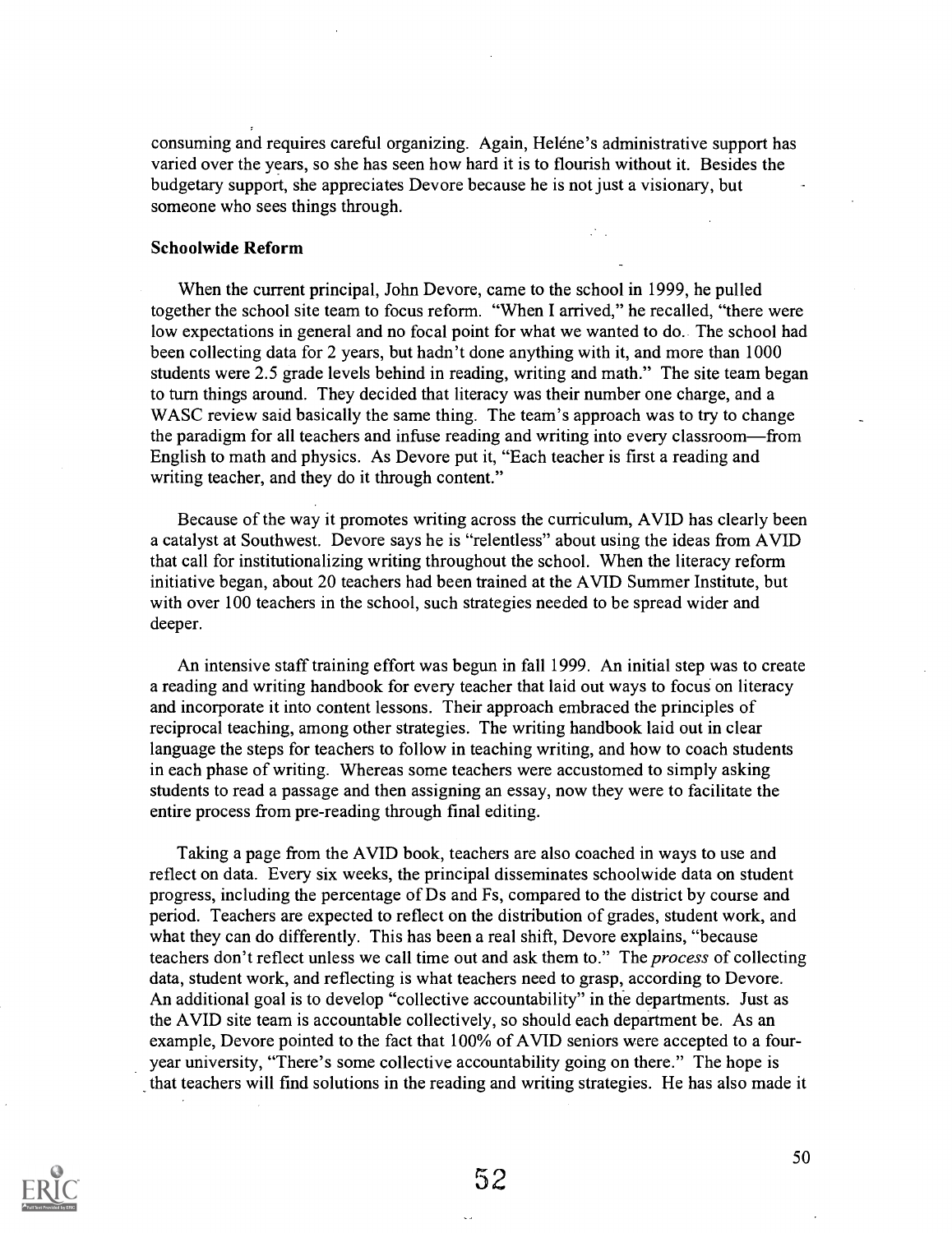clear that teachers can sacrifice breadth for depth if that is necessary to develop writing and increase understanding. "We hope that we're institutionalizing AVID methodologies that support providing kids with the capacity to be successful not only in school, but in their life," he said.

An additional cog in the reform wheel is the development of support classes for algebra that are run just like AVID tutorials two days a week. If students in the  $9<sup>th</sup>$  or  $10<sup>th</sup>$ grade score in the bottom quartile in reading or math, they are required to take a math support class for algebra, so they have two hours a day of math. In the same way that AVID tutoring supports students in AP and other advanced classes, the math support classes give students who are struggling with algebra the extra time and coaching they need to be successful.

### Student Outcomes

The principal was able to point to several emerging improved outcomes for students that could be attributed to the literacy effort and to AVID. One such outcome demonstrated improvements in writing as measured by the district's writing sample required for graduation. Southwest went from  $8<sup>th</sup>$  to  $3<sup>rd</sup>$  in the district in two years, and from a 28% pass rate to 33% in the same time period. In 2000, 172 (44%) seniors had not mastered the district writing sample when school began. The first month of the school year, 100 passed. "As kids stay here more than one year, you can see the cumulative impact of our emphasis on writing," observed Devore.

Devore wants to ensure that students who graduate and get accepted to four-year college don't need remediation in English or math. That means improving their scores on the EPT and ELM tests required by CSU, and to do that, he believes, students must take more rigorous courses all through high school and also receive the support they need to be successful in them. If the school's mission is to eliminate the need for remediation in writing in college, then teachers in  $9<sup>th</sup>$  and  $10<sup>th</sup>$  grade need to know how to teach students to write well.

Although two-thirds of Southwest students attend college, only about one in five enroll in a four-year university. In contrast, nearly 100% of AVID students do. Of the 45 students in the 2001 graduating class, nearly half enrolled at a California State University; 10 at a UC campus, and nine at a private university. Four students elected to attend the local community college, and one chose the military. Among the UCs represented were Berkeley, Los Angeles, Riverside, Santa Barbara, and San Diego. San Diego State University attracted the most students (16), and nine students chose the Alliant International University in San Diego, a private university with six California locations and campuses in Mexico City and Nairobi, Kenya.

Advanced Placement. Schoolwide, the number of students enrolled in Advanced Placement courses doubled in the last 3 years, and the number of AP sections went from 16 to 24. In 2000, 498 students took the AP test, twice the number three years before. In 2001, the number had risen to 720. AP has been opened up, with admissions criteria

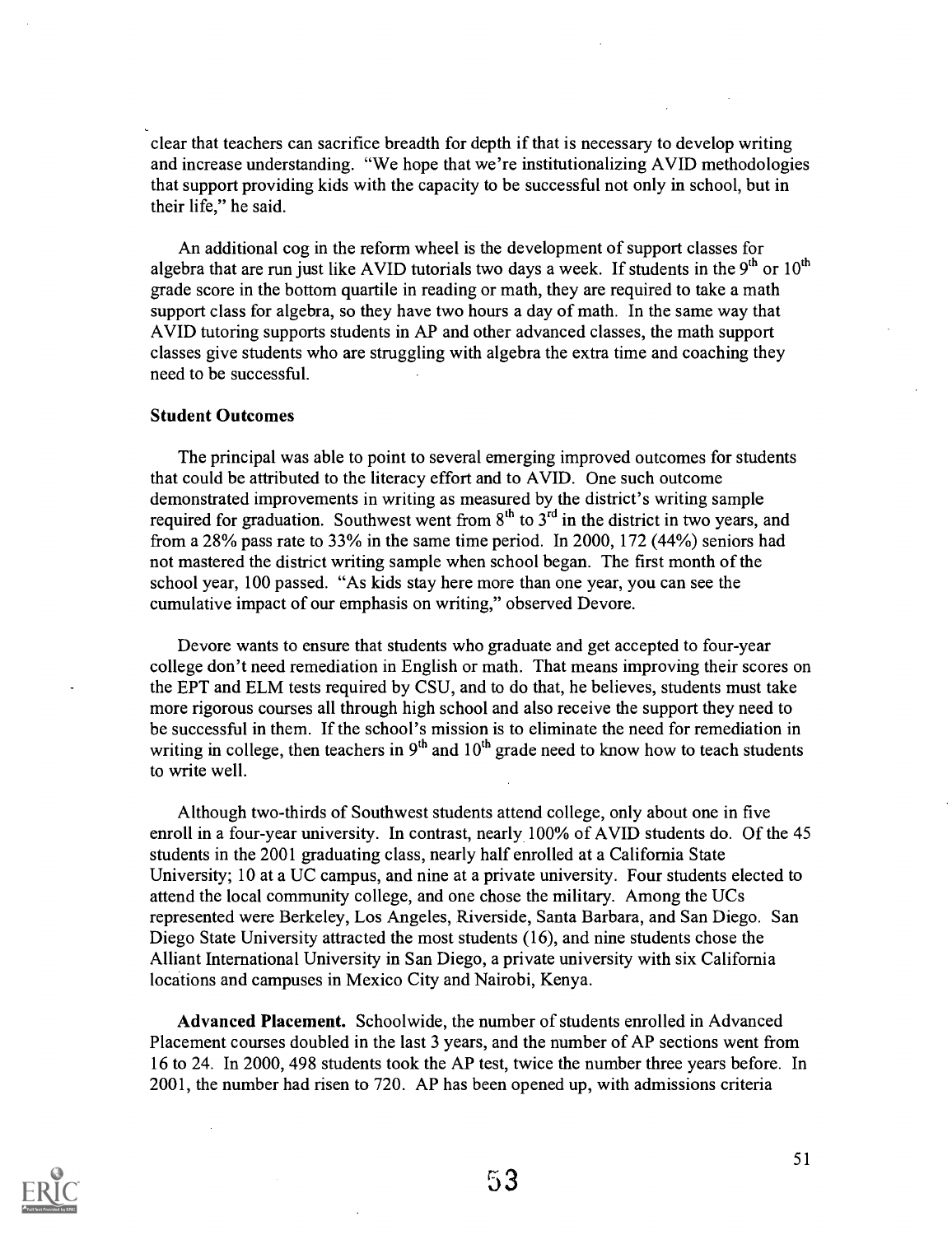largely eliminated. Counselors are advised that if students have As and Bs, they qualify for AP. Instead of telling a student who wants in "No," they are admitted and given support, like AVID. AVID, in fact, is the primary support vehicle for increasing AP enrollment. In some cases, if a student wants to enroll in AP, then enrollment in AVID is required. If that isn't possible, an alternative support is provided, such as after school tutoring. In addition, an AP readiness course will be offered after the schools' summer school bridge program this year. Online AP coaching is another option that is being developed. Some teachers complained that opening access to advanced classes was sabotaging the honors program and lowering standards. But Devore disagreed: "We're not lowering our standards, we're ramping up what kids can do."

As one might expect, the increases in enrollment have been accompanied by a reduction in AP pass rates. In 2001, 56% passed their AP exam, compared to more than 70% in the past. But the principal says he isn't worried; he knows they are going in the right direction. In 2001, Southwest's AP pass rate nevertheless still ranked third in the district, despite the school's demographics and opening the door to AP.

AVID involvement in AP is strong, as can be seen in the following table. In 2001, AVID students made up nearly 20 percent of the students in AP, even though they account for only 10 percent of the total student population. More than one-fourth of the students in AP Economics, AP Spanish Literature, and AP US Government are AVID students. Graduating seniors in 2001 took an average of over four AP courses each. The reforms being implemented that link AP courses with AVID should further increase the representation of AVID in AP.

| Course               | Total | <b>AVID</b> | % AVID |
|----------------------|-------|-------------|--------|
| Calculus             | 24    | 8           | 33.3%  |
| Economics            | 26    | 11          | 42.3%  |
| English Language     | 62    | 7           | 11.3%  |
| English Literature   | 32    | 5           | 15.6%  |
| European History     | 27    | 0           | 0.0%   |
| Physics              | 26    | 3           | 11.5%  |
| Spanish Language     | 133   | 16          | 12.0%  |
| Spanish Literature   | 64    | 20          | 31.3%  |
| <b>US Government</b> | 49    | 14          | 28.6%  |
| <b>US History</b>    | 56    | 4           | 7.1%   |
| Total                | 499   | 88          | 17.6%  |

### Southwest AVID Enrollment in Advanced Placement Courses: 2000-01

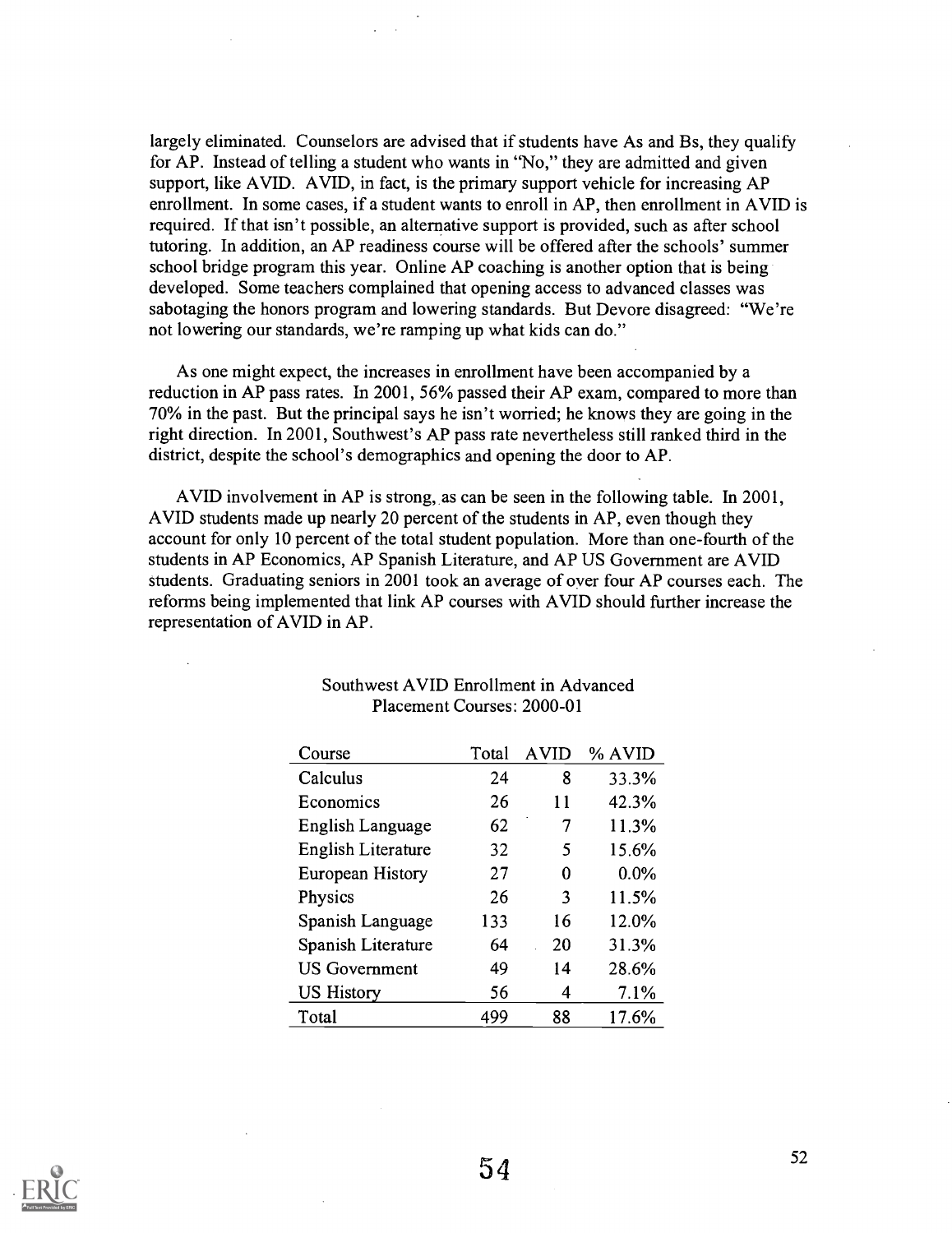# Valley High School

Elk Grove, California

"The first rule for the AVID coordinator is to protect your students and the integrity of the program through presentations to the board, the superintendent's cabinet, public speaking, and training."

Sarah Shelburne, AVID coordinator

 $\bigvee$  alley High School in Elk Grove, south of Sacramento, was the first AVID program in northern California, opening with one section of AVID in 1990. The program spread gradually, and now AVID is in all middle and high schools in the Elk Grove Unified School District. The AVID program at Valley has been a national demonstration program for several years and certified with "distinction" for the last three.

Valley is working hard to improve its college-going rate. The school enrolls about 2500 students, largely minority, and roughly one-third are English learners, representing 32 different languages. While over two-thirds of graduates pursue higher education, only about 32% enroll in four-year colleges—nearly 20% of these are AVID students. Valley has developed a partnership with Cosumnes River College, literally across the street, so students can easily take college courses in combination with their high school schedule. The school operates Teacher and Health Academies, as well as MESA, and is proud of its college and career office that assists students with information on colleges, applications, and financial aid. On the other hand, Valley has a reputation for being a tough school in a low-income neighborhood, and this makes it difficult to recruit teachers and, more critical for AVID, college tutors.

### Program History

The AVID coordinator, Sarah Shelburne, began her teaching career as an English teacher at Valley, and four years later, inaugurated the AVID program in 1990 with one section of 9<sup>th</sup> graders. At first she split her time between AVID and English. As AVID grew, she began working with AVID fulltime. In 1999, she expanded her position and became an AVID Region 3 Regional Coordinator. In that capacity, she oversees the programs at 12 middle and high schools, most of them in her district. In 2000, she further divided her time by accepting a position as district AVID coordinator. Officially, she works 60% with the Regional Center and 40% with the school and district, but she admits that each of her responsibilities takes more of her time than expected.

Administrative and board support have been strong from the program's inception, and the current superintendent, David Gordon, is a clear advocate. The assistant superintendent, a former assistant principal at Valley, has been a major force behind expanding AVID district-wide. With support from the school board members, AVID is now in every middle school and high school. The district pays for the AVID curriculum materials, tuition for several teachers to attend the AVID Summer Institute, and an extra prep period for the coordinator at each school. As Sarah explained, "Ours is a progressive, data-driven district, and the support has been terrific." She attributes the



جديد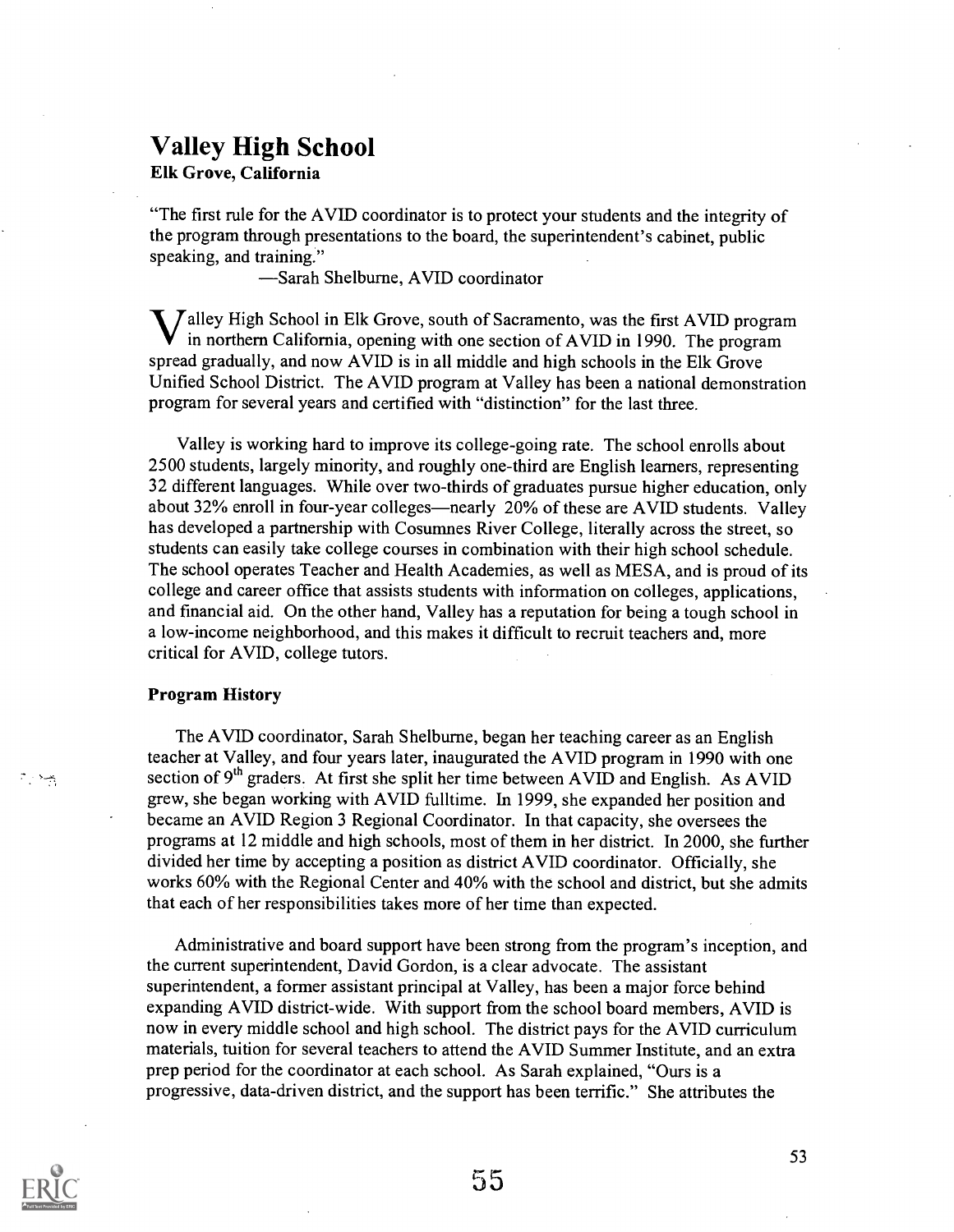success and spread of the program in part to her own emphasis on public relations. She makes a board presentation each year, and her students are trained to be sophisticated public speakers who are not intimidated by the process. "I've come to understand how important it is to put our success forward," she said. It has paid off. As Sarah's responsibilities expand, however, the prospect of having to replace her at the school site has emerged. Her political savvy and seniority on campus are recognized by the other AVID teachers, who pointed out that Sarah knows and has credibility with the key people (teachers, district people), but also knows whom to ask for what. According to Melissa Greenwalt, one of the other two AVID teachers, taking over the political, rather than curricular aspects, would be the greatest challenge for anyone.

The program currently includes 121 students in five sections of AVID. Sarah teaches one section of seniors, and Glenn Pope, a government and world history teacher who has been with AVID for several years, teaches  $10<sup>th</sup>$  grade AVID; Melissa, an English teacher who has been teaching AVID for two years, has three sections—two  $9<sup>th</sup>$  grade and one 11<sup>th</sup>. The program has been an AVID National Demonstration School for several years, and certified with distinction as well.

### Tutors

Enlisting and maintaining tutors has been an on-going challenge at Valley. Because of its location and the school's "negative" reputation, Valley has always struggled to get good tutors. Sarah has been able to link up with the local universities, like Sacramento State and UC Davis, but from either campus, it is at least a half-hour drive each way to Valley. Perhaps more critical is Valley's reputation vis-à-vis other schools in the district. Elk Grove High School is nearby, and most tutors choose to go there because of the differences in reputation. "The tutors we do have are dedicated," Sarah observed, "but we need more." She said that in the past she had tried community college students and seniors as tutors, but without much success. She is exploring the senior option once again, however. Her current plan is to train seniors to be tutors during the period when they serve as teachers' aides. AVID students would probably not be included—their schedules are too full.

### Role of the AVID Coordinator

Sarah also stressed the counseling component of the AVID coordinator's role. In the past few years, she has concentrated on continuing education for college counseling to see what colleges are looking for and what is important on applications. In 2001, she attended conferences for the Western Association for College Admissions Counselors and National Association for College Admissions Counselors to better prepare herself As Sarah explained, "Until four years ago, I assumed that GPA and test scores were most important factors in admissions and so that's what I preached. Now I know that rigor of classes is most important and so I've had success getting students into rigorous curriculum."

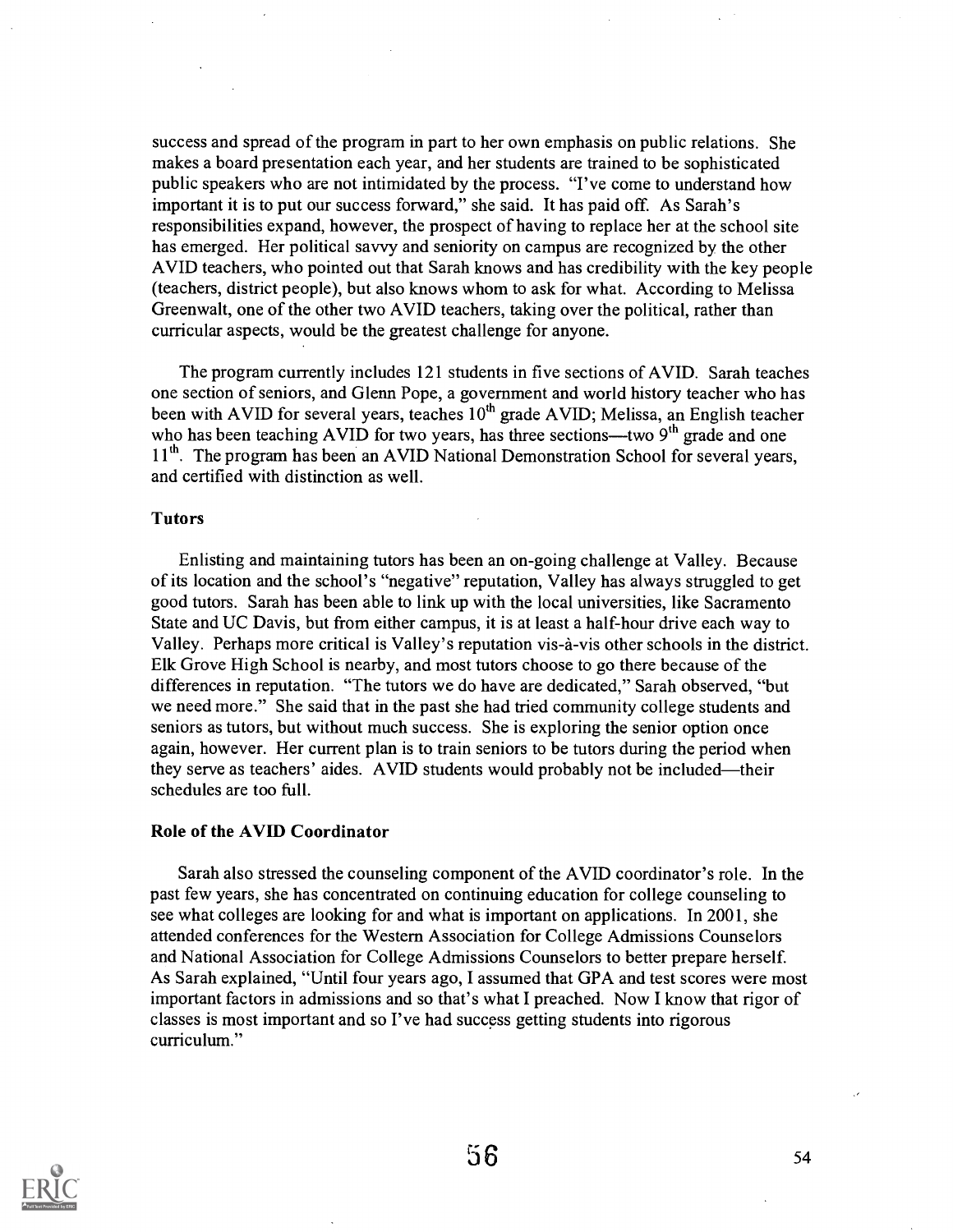By assuming the role of a college counselor, Sarah has immersed herself in the arcana of admissions testing—the SAT, ACT, and all their different modules. She even takes sample student transcripts with her to the meetings and shows them to the college admissions officers to find out what they are looking for. "What advice can I give this student?" she asks. "It's been a staff development opportunity that's really taught me a lot," she said. She learned to look at more than just the University of California's a-g requirements, including specific math courses and how to read data on college-going rates. She now guides her AVID students in how to read and understand their transcripts, figure their class rank, and take responsibility for their own path toward college admission.

In her role as regional and district coordinator, Sarah models lessons at other schools on how to utilize transcripts and understand the scope and sequence that students need to enroll in Advanced Placement courses. If a student is able to take geometry in the 9th grade, then he or she should be on track for at least pre-calculus or honors pre-calculus, she says, with honors algebra 2 along the way. "That kind of training permeates all I do," she observes. The fine attention to student schedules also features prominently in her role as AVID coordinator. Even though her schedule has been reduced to a single AVID class, she still schedules each AVID student into their classes and monitors their progress closely.

Sarah feels strongly that students and teachers must be self-selected for AVID and must want to be there. "I don't think I've ever seen a program thrive with a teacher who is dragging feet or was assigned or students were put in willy-nilly."

### Student Recruitment and Selection

Most of the recruiting for AVID is done with the general population at the two feeder schools. Each has a two-year-old AVID program, so their graduates are now reaching the high school for the first time. Sarah has come to recognize that GPA is not always the most reliable predictor of student success. Students from the middle school, she points out, can have 4.0 GPA and still read 2-grade levels below their peers. Thus, in her recruitment, she has also begun looking at the rigor of students' courses, not just their GPA.

One feeder school is on a year-round schedule with four tracks. In the recruitment process, Sarah first meets with the principal, then the counselors, one per track. Then the counselors meet with track teachers and compile lists of recommended students, which are then sent to Valley. Sarah invites all the students on the lists to a presentation by her and a group of AVID students from her class. The AVID candidates are given an application form, and then the applicants are interviewed by Sarah, a site team member, and a student. About half of the AVID freshmen are chosen than way; the others are generally siblings of current AVID students.

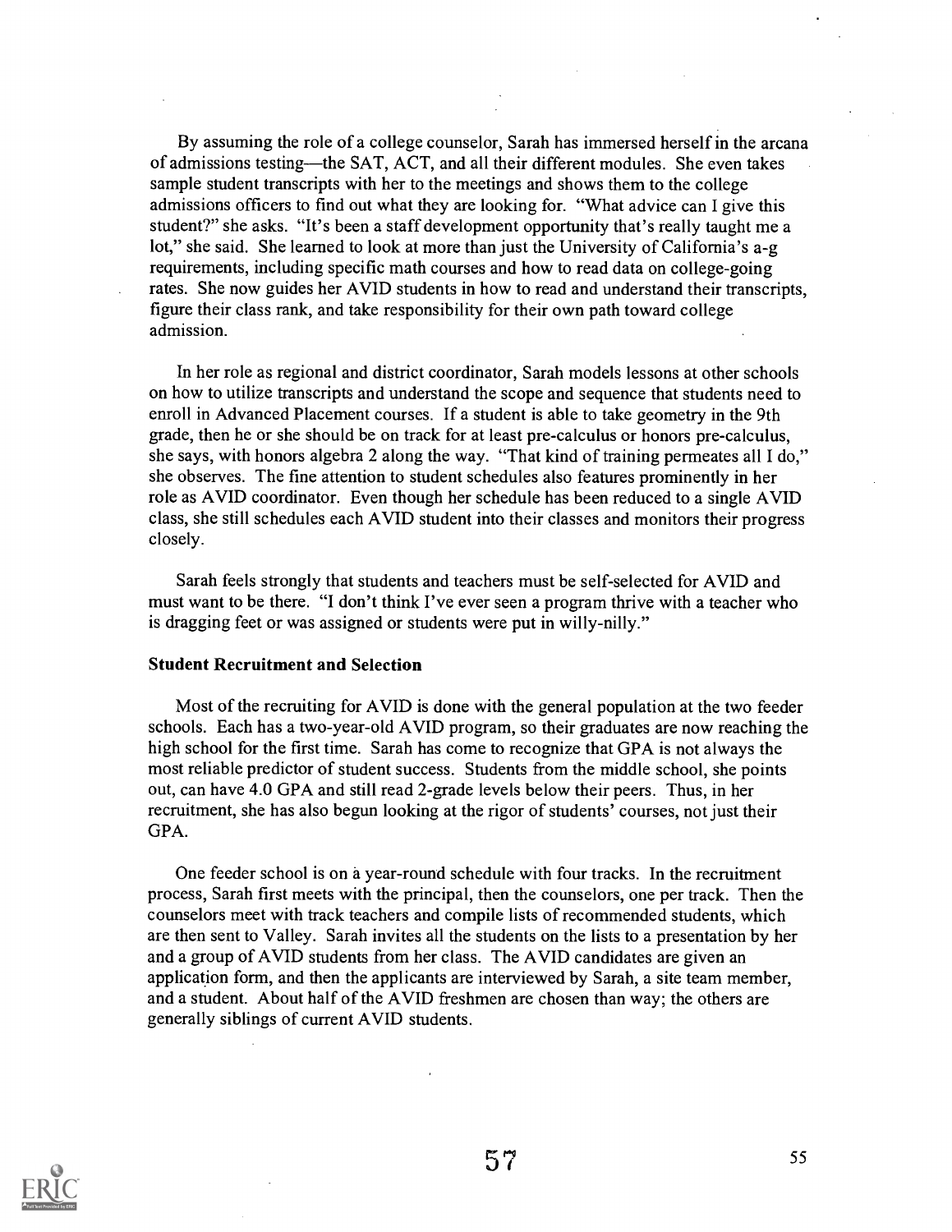### New Essentials

Sarah recommended reading be included besides writing as an AVID essential. Many of her Valley students read at  $4<sup>th</sup>$  or  $5<sup>th</sup>$  grade level, and reading is especially critical for the many English language learners. "Every student in AVID at Valley could benefit from reading instruction," Sarah says.

Sarah also observes that professional development for AVID coordinators needs to focus on the affective aspects of operating an AVID program. "We assume that a person who's asked to take on AVID knows how to create affective environment, a family feeling, but I don't think that's always true," she says. Many of the teachers asked to take on AVID are fairly new and "don't understand that the AVID classroom is a completely different world from subject area instruction." Her point is that the many roles of the AVID teacher need to be addressed. AVID requires more than following the curriculum, and the teacher needs to know how to connect with students.

### Schoolwide Impact of AVID

AVID is having an impact on instruction at Valley in several ways. First, it is quite common for teachers to require that students keep binders or take Cornell Notes. Most teachers at least require binders; in fact, Melissa has found that some of her AVID students need five binders, because each teacher requires a separate binder. Not all teachers require note-taking, but several of those who do correct and grade them. An Advanced Placement physics teacher remarked, for example, that Cornell Notes and an agenda were required by the science department. He attended the AVID Summer Institute in San Diego and credited AVID with having affected the way he teaches—"I'm a lot more structured now," he observed. Another effect is the "accountability factor": Academies, clubs and other programs on campus now require progress reports, similar to those used in AVID.

AVID has also had a role in opening access to honors and AP courses in the school. AP classes that used to have six students now have 30 and are much more diverse—many from AVID. In the past, for example, a writing test, grades, and teacher recommendations were required for enrollment in AP English, but not now. Sarah schedules her students directly into AP. Often, the only way teachers know students are in AVID, she said, is when students bring their progress reports around, and the teacher says, "Oh, you're in AVID!" There are course prerequisites, such as biology and at least a B in math for AP Chemistry, but aside from that, there are no formal restrictions on enrollment. Sarah is often able to negotiate entry for even the borderline cases, because of the AP teachers' professional respect for AVID, and the fact that teachers know AVID will be there to support the students.

Opening up of AP classes has been a slow process, according to Sarah, but progress is being made. In 2001, instead of a single AP English class, which is a school tradition, there are now two; and many of the students are from AVID. The AP English teacher pointed out that many AVID students lack experience with literary analysis and terms

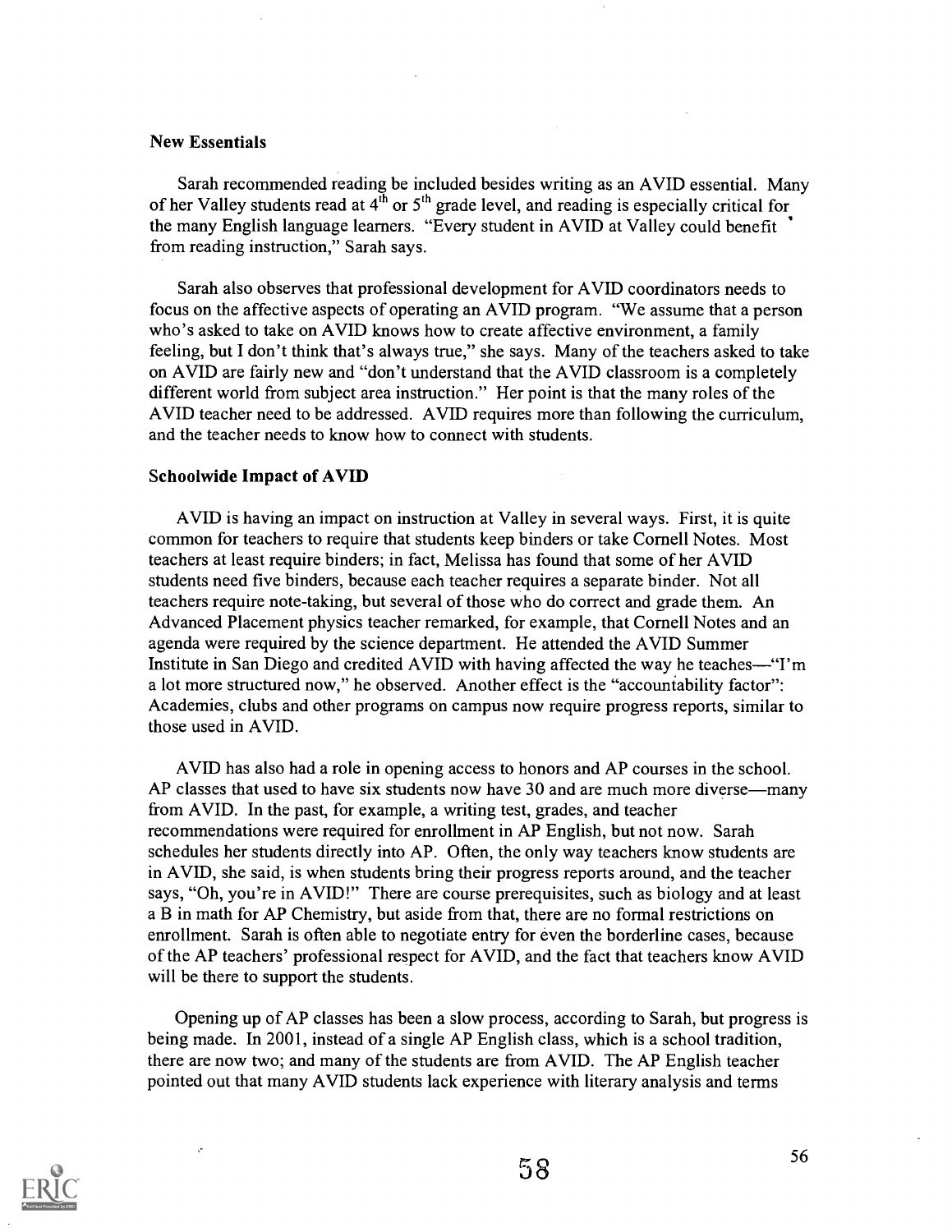that feature prominently in the course and recommended that channeling more students into honors English as a prerequisite to AP to give them the background they need.

Third, AVID's impact on the school can be seen in terms of factors such as the fouryear college-going rate, which increased from 12% to 32% in just the past few years. In 2000, 28 of 132 seniors (21%) meeting the UC a-g requirements were in AVID.

### Student Outcomes

In the fall of 2001, 45 percent of AVID students were enrolled in AP or honors classes. Among the 28 AVID graduates in 2000, all but one received acceptance to a four-year university; in 2001, all but four of 26 did. In 2001, 40 percent were accepted to CSU; 20 percent to UCs; and 60 percent to private and out-of-state universities. A similar pattern occurred the year before, when 88 percent received CSU acceptances; 10%, UC; and 64 percent, private or out-of-state.

What distinguishes Valley from the other schools in the study is the large number of acceptances to private, out-of-state, and historically black colleges. Among those represented in 2001 were Hampton University, Florida A&M, Dillard University, Clark Atlanta, Texas Southern, West Point Military Academy, and Alabama A&M. In 2000, Grambling, Bethune-Cookman College, and Southern A& M were listed also.

Despite the fact that many of Valley's AVID students attend out-of-state colleges, their representation within the UC and CSU systems is strong. Of the 31 freshmen enrolled in UCs from Valley High School in fall 2000, eight were from AVID-26 percent. Out of 85 freshmen enrolled at CSU campuses that year, 13 (15%) were from AVID. And AVID only makes up about five percent of the Valley enrollment.

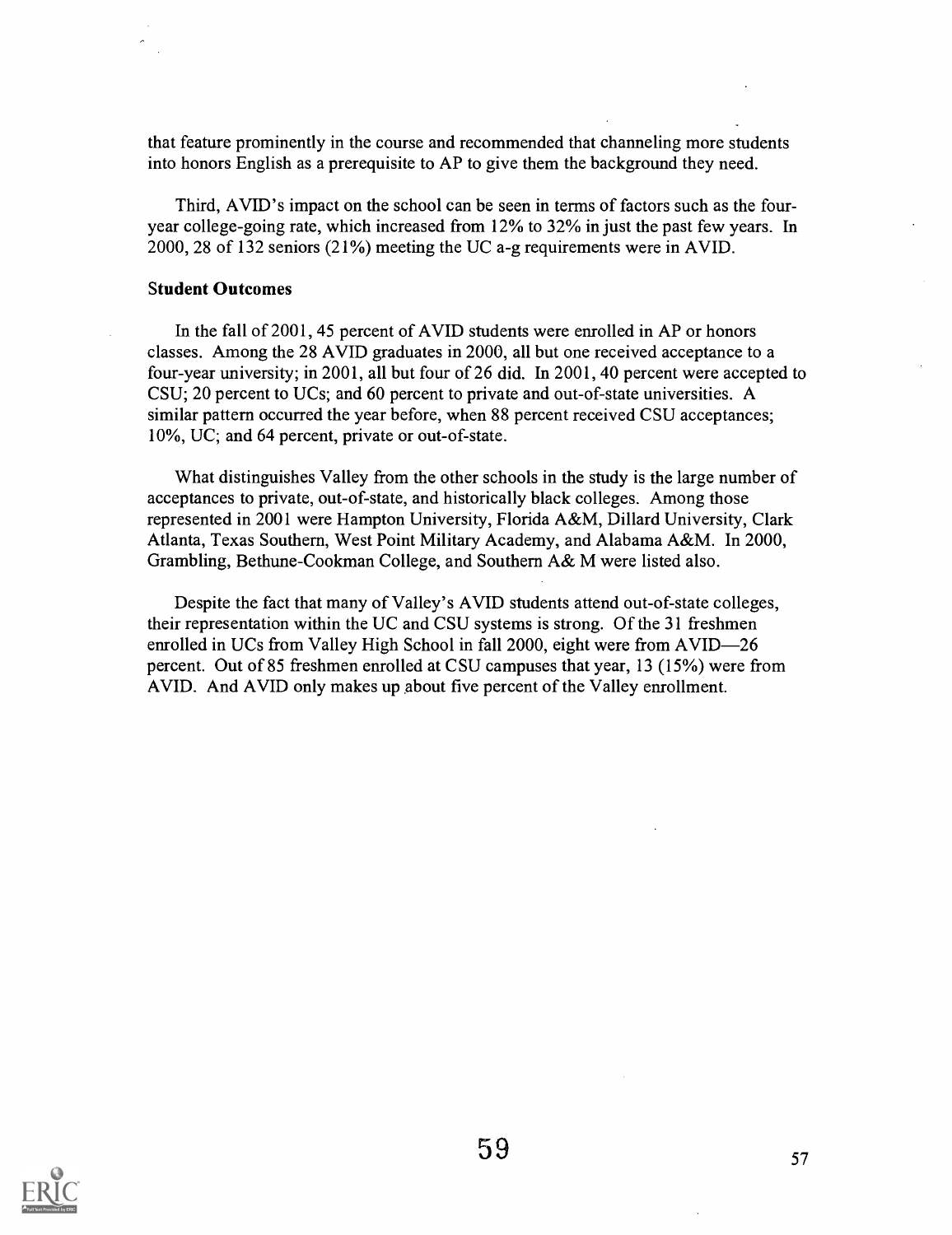

### U.S. Department of Education

Office of Educational Research and Improvement (OERI) National Library of Education (NLE) Educational Resources Information Center (ERIC)



UD 035 521

# REPRODUCTION RELEASE

(Specific Document)

I. DOCUMENT IDENTIFICATION:

| Title: The Magnificent Eight: AVID Best Practices Study Final Report |                                             |
|----------------------------------------------------------------------|---------------------------------------------|
| Author(s): Larry F. Guthrie & Grace Pung Guthrie                     |                                             |
| <b>Corporate Source:</b><br>CREATE                                   | <b>Publication Date:</b><br>Feloniery, 2002 |
|                                                                      |                                             |

### II. REPRODUCTION RELEASE:  $www. avidonline.org/info/downbad.asp?ID = 310$

In order to disseminate as widely as possible timely and significant materials of interest to the educational community, documents announced in the monthiv abstract journal of the ERIC system, Resources in Education (RIE), are usually made available to users in microfiche, reproduced paper copy, and electronic media, and sold through the ERIC Document Reproduction Service (EDRS). Credit is given to the source of each document, and, if reproduction release is granted, one of the following notices is affixed to the document.

If permission is granted to reproduce and disseminate the identified document, please CHECK ONE of the following three options and sign at the bottom of the page.